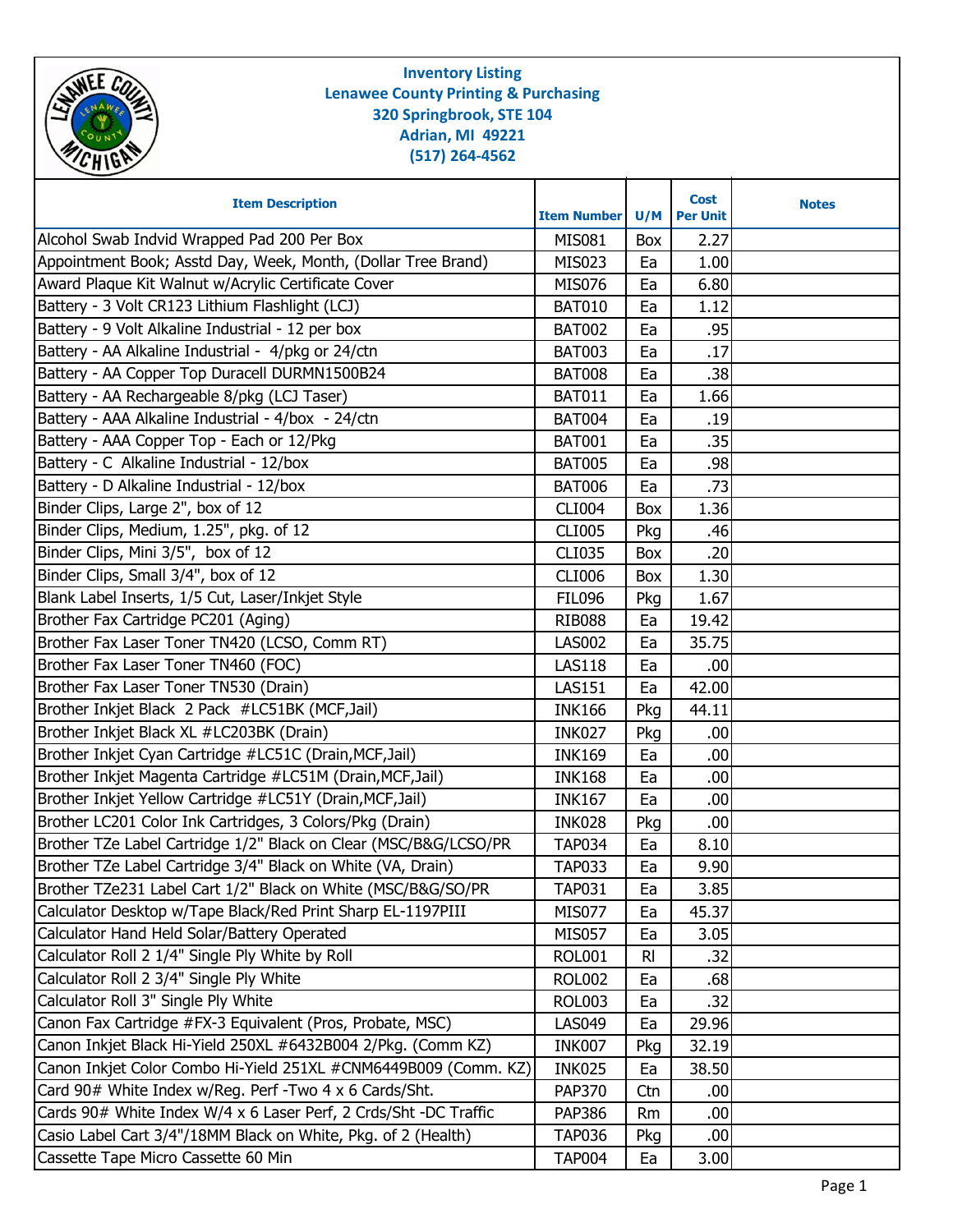| Cassette Tape Sony 90 Min Leaderless each $\sim$ 10 per Box<br><b>TAP003</b><br>Ea<br>1.44<br>CD-R Media, 700MB, 52 x 80 min. Cases sold Separately<br>COM033<br>.18<br>Ea<br>CD-RW 700MB, 80 Min, 25/Pkg, Cases Sold Separately<br><b>COM034</b><br>.46<br>Ea<br>CD/DVD Envelope White w/Window; Each or Pkg. of 50<br>.03<br><b>ENV057</b><br>Ea<br>CD/DVD Jewel Case, Slim Line each (25/Pkg)<br><b>COM002</b><br>(.23)<br>Ea<br>CD/DVD Manila Folder/Envelope (No Window) Each ~ 100 per Box<br><b>COM037</b><br>.10<br>Ea<br>Chair Mat 46 x 60 Rectangular No Lip, limited Lifetime Warranty<br>27.30<br><b>MIS056</b><br>Ea<br>Classification Folder 1 Divider SMD13700 Ltr Sz 10/Box (Pub Def)<br><b>FIL003</b><br>16.23<br>Box<br>Classification Folder 2 Pckt/6 Fast PC502-5A-2D SMD19079 -Drain<br>3.82<br><b>FIL092</b><br>Ea<br>Classification Folder 4 Section Letter Sz SMD13775 (CMH)<br><b>FIL029</b><br>Ea<br>2.14<br>Cleaning Sheets, Printer/Fax<br><b>MIS085</b><br>7.79<br>Pkg<br>Clipboard, Jr Size<br><b>BIN045</b><br>.00<br>Ea<br>Clipboard, Letter Size<br>.80<br><b>BIN046</b><br>Ea<br>Clock 14" Battery Auto Time Adjust (Radio Controlled)<br>23.63<br><b>MIS028</b><br>Ea<br>Compressed Air, 10 Oz. Can<br>3.58<br><b>COM024</b><br>Ea<br>Copy Holder Monitor Mounted Copy Clip<br>10.37<br>COM013<br>Ea<br>Core Desk Top Tape Dispenser Roll Holder<br><b>TAP028</b><br>.00<br>Ea<br>Correction Film Refill, Tombow Mono 1 line TOM68666<br><b>COR049</b><br>1.46<br>Ea<br>Correction Film, BIC Wite-Out Exact Liner, 1 Line, Disposable<br><b>COR001</b><br>2.80<br>Ea<br>Correction Film, Liquid Paper Dry Line Grip Disposable 1 Line<br><b>COR039</b><br>2.03<br>Ea<br>Correction Film, Liquid Paper Pen Style, 1 Line, Disposable(inactive)<br><b>COR050</b><br>1.23<br>Ea<br>Correction Film, Side Apply, Generic, 1 Line Disposable<br>.79<br><b>COR044</b><br>Ea<br>Correction Film, Tombow Mono Side Apply Dispenser, Refillable<br>1.88<br><b>COR048</b><br>Ea<br>Correction Fluid, Generic White, Multi Purpose<br>.75<br><b>COR036</b><br>Ea<br>Correction Fluid, Liquid Paper Fast Dry & Smooth Coverage*408344<br>.80<br><b>COR011</b><br>Ea<br>Correction Fluid, Liquid Paper Pen & Ink<br><b>COR022</b><br>1.58<br>Ea<br>Correction Fluid, Pentel Presto Pen, Fine White<br><b>COR010</b><br>Ea<br>1.30<br>Correction Tape, Post -It Removable, 1 Line, 1/6" x 700"<br><b>COR003</b><br><b>RI</b><br>1.71<br>Correction Tape, Post-It Removable, 2 line 1/3" x 700"<br>1.82<br><b>COR004</b><br>R <sub>l</sub><br>Credit Card Machine 2 1/4" Thermal Rolls Ea~9 per Pkg (Health/DC<br><b>ROL004</b><br>.34<br>Ea<br>Dab N Seal w/Adhesive<br>1.09<br><b>MIS054</b><br>Ea<br>Dater Black Self Inking Line Dater W/12 Mesages<br>9.99<br><b>MIS005</b><br>Ea<br>Desk Pad Calendar 17 x 22 Disposable<br><b>MIS059</b><br>3.46<br>Ea<br>Desk Tray Open Side Ltr Sz Black 2.5"H x 13.19"W x 9"D<br><b>FIL001</b><br>1.22<br>Ea<br>Desktop Organizer 2 Way 5 Slot Clear<br><b>FIL106</b><br>21.12<br>Ea<br>Disinfectant Spray 19 Oz. Aerosol<br><b>MIS066</b><br>6.29<br>Ea<br>Disinfectant Spray Clorox/Claire/ZEP 14 Oz. -17 Oz. Aerosol<br><b>MIS096</b><br>6.62<br>Ea<br>Disinfectant Spray/Cleaner 32 Oz. NON-Aerosol<br><b>MIS090</b><br>3.94<br>Ea<br>Diskette Mailer, 8" x 4"<br><b>COM003</b><br>.67<br>Ea<br>Diskette Mailer, 8.5" x 5.75" / 6" x 6" Cardboard<br>.22<br><b>COM025</b><br>Ea<br>DVD-R Media, 8x Spindle of 50 (DC, LCSO, Pros)<br><b>COM005</b><br>11.54<br>Pkg<br>DVD-RW 4.7GB 120 Min, Spindle of 30<br><b>COM038</b><br>17.00<br>Pkg<br>Easel Pad Self Stick 25" x 30" Plain White Each $\sim$ 2 per Pkg<br>POS011<br>5.40<br>Ea<br>Easel Pad Standard White 27" x 34" - 2 Per Package<br><b>PAD003</b><br>5.40<br>Ea<br>End Tab Converter Self Adhesive (CMH)<br>98.89<br><b>FIL042</b><br>Box<br>Envelope #10 Regular, Natural Parchment, Box of 500(inactive)<br><b>ENV048</b><br>.07<br>Box | <b>Item Description</b>                             | <b>Item Number</b> | U/M | <b>Cost</b><br><b>Per Unit</b> | <b>Notes</b> |
|-------------------------------------------------------------------------------------------------------------------------------------------------------------------------------------------------------------------------------------------------------------------------------------------------------------------------------------------------------------------------------------------------------------------------------------------------------------------------------------------------------------------------------------------------------------------------------------------------------------------------------------------------------------------------------------------------------------------------------------------------------------------------------------------------------------------------------------------------------------------------------------------------------------------------------------------------------------------------------------------------------------------------------------------------------------------------------------------------------------------------------------------------------------------------------------------------------------------------------------------------------------------------------------------------------------------------------------------------------------------------------------------------------------------------------------------------------------------------------------------------------------------------------------------------------------------------------------------------------------------------------------------------------------------------------------------------------------------------------------------------------------------------------------------------------------------------------------------------------------------------------------------------------------------------------------------------------------------------------------------------------------------------------------------------------------------------------------------------------------------------------------------------------------------------------------------------------------------------------------------------------------------------------------------------------------------------------------------------------------------------------------------------------------------------------------------------------------------------------------------------------------------------------------------------------------------------------------------------------------------------------------------------------------------------------------------------------------------------------------------------------------------------------------------------------------------------------------------------------------------------------------------------------------------------------------------------------------------------------------------------------------------------------------------------------------------------------------------------------------------------------------------------------------------------------------------------------------------------------------------------------------------------------------------------------------------------------------------------------------------------------------------------------------------------------------------------------------------------------------------------------------------------------------------------------------------------------------------------------------------------------------------------------------------------------------------------------------------------------------------------------------------------------------------------------------------------------------------------------------------------------------------------------------------------------------------------------------------------|-----------------------------------------------------|--------------------|-----|--------------------------------|--------------|
|                                                                                                                                                                                                                                                                                                                                                                                                                                                                                                                                                                                                                                                                                                                                                                                                                                                                                                                                                                                                                                                                                                                                                                                                                                                                                                                                                                                                                                                                                                                                                                                                                                                                                                                                                                                                                                                                                                                                                                                                                                                                                                                                                                                                                                                                                                                                                                                                                                                                                                                                                                                                                                                                                                                                                                                                                                                                                                                                                                                                                                                                                                                                                                                                                                                                                                                                                                                                                                                                                                                                                                                                                                                                                                                                                                                                                                                                                                                                                                         |                                                     |                    |     |                                |              |
|                                                                                                                                                                                                                                                                                                                                                                                                                                                                                                                                                                                                                                                                                                                                                                                                                                                                                                                                                                                                                                                                                                                                                                                                                                                                                                                                                                                                                                                                                                                                                                                                                                                                                                                                                                                                                                                                                                                                                                                                                                                                                                                                                                                                                                                                                                                                                                                                                                                                                                                                                                                                                                                                                                                                                                                                                                                                                                                                                                                                                                                                                                                                                                                                                                                                                                                                                                                                                                                                                                                                                                                                                                                                                                                                                                                                                                                                                                                                                                         |                                                     |                    |     |                                |              |
|                                                                                                                                                                                                                                                                                                                                                                                                                                                                                                                                                                                                                                                                                                                                                                                                                                                                                                                                                                                                                                                                                                                                                                                                                                                                                                                                                                                                                                                                                                                                                                                                                                                                                                                                                                                                                                                                                                                                                                                                                                                                                                                                                                                                                                                                                                                                                                                                                                                                                                                                                                                                                                                                                                                                                                                                                                                                                                                                                                                                                                                                                                                                                                                                                                                                                                                                                                                                                                                                                                                                                                                                                                                                                                                                                                                                                                                                                                                                                                         |                                                     |                    |     |                                |              |
|                                                                                                                                                                                                                                                                                                                                                                                                                                                                                                                                                                                                                                                                                                                                                                                                                                                                                                                                                                                                                                                                                                                                                                                                                                                                                                                                                                                                                                                                                                                                                                                                                                                                                                                                                                                                                                                                                                                                                                                                                                                                                                                                                                                                                                                                                                                                                                                                                                                                                                                                                                                                                                                                                                                                                                                                                                                                                                                                                                                                                                                                                                                                                                                                                                                                                                                                                                                                                                                                                                                                                                                                                                                                                                                                                                                                                                                                                                                                                                         |                                                     |                    |     |                                |              |
|                                                                                                                                                                                                                                                                                                                                                                                                                                                                                                                                                                                                                                                                                                                                                                                                                                                                                                                                                                                                                                                                                                                                                                                                                                                                                                                                                                                                                                                                                                                                                                                                                                                                                                                                                                                                                                                                                                                                                                                                                                                                                                                                                                                                                                                                                                                                                                                                                                                                                                                                                                                                                                                                                                                                                                                                                                                                                                                                                                                                                                                                                                                                                                                                                                                                                                                                                                                                                                                                                                                                                                                                                                                                                                                                                                                                                                                                                                                                                                         |                                                     |                    |     |                                |              |
|                                                                                                                                                                                                                                                                                                                                                                                                                                                                                                                                                                                                                                                                                                                                                                                                                                                                                                                                                                                                                                                                                                                                                                                                                                                                                                                                                                                                                                                                                                                                                                                                                                                                                                                                                                                                                                                                                                                                                                                                                                                                                                                                                                                                                                                                                                                                                                                                                                                                                                                                                                                                                                                                                                                                                                                                                                                                                                                                                                                                                                                                                                                                                                                                                                                                                                                                                                                                                                                                                                                                                                                                                                                                                                                                                                                                                                                                                                                                                                         |                                                     |                    |     |                                |              |
|                                                                                                                                                                                                                                                                                                                                                                                                                                                                                                                                                                                                                                                                                                                                                                                                                                                                                                                                                                                                                                                                                                                                                                                                                                                                                                                                                                                                                                                                                                                                                                                                                                                                                                                                                                                                                                                                                                                                                                                                                                                                                                                                                                                                                                                                                                                                                                                                                                                                                                                                                                                                                                                                                                                                                                                                                                                                                                                                                                                                                                                                                                                                                                                                                                                                                                                                                                                                                                                                                                                                                                                                                                                                                                                                                                                                                                                                                                                                                                         |                                                     |                    |     |                                |              |
|                                                                                                                                                                                                                                                                                                                                                                                                                                                                                                                                                                                                                                                                                                                                                                                                                                                                                                                                                                                                                                                                                                                                                                                                                                                                                                                                                                                                                                                                                                                                                                                                                                                                                                                                                                                                                                                                                                                                                                                                                                                                                                                                                                                                                                                                                                                                                                                                                                                                                                                                                                                                                                                                                                                                                                                                                                                                                                                                                                                                                                                                                                                                                                                                                                                                                                                                                                                                                                                                                                                                                                                                                                                                                                                                                                                                                                                                                                                                                                         |                                                     |                    |     |                                |              |
|                                                                                                                                                                                                                                                                                                                                                                                                                                                                                                                                                                                                                                                                                                                                                                                                                                                                                                                                                                                                                                                                                                                                                                                                                                                                                                                                                                                                                                                                                                                                                                                                                                                                                                                                                                                                                                                                                                                                                                                                                                                                                                                                                                                                                                                                                                                                                                                                                                                                                                                                                                                                                                                                                                                                                                                                                                                                                                                                                                                                                                                                                                                                                                                                                                                                                                                                                                                                                                                                                                                                                                                                                                                                                                                                                                                                                                                                                                                                                                         |                                                     |                    |     |                                |              |
|                                                                                                                                                                                                                                                                                                                                                                                                                                                                                                                                                                                                                                                                                                                                                                                                                                                                                                                                                                                                                                                                                                                                                                                                                                                                                                                                                                                                                                                                                                                                                                                                                                                                                                                                                                                                                                                                                                                                                                                                                                                                                                                                                                                                                                                                                                                                                                                                                                                                                                                                                                                                                                                                                                                                                                                                                                                                                                                                                                                                                                                                                                                                                                                                                                                                                                                                                                                                                                                                                                                                                                                                                                                                                                                                                                                                                                                                                                                                                                         |                                                     |                    |     |                                |              |
|                                                                                                                                                                                                                                                                                                                                                                                                                                                                                                                                                                                                                                                                                                                                                                                                                                                                                                                                                                                                                                                                                                                                                                                                                                                                                                                                                                                                                                                                                                                                                                                                                                                                                                                                                                                                                                                                                                                                                                                                                                                                                                                                                                                                                                                                                                                                                                                                                                                                                                                                                                                                                                                                                                                                                                                                                                                                                                                                                                                                                                                                                                                                                                                                                                                                                                                                                                                                                                                                                                                                                                                                                                                                                                                                                                                                                                                                                                                                                                         |                                                     |                    |     |                                |              |
|                                                                                                                                                                                                                                                                                                                                                                                                                                                                                                                                                                                                                                                                                                                                                                                                                                                                                                                                                                                                                                                                                                                                                                                                                                                                                                                                                                                                                                                                                                                                                                                                                                                                                                                                                                                                                                                                                                                                                                                                                                                                                                                                                                                                                                                                                                                                                                                                                                                                                                                                                                                                                                                                                                                                                                                                                                                                                                                                                                                                                                                                                                                                                                                                                                                                                                                                                                                                                                                                                                                                                                                                                                                                                                                                                                                                                                                                                                                                                                         |                                                     |                    |     |                                |              |
|                                                                                                                                                                                                                                                                                                                                                                                                                                                                                                                                                                                                                                                                                                                                                                                                                                                                                                                                                                                                                                                                                                                                                                                                                                                                                                                                                                                                                                                                                                                                                                                                                                                                                                                                                                                                                                                                                                                                                                                                                                                                                                                                                                                                                                                                                                                                                                                                                                                                                                                                                                                                                                                                                                                                                                                                                                                                                                                                                                                                                                                                                                                                                                                                                                                                                                                                                                                                                                                                                                                                                                                                                                                                                                                                                                                                                                                                                                                                                                         |                                                     |                    |     |                                |              |
|                                                                                                                                                                                                                                                                                                                                                                                                                                                                                                                                                                                                                                                                                                                                                                                                                                                                                                                                                                                                                                                                                                                                                                                                                                                                                                                                                                                                                                                                                                                                                                                                                                                                                                                                                                                                                                                                                                                                                                                                                                                                                                                                                                                                                                                                                                                                                                                                                                                                                                                                                                                                                                                                                                                                                                                                                                                                                                                                                                                                                                                                                                                                                                                                                                                                                                                                                                                                                                                                                                                                                                                                                                                                                                                                                                                                                                                                                                                                                                         |                                                     |                    |     |                                |              |
|                                                                                                                                                                                                                                                                                                                                                                                                                                                                                                                                                                                                                                                                                                                                                                                                                                                                                                                                                                                                                                                                                                                                                                                                                                                                                                                                                                                                                                                                                                                                                                                                                                                                                                                                                                                                                                                                                                                                                                                                                                                                                                                                                                                                                                                                                                                                                                                                                                                                                                                                                                                                                                                                                                                                                                                                                                                                                                                                                                                                                                                                                                                                                                                                                                                                                                                                                                                                                                                                                                                                                                                                                                                                                                                                                                                                                                                                                                                                                                         |                                                     |                    |     |                                |              |
|                                                                                                                                                                                                                                                                                                                                                                                                                                                                                                                                                                                                                                                                                                                                                                                                                                                                                                                                                                                                                                                                                                                                                                                                                                                                                                                                                                                                                                                                                                                                                                                                                                                                                                                                                                                                                                                                                                                                                                                                                                                                                                                                                                                                                                                                                                                                                                                                                                                                                                                                                                                                                                                                                                                                                                                                                                                                                                                                                                                                                                                                                                                                                                                                                                                                                                                                                                                                                                                                                                                                                                                                                                                                                                                                                                                                                                                                                                                                                                         |                                                     |                    |     |                                |              |
|                                                                                                                                                                                                                                                                                                                                                                                                                                                                                                                                                                                                                                                                                                                                                                                                                                                                                                                                                                                                                                                                                                                                                                                                                                                                                                                                                                                                                                                                                                                                                                                                                                                                                                                                                                                                                                                                                                                                                                                                                                                                                                                                                                                                                                                                                                                                                                                                                                                                                                                                                                                                                                                                                                                                                                                                                                                                                                                                                                                                                                                                                                                                                                                                                                                                                                                                                                                                                                                                                                                                                                                                                                                                                                                                                                                                                                                                                                                                                                         |                                                     |                    |     |                                |              |
|                                                                                                                                                                                                                                                                                                                                                                                                                                                                                                                                                                                                                                                                                                                                                                                                                                                                                                                                                                                                                                                                                                                                                                                                                                                                                                                                                                                                                                                                                                                                                                                                                                                                                                                                                                                                                                                                                                                                                                                                                                                                                                                                                                                                                                                                                                                                                                                                                                                                                                                                                                                                                                                                                                                                                                                                                                                                                                                                                                                                                                                                                                                                                                                                                                                                                                                                                                                                                                                                                                                                                                                                                                                                                                                                                                                                                                                                                                                                                                         |                                                     |                    |     |                                |              |
|                                                                                                                                                                                                                                                                                                                                                                                                                                                                                                                                                                                                                                                                                                                                                                                                                                                                                                                                                                                                                                                                                                                                                                                                                                                                                                                                                                                                                                                                                                                                                                                                                                                                                                                                                                                                                                                                                                                                                                                                                                                                                                                                                                                                                                                                                                                                                                                                                                                                                                                                                                                                                                                                                                                                                                                                                                                                                                                                                                                                                                                                                                                                                                                                                                                                                                                                                                                                                                                                                                                                                                                                                                                                                                                                                                                                                                                                                                                                                                         |                                                     |                    |     |                                |              |
|                                                                                                                                                                                                                                                                                                                                                                                                                                                                                                                                                                                                                                                                                                                                                                                                                                                                                                                                                                                                                                                                                                                                                                                                                                                                                                                                                                                                                                                                                                                                                                                                                                                                                                                                                                                                                                                                                                                                                                                                                                                                                                                                                                                                                                                                                                                                                                                                                                                                                                                                                                                                                                                                                                                                                                                                                                                                                                                                                                                                                                                                                                                                                                                                                                                                                                                                                                                                                                                                                                                                                                                                                                                                                                                                                                                                                                                                                                                                                                         |                                                     |                    |     |                                |              |
|                                                                                                                                                                                                                                                                                                                                                                                                                                                                                                                                                                                                                                                                                                                                                                                                                                                                                                                                                                                                                                                                                                                                                                                                                                                                                                                                                                                                                                                                                                                                                                                                                                                                                                                                                                                                                                                                                                                                                                                                                                                                                                                                                                                                                                                                                                                                                                                                                                                                                                                                                                                                                                                                                                                                                                                                                                                                                                                                                                                                                                                                                                                                                                                                                                                                                                                                                                                                                                                                                                                                                                                                                                                                                                                                                                                                                                                                                                                                                                         |                                                     |                    |     |                                |              |
|                                                                                                                                                                                                                                                                                                                                                                                                                                                                                                                                                                                                                                                                                                                                                                                                                                                                                                                                                                                                                                                                                                                                                                                                                                                                                                                                                                                                                                                                                                                                                                                                                                                                                                                                                                                                                                                                                                                                                                                                                                                                                                                                                                                                                                                                                                                                                                                                                                                                                                                                                                                                                                                                                                                                                                                                                                                                                                                                                                                                                                                                                                                                                                                                                                                                                                                                                                                                                                                                                                                                                                                                                                                                                                                                                                                                                                                                                                                                                                         |                                                     |                    |     |                                |              |
|                                                                                                                                                                                                                                                                                                                                                                                                                                                                                                                                                                                                                                                                                                                                                                                                                                                                                                                                                                                                                                                                                                                                                                                                                                                                                                                                                                                                                                                                                                                                                                                                                                                                                                                                                                                                                                                                                                                                                                                                                                                                                                                                                                                                                                                                                                                                                                                                                                                                                                                                                                                                                                                                                                                                                                                                                                                                                                                                                                                                                                                                                                                                                                                                                                                                                                                                                                                                                                                                                                                                                                                                                                                                                                                                                                                                                                                                                                                                                                         |                                                     |                    |     |                                |              |
|                                                                                                                                                                                                                                                                                                                                                                                                                                                                                                                                                                                                                                                                                                                                                                                                                                                                                                                                                                                                                                                                                                                                                                                                                                                                                                                                                                                                                                                                                                                                                                                                                                                                                                                                                                                                                                                                                                                                                                                                                                                                                                                                                                                                                                                                                                                                                                                                                                                                                                                                                                                                                                                                                                                                                                                                                                                                                                                                                                                                                                                                                                                                                                                                                                                                                                                                                                                                                                                                                                                                                                                                                                                                                                                                                                                                                                                                                                                                                                         |                                                     |                    |     |                                |              |
|                                                                                                                                                                                                                                                                                                                                                                                                                                                                                                                                                                                                                                                                                                                                                                                                                                                                                                                                                                                                                                                                                                                                                                                                                                                                                                                                                                                                                                                                                                                                                                                                                                                                                                                                                                                                                                                                                                                                                                                                                                                                                                                                                                                                                                                                                                                                                                                                                                                                                                                                                                                                                                                                                                                                                                                                                                                                                                                                                                                                                                                                                                                                                                                                                                                                                                                                                                                                                                                                                                                                                                                                                                                                                                                                                                                                                                                                                                                                                                         |                                                     |                    |     |                                |              |
|                                                                                                                                                                                                                                                                                                                                                                                                                                                                                                                                                                                                                                                                                                                                                                                                                                                                                                                                                                                                                                                                                                                                                                                                                                                                                                                                                                                                                                                                                                                                                                                                                                                                                                                                                                                                                                                                                                                                                                                                                                                                                                                                                                                                                                                                                                                                                                                                                                                                                                                                                                                                                                                                                                                                                                                                                                                                                                                                                                                                                                                                                                                                                                                                                                                                                                                                                                                                                                                                                                                                                                                                                                                                                                                                                                                                                                                                                                                                                                         |                                                     |                    |     |                                |              |
|                                                                                                                                                                                                                                                                                                                                                                                                                                                                                                                                                                                                                                                                                                                                                                                                                                                                                                                                                                                                                                                                                                                                                                                                                                                                                                                                                                                                                                                                                                                                                                                                                                                                                                                                                                                                                                                                                                                                                                                                                                                                                                                                                                                                                                                                                                                                                                                                                                                                                                                                                                                                                                                                                                                                                                                                                                                                                                                                                                                                                                                                                                                                                                                                                                                                                                                                                                                                                                                                                                                                                                                                                                                                                                                                                                                                                                                                                                                                                                         |                                                     |                    |     |                                |              |
|                                                                                                                                                                                                                                                                                                                                                                                                                                                                                                                                                                                                                                                                                                                                                                                                                                                                                                                                                                                                                                                                                                                                                                                                                                                                                                                                                                                                                                                                                                                                                                                                                                                                                                                                                                                                                                                                                                                                                                                                                                                                                                                                                                                                                                                                                                                                                                                                                                                                                                                                                                                                                                                                                                                                                                                                                                                                                                                                                                                                                                                                                                                                                                                                                                                                                                                                                                                                                                                                                                                                                                                                                                                                                                                                                                                                                                                                                                                                                                         |                                                     |                    |     |                                |              |
|                                                                                                                                                                                                                                                                                                                                                                                                                                                                                                                                                                                                                                                                                                                                                                                                                                                                                                                                                                                                                                                                                                                                                                                                                                                                                                                                                                                                                                                                                                                                                                                                                                                                                                                                                                                                                                                                                                                                                                                                                                                                                                                                                                                                                                                                                                                                                                                                                                                                                                                                                                                                                                                                                                                                                                                                                                                                                                                                                                                                                                                                                                                                                                                                                                                                                                                                                                                                                                                                                                                                                                                                                                                                                                                                                                                                                                                                                                                                                                         |                                                     |                    |     |                                |              |
|                                                                                                                                                                                                                                                                                                                                                                                                                                                                                                                                                                                                                                                                                                                                                                                                                                                                                                                                                                                                                                                                                                                                                                                                                                                                                                                                                                                                                                                                                                                                                                                                                                                                                                                                                                                                                                                                                                                                                                                                                                                                                                                                                                                                                                                                                                                                                                                                                                                                                                                                                                                                                                                                                                                                                                                                                                                                                                                                                                                                                                                                                                                                                                                                                                                                                                                                                                                                                                                                                                                                                                                                                                                                                                                                                                                                                                                                                                                                                                         |                                                     |                    |     |                                |              |
|                                                                                                                                                                                                                                                                                                                                                                                                                                                                                                                                                                                                                                                                                                                                                                                                                                                                                                                                                                                                                                                                                                                                                                                                                                                                                                                                                                                                                                                                                                                                                                                                                                                                                                                                                                                                                                                                                                                                                                                                                                                                                                                                                                                                                                                                                                                                                                                                                                                                                                                                                                                                                                                                                                                                                                                                                                                                                                                                                                                                                                                                                                                                                                                                                                                                                                                                                                                                                                                                                                                                                                                                                                                                                                                                                                                                                                                                                                                                                                         |                                                     |                    |     |                                |              |
|                                                                                                                                                                                                                                                                                                                                                                                                                                                                                                                                                                                                                                                                                                                                                                                                                                                                                                                                                                                                                                                                                                                                                                                                                                                                                                                                                                                                                                                                                                                                                                                                                                                                                                                                                                                                                                                                                                                                                                                                                                                                                                                                                                                                                                                                                                                                                                                                                                                                                                                                                                                                                                                                                                                                                                                                                                                                                                                                                                                                                                                                                                                                                                                                                                                                                                                                                                                                                                                                                                                                                                                                                                                                                                                                                                                                                                                                                                                                                                         |                                                     |                    |     |                                |              |
|                                                                                                                                                                                                                                                                                                                                                                                                                                                                                                                                                                                                                                                                                                                                                                                                                                                                                                                                                                                                                                                                                                                                                                                                                                                                                                                                                                                                                                                                                                                                                                                                                                                                                                                                                                                                                                                                                                                                                                                                                                                                                                                                                                                                                                                                                                                                                                                                                                                                                                                                                                                                                                                                                                                                                                                                                                                                                                                                                                                                                                                                                                                                                                                                                                                                                                                                                                                                                                                                                                                                                                                                                                                                                                                                                                                                                                                                                                                                                                         |                                                     |                    |     |                                |              |
|                                                                                                                                                                                                                                                                                                                                                                                                                                                                                                                                                                                                                                                                                                                                                                                                                                                                                                                                                                                                                                                                                                                                                                                                                                                                                                                                                                                                                                                                                                                                                                                                                                                                                                                                                                                                                                                                                                                                                                                                                                                                                                                                                                                                                                                                                                                                                                                                                                                                                                                                                                                                                                                                                                                                                                                                                                                                                                                                                                                                                                                                                                                                                                                                                                                                                                                                                                                                                                                                                                                                                                                                                                                                                                                                                                                                                                                                                                                                                                         |                                                     |                    |     |                                |              |
|                                                                                                                                                                                                                                                                                                                                                                                                                                                                                                                                                                                                                                                                                                                                                                                                                                                                                                                                                                                                                                                                                                                                                                                                                                                                                                                                                                                                                                                                                                                                                                                                                                                                                                                                                                                                                                                                                                                                                                                                                                                                                                                                                                                                                                                                                                                                                                                                                                                                                                                                                                                                                                                                                                                                                                                                                                                                                                                                                                                                                                                                                                                                                                                                                                                                                                                                                                                                                                                                                                                                                                                                                                                                                                                                                                                                                                                                                                                                                                         |                                                     |                    |     |                                |              |
|                                                                                                                                                                                                                                                                                                                                                                                                                                                                                                                                                                                                                                                                                                                                                                                                                                                                                                                                                                                                                                                                                                                                                                                                                                                                                                                                                                                                                                                                                                                                                                                                                                                                                                                                                                                                                                                                                                                                                                                                                                                                                                                                                                                                                                                                                                                                                                                                                                                                                                                                                                                                                                                                                                                                                                                                                                                                                                                                                                                                                                                                                                                                                                                                                                                                                                                                                                                                                                                                                                                                                                                                                                                                                                                                                                                                                                                                                                                                                                         |                                                     |                    |     |                                |              |
|                                                                                                                                                                                                                                                                                                                                                                                                                                                                                                                                                                                                                                                                                                                                                                                                                                                                                                                                                                                                                                                                                                                                                                                                                                                                                                                                                                                                                                                                                                                                                                                                                                                                                                                                                                                                                                                                                                                                                                                                                                                                                                                                                                                                                                                                                                                                                                                                                                                                                                                                                                                                                                                                                                                                                                                                                                                                                                                                                                                                                                                                                                                                                                                                                                                                                                                                                                                                                                                                                                                                                                                                                                                                                                                                                                                                                                                                                                                                                                         |                                                     |                    |     |                                |              |
|                                                                                                                                                                                                                                                                                                                                                                                                                                                                                                                                                                                                                                                                                                                                                                                                                                                                                                                                                                                                                                                                                                                                                                                                                                                                                                                                                                                                                                                                                                                                                                                                                                                                                                                                                                                                                                                                                                                                                                                                                                                                                                                                                                                                                                                                                                                                                                                                                                                                                                                                                                                                                                                                                                                                                                                                                                                                                                                                                                                                                                                                                                                                                                                                                                                                                                                                                                                                                                                                                                                                                                                                                                                                                                                                                                                                                                                                                                                                                                         |                                                     |                    |     |                                |              |
|                                                                                                                                                                                                                                                                                                                                                                                                                                                                                                                                                                                                                                                                                                                                                                                                                                                                                                                                                                                                                                                                                                                                                                                                                                                                                                                                                                                                                                                                                                                                                                                                                                                                                                                                                                                                                                                                                                                                                                                                                                                                                                                                                                                                                                                                                                                                                                                                                                                                                                                                                                                                                                                                                                                                                                                                                                                                                                                                                                                                                                                                                                                                                                                                                                                                                                                                                                                                                                                                                                                                                                                                                                                                                                                                                                                                                                                                                                                                                                         |                                                     |                    |     |                                |              |
|                                                                                                                                                                                                                                                                                                                                                                                                                                                                                                                                                                                                                                                                                                                                                                                                                                                                                                                                                                                                                                                                                                                                                                                                                                                                                                                                                                                                                                                                                                                                                                                                                                                                                                                                                                                                                                                                                                                                                                                                                                                                                                                                                                                                                                                                                                                                                                                                                                                                                                                                                                                                                                                                                                                                                                                                                                                                                                                                                                                                                                                                                                                                                                                                                                                                                                                                                                                                                                                                                                                                                                                                                                                                                                                                                                                                                                                                                                                                                                         |                                                     |                    |     |                                |              |
|                                                                                                                                                                                                                                                                                                                                                                                                                                                                                                                                                                                                                                                                                                                                                                                                                                                                                                                                                                                                                                                                                                                                                                                                                                                                                                                                                                                                                                                                                                                                                                                                                                                                                                                                                                                                                                                                                                                                                                                                                                                                                                                                                                                                                                                                                                                                                                                                                                                                                                                                                                                                                                                                                                                                                                                                                                                                                                                                                                                                                                                                                                                                                                                                                                                                                                                                                                                                                                                                                                                                                                                                                                                                                                                                                                                                                                                                                                                                                                         |                                                     |                    |     |                                |              |
|                                                                                                                                                                                                                                                                                                                                                                                                                                                                                                                                                                                                                                                                                                                                                                                                                                                                                                                                                                                                                                                                                                                                                                                                                                                                                                                                                                                                                                                                                                                                                                                                                                                                                                                                                                                                                                                                                                                                                                                                                                                                                                                                                                                                                                                                                                                                                                                                                                                                                                                                                                                                                                                                                                                                                                                                                                                                                                                                                                                                                                                                                                                                                                                                                                                                                                                                                                                                                                                                                                                                                                                                                                                                                                                                                                                                                                                                                                                                                                         |                                                     |                    |     |                                |              |
|                                                                                                                                                                                                                                                                                                                                                                                                                                                                                                                                                                                                                                                                                                                                                                                                                                                                                                                                                                                                                                                                                                                                                                                                                                                                                                                                                                                                                                                                                                                                                                                                                                                                                                                                                                                                                                                                                                                                                                                                                                                                                                                                                                                                                                                                                                                                                                                                                                                                                                                                                                                                                                                                                                                                                                                                                                                                                                                                                                                                                                                                                                                                                                                                                                                                                                                                                                                                                                                                                                                                                                                                                                                                                                                                                                                                                                                                                                                                                                         |                                                     |                    |     |                                |              |
|                                                                                                                                                                                                                                                                                                                                                                                                                                                                                                                                                                                                                                                                                                                                                                                                                                                                                                                                                                                                                                                                                                                                                                                                                                                                                                                                                                                                                                                                                                                                                                                                                                                                                                                                                                                                                                                                                                                                                                                                                                                                                                                                                                                                                                                                                                                                                                                                                                                                                                                                                                                                                                                                                                                                                                                                                                                                                                                                                                                                                                                                                                                                                                                                                                                                                                                                                                                                                                                                                                                                                                                                                                                                                                                                                                                                                                                                                                                                                                         |                                                     |                    |     |                                |              |
|                                                                                                                                                                                                                                                                                                                                                                                                                                                                                                                                                                                                                                                                                                                                                                                                                                                                                                                                                                                                                                                                                                                                                                                                                                                                                                                                                                                                                                                                                                                                                                                                                                                                                                                                                                                                                                                                                                                                                                                                                                                                                                                                                                                                                                                                                                                                                                                                                                                                                                                                                                                                                                                                                                                                                                                                                                                                                                                                                                                                                                                                                                                                                                                                                                                                                                                                                                                                                                                                                                                                                                                                                                                                                                                                                                                                                                                                                                                                                                         |                                                     |                    |     |                                |              |
|                                                                                                                                                                                                                                                                                                                                                                                                                                                                                                                                                                                                                                                                                                                                                                                                                                                                                                                                                                                                                                                                                                                                                                                                                                                                                                                                                                                                                                                                                                                                                                                                                                                                                                                                                                                                                                                                                                                                                                                                                                                                                                                                                                                                                                                                                                                                                                                                                                                                                                                                                                                                                                                                                                                                                                                                                                                                                                                                                                                                                                                                                                                                                                                                                                                                                                                                                                                                                                                                                                                                                                                                                                                                                                                                                                                                                                                                                                                                                                         |                                                     |                    |     |                                |              |
|                                                                                                                                                                                                                                                                                                                                                                                                                                                                                                                                                                                                                                                                                                                                                                                                                                                                                                                                                                                                                                                                                                                                                                                                                                                                                                                                                                                                                                                                                                                                                                                                                                                                                                                                                                                                                                                                                                                                                                                                                                                                                                                                                                                                                                                                                                                                                                                                                                                                                                                                                                                                                                                                                                                                                                                                                                                                                                                                                                                                                                                                                                                                                                                                                                                                                                                                                                                                                                                                                                                                                                                                                                                                                                                                                                                                                                                                                                                                                                         | Envelope #5 1/2 Bar White Invitation Each - 500/Box | <b>ENV011</b>      | Ea  | .04                            |              |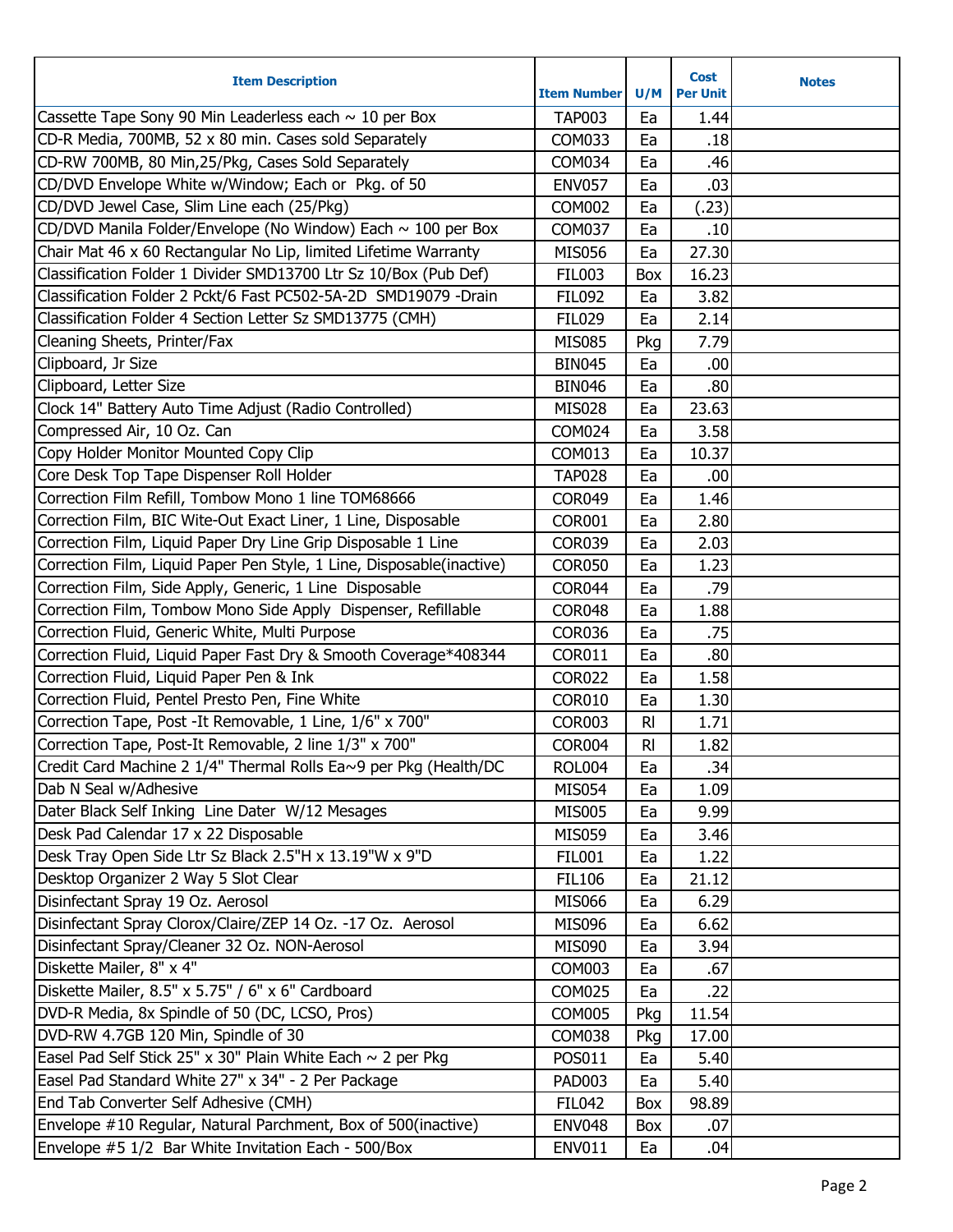| <b>Item Description</b>                                          | <b>Item Number</b> | U/M | <b>Cost</b><br><b>Per Unit</b> | <b>Notes</b> |
|------------------------------------------------------------------|--------------------|-----|--------------------------------|--------------|
| Envelope #5 1/2 Bar, Cream Invitation                            | <b>ENV044</b>      | Ea  | .05                            |              |
| Envelope #5 1/2 Bar, Red Invitation                              | <b>ENV001</b>      | Ea  | .06 <sub>l</sub>               |              |
| Envelope #5 Bar, White Invitation                                | <b>ENV010</b>      | Ea  | .05                            |              |
| Envelope #9 Regular BLUE, box of 500                             | <b>ENV045</b>      | Box | 16.22                          |              |
| Envelope #93 Manila w/Clasp 9.5 x 12.5 Each $\sim$ 100 per Box   | <b>ENV039</b>      | Ea  | .09                            |              |
| Envelope #94 Manila w/Clasp 9.25 x 14.5 Each $\sim$ 100 per Box  | <b>ENV020</b>      | Ea  | .16                            |              |
| Envelope 6 x 9 Open Side, Cream or Yellow                        | <b>ENV043</b>      | Ea  | .08                            |              |
| Envelope 9 x 12 w/Clasp, Gray                                    | <b>ENV049</b>      | Ea  | .15                            |              |
| Envelope 9 x 12 w/Clasp, Red                                     | <b>ENV050</b>      | Ea  | .22                            |              |
| Envelope Manila 10 x 13 Each $\sim$ 100 per Box #5106            | <b>ENV022</b>      | Ea  | .09                            |              |
| Envelope Manila 10 x 15 x 2 Expanding 40#                        | <b>ENV026</b>      | Ea  | .53                            |              |
| Envelope Manila 10 x 15, Open Side                               | <b>ENV023</b>      | Ea  | .16                            |              |
| Envelope Manila 12 x 15.5                                        | <b>ENV025</b>      | Ea  | .06                            |              |
| Envelope Manila 2.25 x 3.5 Coin/Pill #1A (MSC)                   | <b>ENV046</b>      | Ea  | .03                            |              |
| Envelope Manila 3.5 x 6.5 Coin #7 28# 500/Box                    | <b>ENV030</b>      | Box | 23.67                          |              |
| Envelope Manila 6 x 9 Open End 28# Each $\sim$ 500 per Box       | <b>ENV028</b>      | Ea  | .06                            |              |
| Envelope Manila 9 x 12 Open End 28#                              | <b>ENV029</b>      | Ea  | .05                            |              |
| Envelope Manila 9 x 12 w/Clasp #90 Each $\sim$ 100 per Box       | <b>ENV019</b>      | Ea  | .06                            |              |
| Envelope Manila w/Clasp 10 x 13 Each $\sim$ 100 per Box          | <b>ENV021</b>      | Ea  | .09                            |              |
| Envelope Manila w/Clasp 11.5 x 14.5 Each $\sim$ 100 per Box      | <b>ENV016</b>      | Ea  | .16                            |              |
| Envelope Manila w/Clasp 6 x 9 Each $\sim$ 100 per Box            | <b>ENV018</b>      | Ea  | .04                            |              |
| Envelope Padded 10.5 x 15 3/8 Size 5                             | <b>ENV036</b>      | Ea  | .45                            |              |
| Envelope Padded 6 x 9 3/8 Size 0                                 | <b>ENV038</b>      | Ea  | .07                            |              |
| Envelope Padded 8 x 12 Size 2                                    | <b>ENV040</b>      | Ea  | .89                            |              |
| Envelope Padded 9.5 x 13.5 Size 4                                | <b>ENV055</b>      | Ea  | .68                            |              |
| Envelope White #10 Regular Box of 500                            | <b>ENV004</b>      | Box | 8.67                           |              |
| Envelope White #10 Right Hand Window Box of 500                  | <b>ENV006</b>      | Box | 14.90                          |              |
| Envelope White #10 Self Seal Box of 500                          | <b>ENV053</b>      | Box | 14.20                          |              |
| Envelope White #10 Short Window (FOC) Box of 500                 | <b>ENV052</b>      | Box | 10.93                          |              |
| Envelope White #10 Window Machine Insertable Box of 500          | <b>ENV047</b>      | Box | 12.08                          |              |
| Envelope White #10 Window Self Seal (Peel & Seal) Box of 500     | <b>ENV054</b>      | Box | 21.61                          |              |
| Envelope White #9 Digital Window Box of 500                      | <b>ENV014</b>      | Box | 12.76                          |              |
| Envelope White #9 Regular Box of 500                             | <b>ENV013</b>      | Box | 8.67                           |              |
| Envelope White 4.75 x 6.5 Mach Insertable (Sheriffs)             | <b>ENV051</b>      | Box | 15.54                          |              |
| Envelope White 6 3/4 Collection (w/Full Flap) Box of 500         | <b>ENV065</b>      | Box | 15.63                          |              |
| Envelope White 6 3/4 Regular (w/Side Seams) Box of 500           | <b>ENV012</b>      | Box | 9.37                           |              |
| Envelope White 6 x 9 Booklet (Open Top) Box of 500               | <b>ENV059</b>      | Box | 17.73                          |              |
| Envelope White 6 x 9 Window Booklet (Open Top) Box of 500        | <b>ENV060</b>      | Box | 21.24                          |              |
| Envelope White 6 x 9.5 Booklet (Open Top)                        | <b>ENV061</b>      | Ea  | .04                            |              |
| Envelope White 6 x 9.5 Wnd Booklet (Open Top) DigiClear 500/Bx   | <b>ENV062</b>      | Box | 29.80                          |              |
| Envelope White 9 x 12 Booklet Style (#5228) 24#                  | <b>ENV002</b>      | Ea  | .07                            |              |
| Envelope White 9 x 12 Clean Seal Order by Each (100 per box)     | <b>ENV032</b>      | Ea  | .16                            |              |
| Envelope/Folder Manila 10 x 15 Heavy Weight Side flap(Pros Ofc.) | <b>ENV024</b>      | Ea  | .46                            |              |
| Epson Black 200XL Inkjet Cartridge # T200XL120-S (Comm CS)       | INK024             | Ea  | 20.99                          |              |
| Epson Black Inkjet #C33S020403 for TM-J7100 Recpt Prtr(Deeds     | <b>INK023</b>      | Ea  | 15.14                          |              |
| Eraser Pencil Top Caps Each $\sim$ 12 per Pkg                    | <b>COR030</b>      | Ea  | .02                            |              |
| Eraser Pentel Clic #03076 Refillable Pen/Stick Eraser Ea (4/pkg) | <b>COR029</b>      | Ea  | .70                            |              |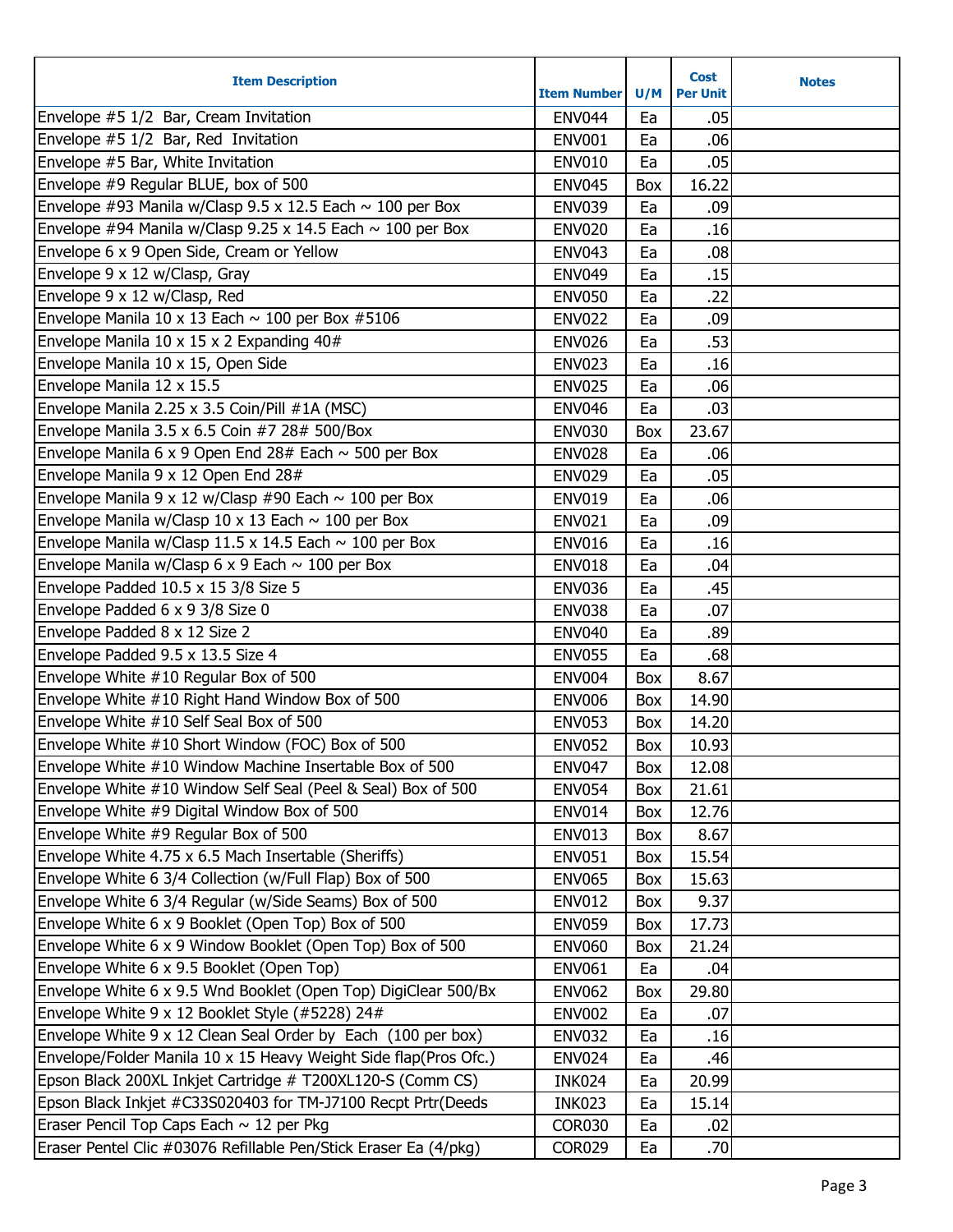| <b>Item Description</b>                                          | <b>Item Number</b> | U/M | <b>Cost</b><br><b>Per Unit</b> | <b>Notes</b> |
|------------------------------------------------------------------|--------------------|-----|--------------------------------|--------------|
| Eraser Pentel Refill, Clic Eraser #03705, Pkg. of 2              | <b>COR028</b>      | Pkg | .66                            |              |
| Eraser Refill, Pentel Forte #05450, White, Tube of 5             | <b>COR026</b>      | Ea  | .60                            |              |
| Eraser, White Marker Board, Expo Dry Erase                       | <b>COR031</b>      | Ea  | 1.45                           |              |
| Expo Dry Erase Board Cleaner #SAN81803                           | <b>MIS053</b>      | Ea  | 1.95                           |              |
| Face Shield Reusable Adjustable Transparent Full Face            | MIS069             | Ea  | 1.50                           |              |
| Fastener Base Only, 2" Capacity, 2.75 Center                     | <b>CLI025</b>      | Box | .00                            |              |
| Fastener With Base; 2.75" Center; 2" Capacity                    | <b>CLI027</b>      | Box | 1.20                           |              |
| Fastener, Self-Adhesive, 2" Capacity, 2.75" Center               | <b>CLI022</b>      | Box | 3.50                           |              |
| File Folder, Pressboard, Light Green, Letter Size (CC Prob.)     | <b>FIL044</b>      | Box | 14.60                          |              |
| File Jacket Manila (Pocket)#75560, 2" Expansion Letter Sz 2-4920 | <b>FIL056</b>      | Ea  | .42                            |              |
| File Jacket Manila (Pocket)#75607, 2" Expansion Legal Sz         | <b>FIL002</b>      | Ea  | .55                            |              |
| File Jacket Manila(Pocket) #75520, 1" Expansion Letter Sz 2-4910 | <b>FIL055</b>      | Ea  | .33                            |              |
| File Jacket, Manila (Env.) #DP2-11S Dbl Top, Flat, Ltr Size      | <b>FIL098</b>      | Ea  | .22                            |              |
| File Pocket #1534G, Ltr Size 5.25" Expansion SMD73234            | <b>FIL058</b>      | Ea  | 1.04                           |              |
| File Pocket Expanding V Bottom SMD68196 (Old QUAE9400) Probate   | <b>FIL059</b>      | Ea  | .81                            |              |
| Flash Drive, 16GB                                                | <b>COM006</b>      | Ea  | 2.45                           |              |
| Flash Drive, 4 GB                                                | <b>COM039</b>      | Ea  | 2.12                           |              |
| Flash Drive, 8 GB                                                | COM041             | Ea  | 2.56                           |              |
| Folder Manila File W/2 Fast 2 ply Straight Cut bx/50 SMD14513    | <b>FIL033</b>      | Box | 22.00                          |              |
| Folder Manila w/Fasteners #14537 Ltr Sz 2Ply 1/3 Cut 50/Bx (LCJ) | <b>FIL104</b>      | Box | 8.45                           |              |
| Folder, Asst'd Color File Folders 1/3 Cut, Ltr Sz ea~100 per Box | <b>FIL103</b>      | Ea  | .11                            |              |
| Folder, Hanging File Folder 1/5 Cut, Legal Size                  | <b>FIL026</b>      | Box | 9.12                           |              |
| Folder, Hanging File Folder 1/5 Cut, Letter Size                 | <b>FIL025</b>      | Box | 6.61                           |              |
| Folder, Manila File Folder 1/3 Cut, Legal Size                   | <b>FIL024</b>      | Box | 9.66                           |              |
| Folder, Manila File Folder 1/3 Cut, Letter Size                  | <b>FIL023</b>      | Box | 3.67                           |              |
| Frame 8.5 x 11 Dk Wood Look #01496; 09362; 09359                 | <b>MIS008</b>      | Ea  | 4.48                           |              |
| Frame 8.5 x 11 Economy Blk w/Gold Trim All Plastic               | <b>MIS007</b>      | Ea  | 1.22                           |              |
| Frame 8.5 x11 ALL Plastic Black w/Gold Framed Cert of Excellence | MIS074             | Ea  | 2.72                           |              |
| Gloves Latex Free - Powder Free, Size X-Large                    | <b>MIS080</b>      | Box | 10.95                          |              |
| Gloves Nitrile Powder Free, Size Large                           | MIS079             | Box | 8.69                           |              |
| Gloves Nitrile Powder Free, Size Medium                          | MIS071             | Box | 6.24                           |              |
| Glue Elmers 4 oz. Glue All                                       | <b>MIS010</b>      | Ea  | .00                            |              |
| Glue Sticks, Purple Dries Clear AVE00216                         | MIS011             | Ea  | .58                            |              |
| Hand Sanitizer Gel Regular 10 oz w/Cap (Pump from 10/12 oz Fits) | <b>MIS094</b>      | Ea  | 2.61                           |              |
| Hand Sanitizer Gel Regular 128 oz/Gallon w/Pump                  | <b>MIS092</b>      | Gal | 33.97                          |              |
| Hand Sanitizer Gel Regular 32 Oz. Refill                         | <b>MIS095</b>      | Ea  | 5.49                           |              |
| Hand Sanitizer Gel Regular 67.6 oz Refill                        | <b>MIS086</b>      | Ea  | 10.00                          |              |
| Hand Sanitizer Gel Regular 67.6 oz with Pump                     | <b>MIS067</b>      | Ea  | 20.67                          |              |
| Hand Sanitizer Gel Regular with Pump 12 Oz                       | <b>MIS089</b>      | Ea  | 5.52                           |              |
| Hand Sanitizer Gel Regular With Pump 20 Oz.                      | <b>MIS050</b>      | Ea  | 9.40                           |              |
| Hand Sanitizer Gel With Pump 8 Oz.                               | MIS051             | Ea  | 3.30                           |              |
| Hanging File Folder Frame Legal Size Drawer                      | <b>FIL022</b>      | Ea  | 3.12                           |              |
| Hanging File Folder Frame Letter Size Drawer                     | <b>FIL021</b>      | Ea  | 2.23                           |              |
| Hanging Folder 2" Plastic Tabs 1/5 Cut #64600                    | <b>FIL035</b>      | Box | .92                            |              |
| Hanging Folder 3.5" Plastic Tabs 1/3 Cut                         | <b>FIL036</b>      | Box | .95                            |              |
| Headset Spectra SP-PC for Court Digital Recording System         | <b>MIS082</b>      | Ea  | 22.86                          |              |
| Hi-Liter Flourescent Pink                                        | <b>MAR006</b>      | Ea  | .40                            |              |
|                                                                  |                    |     |                                |              |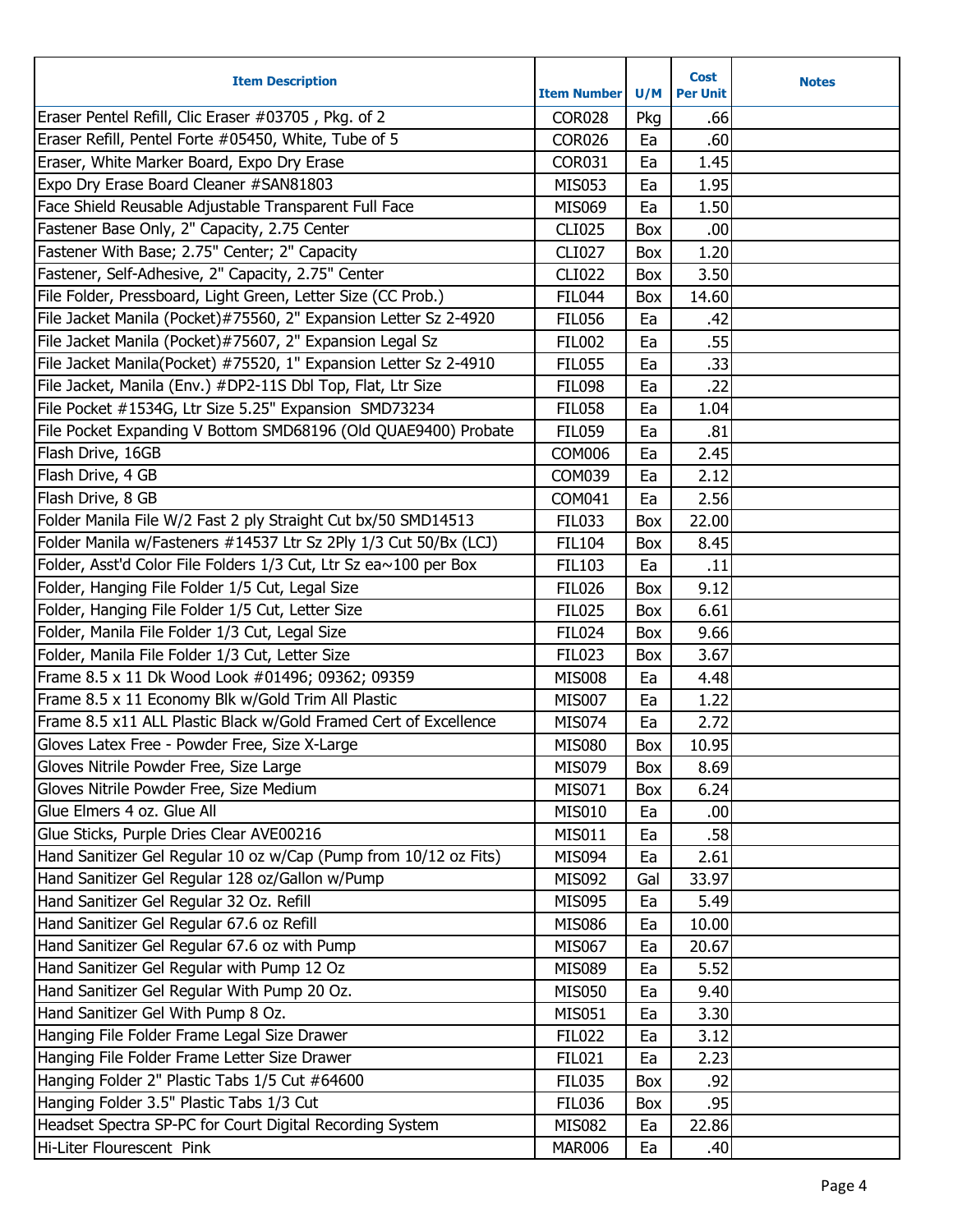| <b>Item Description</b>                                            | <b>Item Number</b> | U/M | <b>Cost</b><br><b>Per Unit</b> | <b>Notes</b> |
|--------------------------------------------------------------------|--------------------|-----|--------------------------------|--------------|
| Hi-Liter Flourescent Blue #25010                                   | <b>MAR003</b>      | Ea  | .40                            |              |
| Hi-Liter Flourescent Green #25026                                  | <b>MAR004</b>      | Ea  | .40                            |              |
| Hi-Liter Flourescent Orange                                        | <b>MAR005</b>      | Ea  | .40                            |              |
| Hi-Liter Flourescent Yellow Sharpie #SAN25025                      | <b>MAR007</b>      | Ea  | .43                            |              |
| Hi-Liter Pen Style Bic Flourescent Blue #BL11BE                    | MAR013             | Ea  | .22                            |              |
| Hi-Liter Pen Style Bic Flourescent Pink #65554                     | <b>MAR015</b>      | Ea  | .22                            |              |
| Hi-Liter Pen Style Flourescent Green (Brite Liner or Sharpie)      | MAR014             | Ea  | .22                            |              |
| Hi-Liter Pen Style Flourescent Purple                              | <b>MAR016</b>      | Ea  | .80                            |              |
| Hi-Liter Pen Style Flourescent Yellow #BIC6550                     | <b>MAR017</b>      | Ea  | .19                            |              |
| Hi-Liter Regular Blue                                              | <b>MAR008</b>      | Ea  | .62                            |              |
| Hi-Liter Regular Lavendar / Purple #25019                          | <b>MAR077</b>      | Ea  | .45                            |              |
| Hi-Liter Regular Pink                                              | MAR011             | Ea  | .90                            |              |
| Hi-Liter Regular Yellow                                            | <b>MAR012</b>      | Ea  | .41                            |              |
| Hi-Liter Retractable Flourescent Yellow Sharpie #28025             | <b>MAR075</b>      | Ea  | .65                            |              |
| HP 35A Black Toner Cart # CB435A (Aging-Sr Center)                 | <b>LAS001</b>      | Ea  | .00                            |              |
| HP 63XL Black Inkjet Cartridge #F6U64AN (Drain, Aging, Pros. DH)   | <b>INK063</b>      | Ea  | .00                            |              |
| HP 63XL Tri-color Inkjet Cartridge #F6U63AN(Drain, Aging, Pros. DH | <b>INK064</b>      | Ea  | 29.93                          |              |
| HP 932XL Black Inkjet Cartridge #CN053AN (MSC, Rd. Comm)           | <b>INK015</b>      | Ea  | 22.40                          |              |
| HP 933XL Magenta Inkjet Cartridge #CN055AN(Rd. Comm, MSC)          | <b>INK017</b>      | Ea  | 11.56                          |              |
| HP 933XL Cyan Inkjet Cartridge #CN054AN (Rd Comm., MSC)            | <b>INK016</b>      | Ea  | 11.56                          |              |
| HP 933XL Yellow Inkjet Cartridge #CN056AN (Rd. Comm, MSC)          | <b>INK018</b>      | Ea  | 11.51                          |              |
| HP 934XL Black Inkjet Cartridge #C2P23AN (MSC)                     | <b>INK026</b>      | Ea  | 20.83                          |              |
| HP 95 TriColor Inkjet Cartridge #C8766 (LCSO, Health)              | <b>INK142</b>      | Ea  | .00                            |              |
| HP 950XL Black Inkjet Cartridge #CN045AN(Drain,Library, Pros DH)   | <b>INK019</b>      | Ea  | 28.45                          |              |
| HP 951XL Cyan Inkjet Cartridge #CN048AN (Pros. DH)                 | <b>INK022</b>      | Ea  | 23.23                          |              |
| HP 951XL Magenta Inkjet Cartridge #CN047AN (Pros. DH)              | <b>INK021</b>      | Ea  | 23.23                          |              |
| HP 951XL Yellow Inkjet Cartridge #CN048AN (Pros. DH)               | <b>INK020</b>      | Ea  | 23.23                          |              |
| HP 98 Black Inkjet Cartridge #C9364WN (LCSO, SW, Health)           | <b>INK155</b>      | Ea  | .00                            |              |
| ID Badge Holder, Vertical Clear Sealable Pouch 2.5 x 3.5           | <b>MIS040</b>      | Ea  | .19                            |              |
| Index Card 3 x 5 Plain, Yellow                                     | <b>FIL101</b>      | Pkg | .95                            |              |
| Index Card 3 x 5 White, Plain, Pkg. of 300                         | <b>FIL097</b>      | Pkg | .62                            |              |
| Index Card 3 x 5 White, Ruled 300 per Pkg                          | <b>FIL099</b>      | Pkg | .96                            |              |
| Index Card 5 x 8 Plain White                                       | <b>FIL073</b>      | Ea  | .98                            |              |
| Index Cards 3 x 5 Ruled Blue                                       | <b>FIL091</b>      | Pkg | .71                            |              |
| Index Tabs Clear W/Printable Inserts, Pkg. of 25                   | <b>FIL037</b>      | Pkg | 3.10                           |              |
| Ink - X-Stamper Ink Black                                          | <b>MIS003</b>      | Ea  | 4.19                           |              |
| Ink - X-Stamper Ink Blue                                           | <b>MIS004</b>      | Ea  | 5.00                           |              |
| Ink - X-Stamper Ink Green                                          | MIS029             | Ea  | 4.13                           |              |
| Ink - X-Stamper Ink Purple                                         | <b>MIS006</b>      | Ea  | 3.74                           |              |
| Ink - X-Stamper Ink Red                                            | <b>MIS001</b>      | Ea  | 4.11                           |              |
| Key Tag Metal Rim Cardstock 1.25" White Issue by ea (50/pk)        | <b>MIS035</b>      | Ea  | .09                            |              |
| Key Tag Plastic w/Label Window Assorted Colors                     | <b>MIS065</b>      | Ea  | .06                            |              |
| Label Avery 1 x 2 5/8 Laser Label Pastel Blue                      | <b>LAB084</b>      | Pkg | 7.22                           |              |
| Label Color Coding Round 3/4" Dk Blue Removable pkg. of 1008       | <b>LAB082</b>      | Pkg | 1.85                           |              |
| Label Color Coding Round 3/4" Yellow Removable pkg. of 1008        | <b>LAB077</b>      | Pkg | 2.85                           |              |
| Label Copier White 1 x 2 13/16, Avery 5351, box of 3300            | <b>LAB078</b>      | Box | 16.73                          |              |
| Label Court, Claimants Exhibit, Blue                               | <b>LAB006</b>      | Pkg | 5.27                           |              |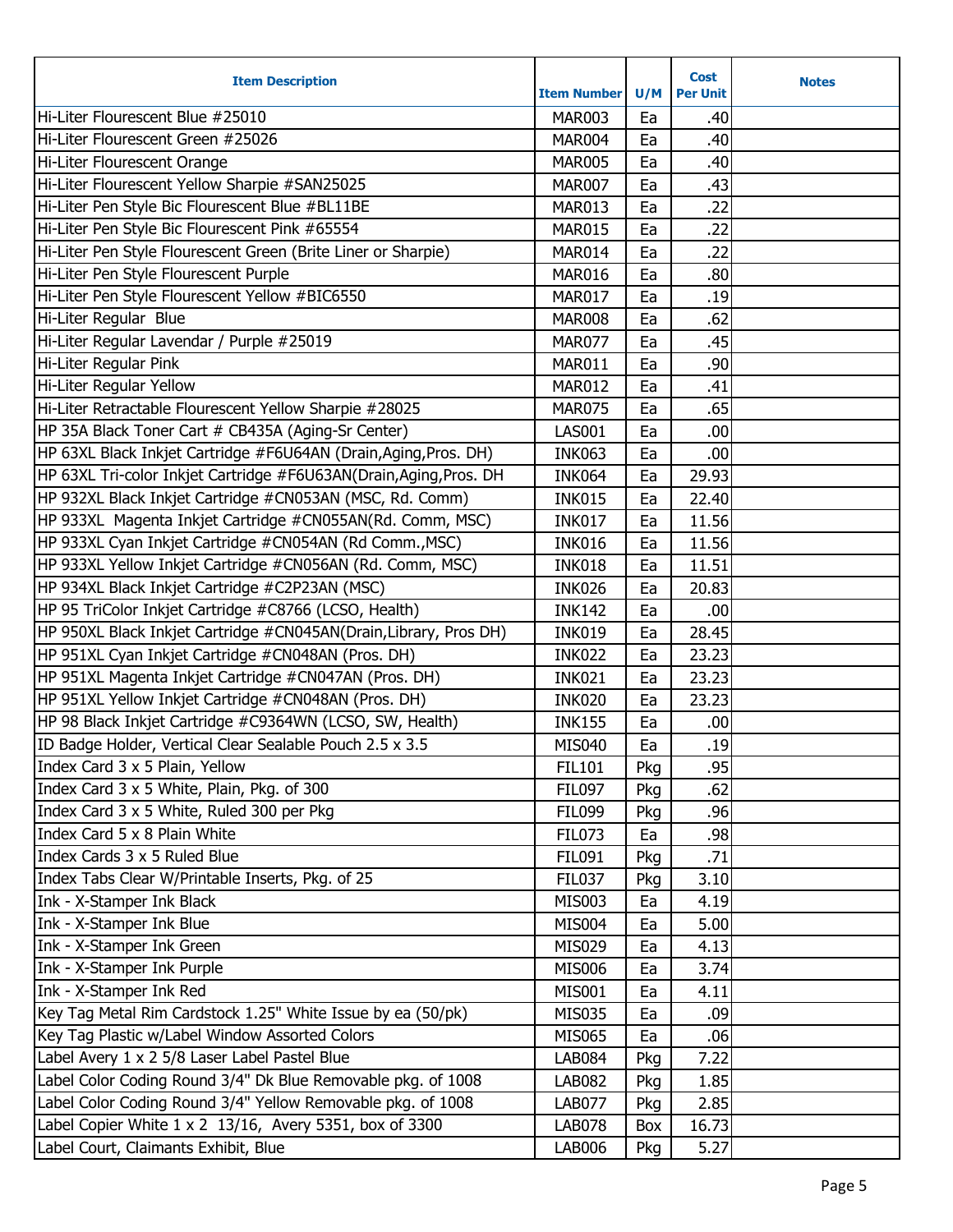| <b>Item Description</b>                                          | <b>Item Number</b> | U/M | Cost<br><b>Per Unit</b> | <b>Notes</b> |
|------------------------------------------------------------------|--------------------|-----|-------------------------|--------------|
| Label Court, Defendants Exhibit, Blue #TAB58093                  | <b>LAB075</b>      | Pkg | 7.30                    |              |
| Label Court, Exhibit, Yellow, 252/Pkg                            | <b>LAB005</b>      | Pkg | 2.55                    |              |
| Label Court, Plaintiff Exhibit, Yellow #TAB58094                 | LAB003             | Pkg | 6.98                    |              |
| Label Court, Respondents Exhibit, Brown                          | <b>LAB002</b>      | Pkg | .00                     |              |
| Label File Folder Asstd. Color Stripes, pkg. of 252              | <b>LAB068</b>      | Pkg | 1.75                    |              |
| Label File Folder Dk Blue Stripe, pkg. of 252                    | LAB043             | Pkg | 1.98                    |              |
| Label File Folder Dk Red Stripe, pkg. of 252                     | LAB042             | Pkg | 1.81                    |              |
| Label File Folder Green Stripe, pkg. of 252                      | <b>LAB044</b>      | Pkg | .99                     |              |
| Label File Folder Purple Stripe, pkg. of 252                     | <b>LAB047</b>      | Pkg | 1.94                    |              |
| Label File Folder White Avery #5202, Pkg. of 252                 | LAB049             | Pkg | 1.66                    |              |
| Label File Folder Yellow, pkg. of 252                            | <b>LAB050</b>      | Pkg | 1.88                    |              |
| Label laser .5" x 1.75" White, Box of 8000 Avery 5167 (Aging)    | LAB001             | Ea  | 17.63                   |              |
| Label Laser File Folder Perm. Asst'd Color 3 7/16 x 2/3, pkg/750 | <b>LAB052</b>      | Pkg | 10.06                   |              |
| Label Laser File Folder White 3 7/16 x 2/3, Pkg/1500 (#AVE5366)  | LAB051             | Pkg | 14.22                   |              |
| Label Laser Neon Yellow 1 x 2 5/8 pkg. of 750                    | <b>LAB083</b>      | Pkg | 8.94                    |              |
| Label Laser White $11/3 \times 4$ , #6501 Equalization           | <b>LAB056</b>      | Box | 12.49                   |              |
| Label Laser White 1 x 4, #6512 Dist. Ct./LCJ/Equalization        | <b>LAB057</b>      | Box | 9.51                    |              |
| Label Laser White 2 5/8 x 1, Aging/Deeds/Prob Ct                 | <b>LAB054</b>      | Box | 4.92                    |              |
| Label Laser White 4 x 2, #6502                                   | <b>LAB055</b>      | Box | 6.82                    |              |
| Label Notarial Seal Gold 2" Self-Adhesive, Pkg. of 44            | <b>LAB015</b>      | Pkg | 1.61                    |              |
| Label White 3 x 5 Removable Pkg. of 40                           | <b>LAB064</b>      | Pkg | 2.49                    |              |
| Label Zebra/Eltron 4000T 4" x 1" Labels (Box of 4 Rolls)         | <b>LAB086</b>      | Box | 55.18                   |              |
| Laminating Pouches 3 mil Letter Size box of 50 (MSUExt, Aging)   | <b>MIS070</b>      | Box | 4.49                    |              |
| Laminating Pouches 5 mil 2 5/8" x 3 7/8" Box of 100 (Co. Clerk)  | <b>MIS055</b>      | Box | 4.00                    |              |
| Laminating Pouches Business Card Size 2.56 " x 3.75 " 25/Pkg.    | <b>MIS072</b>      | Pkg | 1.35                    |              |
| Lanyard Break Away Badge Holder Blue w/Lenawee County            | MIS063             | Ea  | 1.44                    |              |
| Lanyard Break Away Badge Holder Plain Black                      | <b>MIS002</b>      | Ea  | .10                     |              |
| Lapel Pin w/Lenawee County Logo                                  | <b>MIS073</b>      | Ea  | 1.82                    |              |
| Legal Pad Junior Size Canary                                     | <b>PAD004</b>      | Ea  | .51                     |              |
| Legal Pad Junior Size White                                      | <b>PAD005</b>      | Ea  | .21                     |              |
| Legal Pad Legal Size Canary                                      | <b>PAD008</b>      | Ea  | 1.22                    |              |
| Legal Pad Legal Size White                                       | <b>PAD009</b>      | Ea  | .85                     |              |
| Legal Pad Letter Size Canary                                     | <b>PAD006</b>      | Ea  | .36                     |              |
| Legal Pad Letter Size White                                      | <b>PAD007</b>      | Ea  | .37                     |              |
| Legal Pad Pocket Size White 3" X 5"                              | <b>PAD002</b>      | Ea  | .39                     |              |
| Letter Opener Slitter                                            | <b>MIS061</b>      | Ea  | .33                     |              |
| Letter Opener Chrome 9"                                          | MIS031             | Ea  | .59                     |              |
| Lid ONLY for R-Kive 725 Storage Box                              | <b>FIL102</b>      | Ea  | 2.29                    |              |
| Mailing Seals 1" Round Clear pkg. of 480                         | <b>LAB085</b>      | Pkg | 4.42                    |              |
| Mailing Seals 1" Round White pkg. of 600 (Aging)                 | <b>LAB087</b>      | Pkg | 4.24                    |              |
| Mailing Tube Long 3" x 36"                                       | mis024             | Ea  | 1.47                    |              |
| Mailing Tube Regular 2" x 24"                                    | <b>MIS052</b>      | Ea  | .47                     |              |
| Marker Dry Erase Chisel Pt. Black                                | <b>MAR018</b>      | Ea  | .57                     |              |
| Marker Dry Erase Chisel Pt. Blue Low Odor                        | <b>MAR019</b>      | Ea  | .59                     |              |
| Marker Dry Erase Chisel Pt. Green                                | <b>MAR020</b>      | Ea  | .62                     |              |
| Marker Dry Erase Chisel Pt. Red Low Odor                         | <b>MAR021</b>      | Ea  | .58                     |              |
| Marker Medium Flair Pen #8430152 Black                           | <b>MAR056</b>      | Ea  | .51                     |              |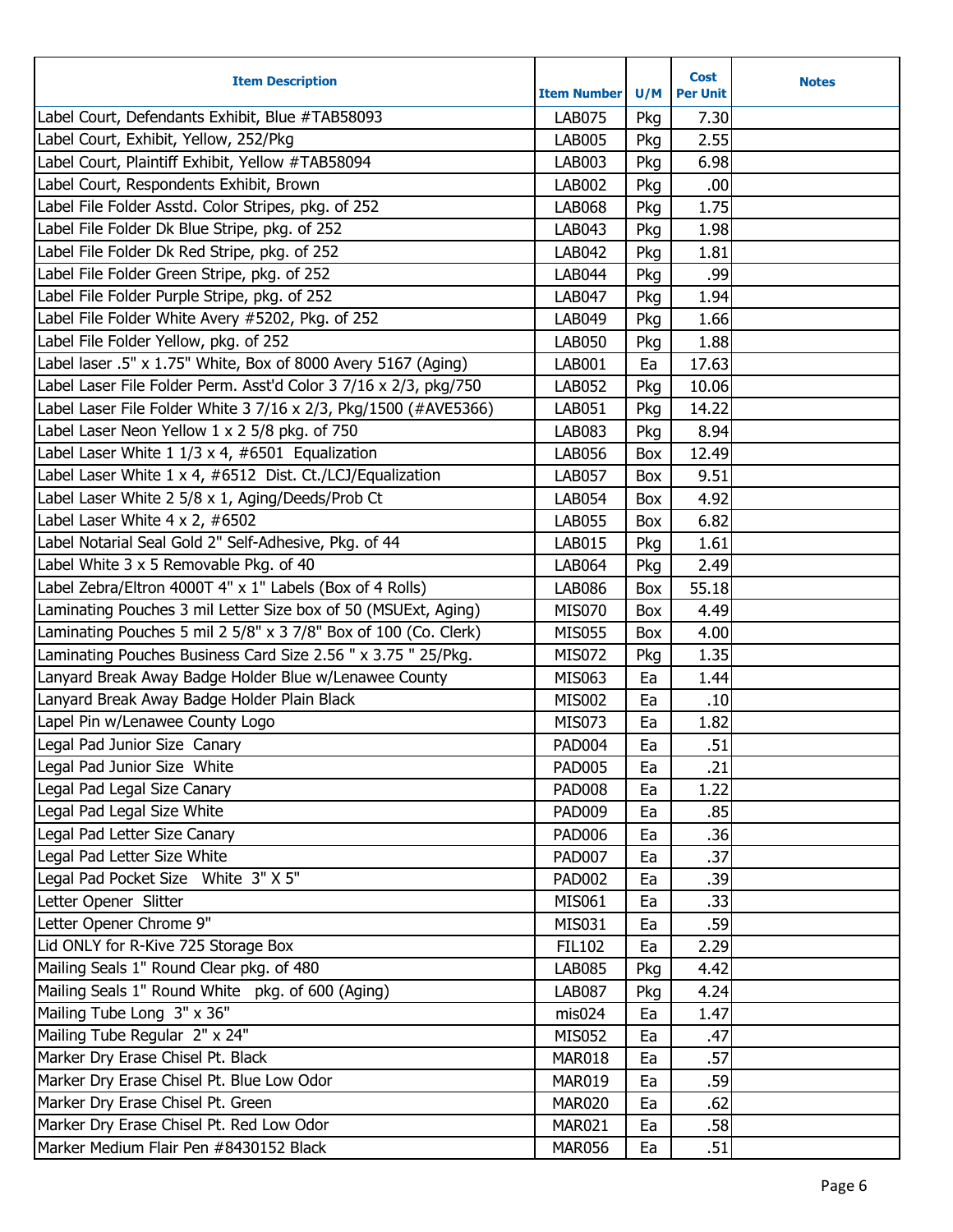| <b>Item Description</b>                                        | <b>Item Number</b> | U/M | <b>Cost</b><br><b>Per Unit</b> | <b>Notes</b> |
|----------------------------------------------------------------|--------------------|-----|--------------------------------|--------------|
| Marker Medium Flair Pen #84401 Green                           | <b>MAR057</b>      | Ea  | .77                            |              |
| Marker Medium Flair Pen #8450152 Purple                        | <b>MAR058</b>      | Ea  | .78                            |              |
| Marker Medium Flair Pen #PAP8410152 Blue                       | <b>MAR054</b>      | Ea  | .78                            |              |
| Marker Medium Flair Pen #PAP8420152 Red                        | <b>MAR055</b>      | Ea  | .74                            |              |
| Marker Pen Pilot Razor Pt. Green (Ultra Fine)                  | <b>MAR070</b>      | Ea  | 1.19                           |              |
| Marker Pen Sanford Uni-Paint #63613 Medium Pt. White           | <b>MAR074</b>      | Ea  | 2.22                           |              |
| Marker Permanent Bullet Pt. Black Marks-A-Lot                  | <b>MAR049</b>      | Ea  | .66                            |              |
| Marker Permanent Chisel Pt. Black Economy                      | MAR044             | Ea  | .22                            |              |
| Marker Permanent Chisel Pt. Black Marks-A-Lot Tall             | <b>MAR041</b>      | Ea  | 1.43                           |              |
| Marker Permanent Chisel Pt. Blue Marks-A-Lot Tall              | <b>MAR039</b>      | Ea  | .52                            |              |
| Marker Permanent Chisel Pt. Green Marks-A-Lot Tall             | <b>MAR038</b>      | Ea  | .87                            |              |
| Marker Permanent Chisel Pt. Orange Marks-A-Lot                 | <b>MAR035</b>      | Ea  | .68                            |              |
| Marker Permanent Chisel Pt. Purple Marks-A-Lot Tall            | <b>MAR037</b>      | Ea  | .77                            |              |
| Marker Permanent Chisel Pt. Red Economy                        | <b>MAR045</b>      | Ea  | .26                            |              |
| Marker Permanent Chisel Pt. Red Marks-A-Lot                    | <b>MAR040</b>      | Ea  | .61                            |              |
| Marker Permanent Fine Pt. Black Sharpie #SAN30001              | <b>MAR029</b>      | Ea  | .38                            |              |
| Marker Permanent Fine Pt. Blue Sharpie #30003                  | <b>MAR030</b>      | Ea  | .53                            |              |
| Marker Permanent Fine Pt. Green Sharpie #30004                 | <b>MAR031</b>      | Ea  | .58                            |              |
| Marker Permanent Fine Pt. Purple Sharpie #30008                | <b>MAR032</b>      | Ea  | .53                            |              |
| Marker Permanent Fine Pt. Red Sharpie, SAN30002                | <b>MAR071</b>      | Ea  | .51                            |              |
| Marker Permanent Jumbo Pt. Black Marks-A-Lot AVE24148          | <b>MAR069</b>      | Ea  | 1.53                           |              |
| Marker Permanent Twin Tip CD/DVD Black Sharpie #SAN32175       | <b>MAR076</b>      | Ea  | 1.75                           |              |
| Marker Permanent Ultra-Fine Pt. Black Sharpie #37001           | <b>MAR072</b>      | Ea  | .56                            |              |
| Marker Permanent Ultra-Fine Pt. Blue Sharpie #37003            | <b>MAR026</b>      | Ea  | .56                            |              |
| Marker Permanent Ultra-Fine Pt. Green Sharpie                  | <b>MAR027</b>      | Ea  | 1.06                           |              |
| Marker Permanent Ultra-Fine Pt. Red Sharpie #37002             | <b>MAR028</b>      | Ea  | .61                            |              |
| Marker Ultra Fine Flair Pen #83101 Blue                        | <b>MAR063</b>      | Ea  | .91                            |              |
| Marker Ultra Fine Flair Pen #83201 Red                         | <b>MAR064</b>      | Ea  | .71                            |              |
| Marker Ultra Fine Flair Pen Black #PAP8330152                  | <b>MAR062</b>      | Ea  | .84                            |              |
| Mask Reusable White 100% Cotton 3-ply Washable w/Nose Clip     | MIS091             | Ea  | 2.50                           |              |
| Masks Disposable Face 3 Layer w/Nose Clip                      | MIS075             | Ea  | .05                            |              |
| Masks Disposable KN95 5 Layer w/Nose Clip Individually Wrapped | <b>MIS093</b>      | Ea  | 1.00                           |              |
| Moistener Finger SORTKWIK 0.63 oz. Each ~ 3 per Pkg            | <b>MIS038</b>      | Ea  | .86                            |              |
| Moistener Sponge Tip, Bottle Type                              | <b>MIS019</b>      | Ea  | .46                            |              |
| Moistener Sponge Tip, Pen Type                                 | <b>MIS020</b>      | Ea  | .42                            |              |
| Mouse Pad; Blue or Black                                       | <b>COM018</b>      | Ea  | 1.83                           |              |
| Notebook 1 Subject Spiral Bound, Wide Ruled                    | <b>PAD012</b>      | Ea  | .49                            |              |
| Notebook 1 Subject Wire Free, Wide Ruled                       | <b>PAD100</b>      | Ea  | 1.05                           |              |
| Notebook 5 Subject Wide Rule Wire Bound                        | <b>PAD010</b>      | Ea  | 1.11                           |              |
| Notebook D Ring 1.5" Burgandy                                  | <b>BIN060</b>      | Ea  | 6.13                           |              |
| Notebook D Ring 1.5" Port A File Binder Black                  | <b>BIN186</b>      | Ea  | 3.00                           |              |
| Notebook D Ring 2" Black View Binder                           | <b>BIN070</b>      | Ea  | .00 <sub>l</sub>               |              |
| Notebook D Ring 2" Burgandy                                    | <b>BIN072</b>      | Ea  | 8.09                           |              |
| Notebook D Ring 2" White View Binder                           | <b>BIN167</b>      | Ea  | 3.35                           |              |
| Notebook D Ring 2.5' Port A File Binder Black                  | <b>BIN185</b>      | Ea  | 4.00                           |              |
| Notebook D Ring 3" Black View Binder (AVE79693)                | <b>BIN083</b>      | Ea  | 4.45                           |              |
| Notebook D Ring 3" Blue View                                   | <b>BIN089</b>      | Ea  | .00 <sub>l</sub>               |              |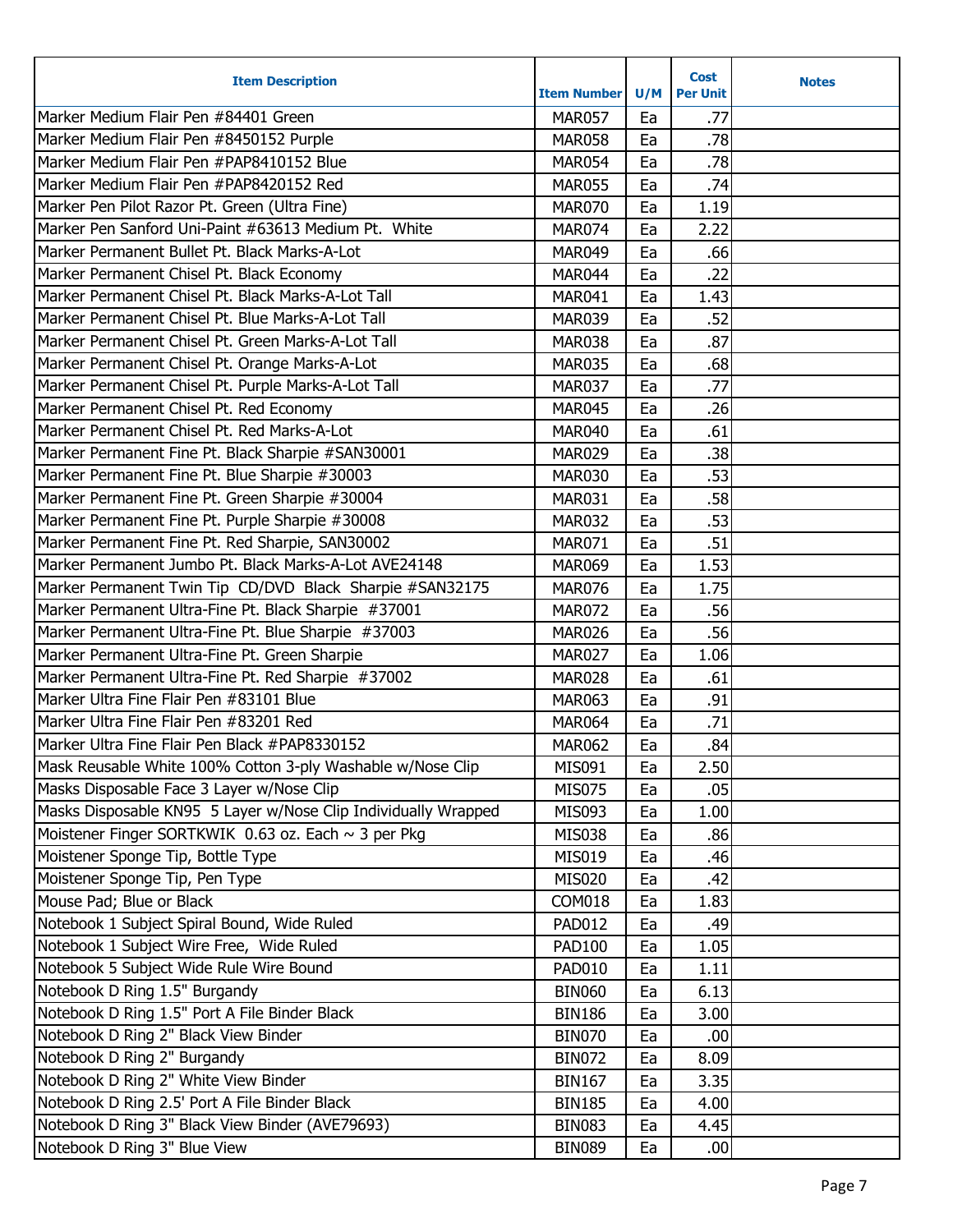| <b>Item Description</b>                                         | <b>Item Number</b> | U/M | <b>Cost</b><br><b>Per Unit</b> | <b>Notes</b> |
|-----------------------------------------------------------------|--------------------|-----|--------------------------------|--------------|
| Notebook D Ring 3" Green                                        | <b>BIN087</b>      | Ea  | 4.00                           |              |
| Notebook D Ring 3" Red                                          | <b>BIN088</b>      | Ea  | 7.62                           |              |
| Notebook D Ring 3" White View Binder                            | <b>BIN178</b>      | Ea  | 5.48                           |              |
| Notebook D Ring 4" Black                                        | <b>BIN097</b>      | Ea  | 5.97                           |              |
| Notebook Dividers Pre-printed 1 - 15 w/Table of Contents        | <b>BIN173</b>      | Set | .56                            |              |
| Notebook Dividers Printed 1 - 8 w/Table of Contents Multi Color | <b>BIN188</b>      | Set | 1.14                           |              |
| Notebook Dividers, 1 - 10 Index w/Table of Contents, 1 Set/Pkg  | <b>BIN005</b>      | Set | 3.68                           |              |
| Notebook Dividers, 1 - 31 Index, 1 Set/Pkg                      | <b>BIN116</b>      | Set | 2.38                           |              |
| Notebook Dividers, 5 Tab Color Index set $\sim$ 6 sets per Pkg  | <b>BIN120</b>      | Set | .32                            |              |
| Notebook Dividers, 8 Big Tab Clear Index, 8 tabs/Set            | <b>BIN121</b>      | Set | .72                            |              |
| Notebook Dividers, 8 Tab MultiColor, 8 Tabs/Set, 4 Sets/Pkg.    | <b>BIN122</b>      | Set | .62                            |              |
| Notebook Dividers, A - Z Index, 1 Set/Pkg                       | <b>BIN115</b>      | Set | 1.26                           |              |
| Notebook Dividers, Jan - Dec Index, 1 Set/Pkg                   | <b>BIN118</b>      | Set | 3.42                           |              |
| Notebook Dividers, Poly Non-Insert Write On, 8 Tab MultiColor,  | <b>BIN004</b>      | Set | 3.69                           |              |
| Notebook Dividers, Pre-Printed 1 - 5 w/table of contents        | <b>BIN001</b>      | Set | .58                            |              |
| Notebook Filler Paper College Ruled 500 Sheets/Pkg              | PAP071             | Pkg | 2.29                           |              |
| Notebook Filler Paper Wide Ruled 500 Sheets/Pkg                 | <b>PAP072</b>      | Pkg | 2.29                           |              |
| Notebook O Ring 1" Black                                        | <b>BIN051</b>      | Ea  | 1.49                           |              |
| Notebook O Ring 1" Black View                                   | <b>BIN002</b>      | Ea  | 1.26                           |              |
| Notebook O Ring 1" Blue View                                    | <b>BIN011</b>      | Ea  | .00                            |              |
| Notebook O Ring 1" White View Binder                            | <b>BIN059</b>      | Ea  | 1.09                           |              |
| Notebook O Ring 1.5" Black                                      | <b>BIN062</b>      | Ea  | 1.56                           |              |
| Notebook O Ring 1.5" Black View Binder                          | <b>BIN174</b>      | Ea  | 1.99                           |              |
| Notebook O Ring 1.5" Blue                                       | <b>BIN066</b>      | Ea  | .00                            |              |
| Notebook O Ring 1.5" White View                                 | <b>BIN069</b>      | Ea  | 1.97                           |              |
| Notebook O Ring 1/2" White View Binder                          | <b>BIN049</b>      | Ea  | 1.25                           |              |
| Notebook O Ring 2" Black                                        | <b>BIN076</b>      | Ea  | .00                            |              |
| Notebook O Ring 2" Black View Binder                            | <b>BIN184</b>      | Ea  | 2.52                           |              |
| Notebook O Ring 2" Blue                                         | <b>BIN079</b>      | Ea  | 2.24                           |              |
| Notebook O Ring 2" Green                                        | <b>BIN182</b>      | Ea  | 3.09                           |              |
| Notebook O Ring 2" Purple/Violet Blue                           | <b>BIN077</b>      | Ea  | 3.54                           |              |
| Notebook O Ring 2" Red                                          | <b>BIN081</b>      | Ea  | .00                            |              |
| Notebook O Ring 2" White View                                   | <b>BIN082</b>      | Ea  | 2.67                           |              |
| Notebook O Ring 3" Blue                                         | <b>BIN175</b>      | Ea  | .00                            |              |
| Notebook O Ring 3" Burgandy                                     | <b>BIN092</b>      | Ea  | 7.92                           |              |
| Notebook O Ring 3" White View                                   | <b>BIN096</b>      | Ea  | 3.43                           |              |
| Pad, 3 x 5 Memo, Top Wire Bound                                 | <b>PAD011</b>      | Ea  | .33                            |              |
| Pad, Steno Greg Ruled, Each ~ 12 per Pkg                        | <b>PAD001</b>      | Ea  | .16                            |              |
| Paper 110# Blue Index 8.5 x 11 Heavy/Card Stock, Ream of 250    | <b>PAP230</b>      | Rm  | 6.61                           |              |
| Paper 110# Buff Index 8.5 x 11 Heavy/Card Stock, Ream of 250    | <b>PAP232</b>      | Rm  | 3.15                           |              |
| Paper 110# Cherry Index 8.5 x 11 Heavy/Card Stock, Ream of 250  | <b>PAP234</b>      | Rm  | 7.24                           |              |
| Paper 110# Green Index 8.5 x 11 Heavy/Card Stock, Ream of 250   | <b>PAP235</b>      | Rm  | 6.43                           |              |
| Paper 110# Ivory Index 8.5 x 11 Heavy/Card Stock, Ream of 250   | <b>PAP236</b>      | Rm  | 6.46                           |              |
| Paper 110# Salmon Index 8.5 x 11 Heavy/Card Stock, Ream of 250  | <b>PAP237</b>      | Rm  | 7.18                           |              |
| Paper 110# White Index 11 x 17 Heavy/Card Stock, Ream of 250    | PAP240             | Rm  | 12.10                          |              |
| Paper 110# White Index 8.5 x 11 Heavy/Card Stock, Ream of 250   | <b>PAP238</b>      | Rm  | .42                            |              |
| Paper 110# White Index 8.5 x 14 Heavy/Card Stock, Ream of 250   | PAP239             | Rm  | 9.63                           |              |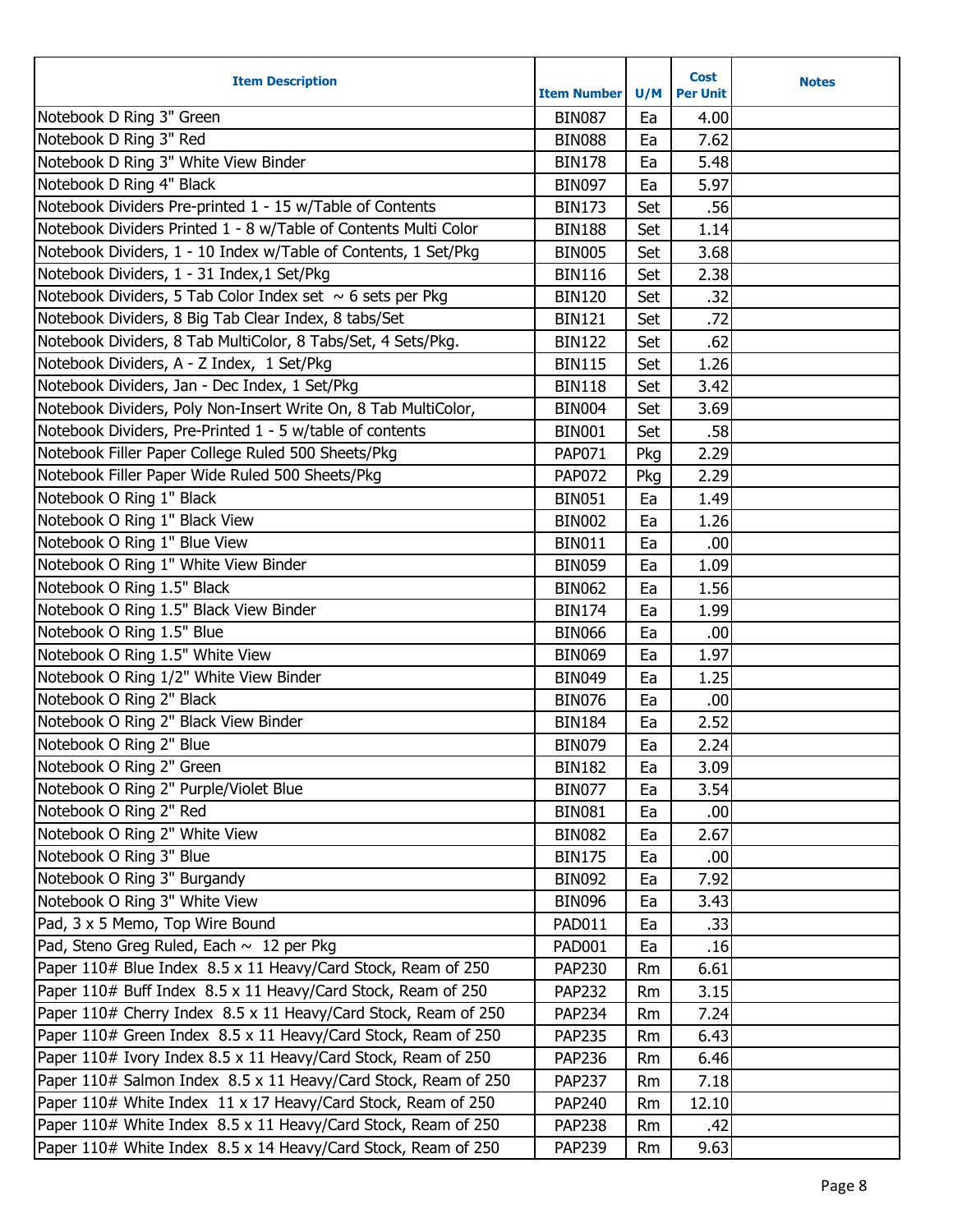| Paper 110# Yellow Index 8.5 x 11 Heavy/Card Stock, Ream of 250<br>PAP233<br>7.51<br><b>Rm</b><br>Paper 120# Gloss White Cover 8.5 x 11<br><b>PAP004</b><br>Sh<br>.06<br>Paper 20# Aqua(Turquoise) 8.5 x 11 Ream of 500 Sheets, 10 rm/box<br><b>PAP126</b><br>7.63<br>Rm<br>Paper 20# Blue 11 x 17, Ream of 500 Sheets, 5 rm/box<br><b>PAP097</b><br>9.35<br>Rm<br>Paper 20# Blue 8.5 x 11, Ream of 500 Sheets, 10 rm/box<br><b>PAP095</b><br>4.01<br>Rm<br>Paper 20# Blue 8.5 x 14, Ream of 500 Sheets, 10 rm/box<br><b>PAP096</b><br>6.79<br>Rm<br>Paper 20# Bright Blue 8.5 x 11, Ream of 500 Sheets, 10 rm/box<br>8.21<br>PAP192<br>Rm<br>Paper 20# Bright Orange 8.5 x 11, Ream of 500 Sheets, 10 rm/box<br>PAP196<br>7.93<br>Rm<br>Paper 20# Bright Pink 8.5 x 11, Ream of 500 Sheets, 10 rm/box<br>7.67<br><b>PAP352</b><br>Rm<br>Paper 20# Bright Purple 8.5 x 11, Ream of 500 Sheets, 10 rm/box<br>PAP194<br>8.35<br>Rm<br>Paper 20# Bright Yellow 8.5 x 11, Ream of 500 Sheets, 10 rm/box<br>7.59<br>PAP189<br>Rm<br>Paper 20# Buff 11 x 17, Ream of 500 Sheets, 5 rms/box<br>9.34<br><b>PAP100</b><br>Rm<br>Paper 20# Buff 8.5 x 11, Ream of 500 Sheets, 10 rm/box<br><b>PAP098</b><br>5.52<br>Rm<br>Paper 20# Cherry 8.5 x 11, Ream of 500 Sheets, 10 rm/box<br>PAP104<br>5.11<br>Rm<br>Paper 20# Cherry 8.5 x 14, Ream of 500 Sheets, 10 rm/box<br>4.73<br><b>PAP105</b><br>Rm<br>Paper 20# County Seal Bond 8.5 x 11 Watermarked Ream of 500 Shts<br>15.19<br><b>PAP131</b><br>Rm<br>Paper 20# Courthouse Bond 8.5 x 11 Watermarked, Ream of 500 Shts<br>7.64<br><b>PAP129</b><br>Rm<br>Paper 20# Cream 11 x 17, Ream of 500 Sheets, 5 rm/box<br><b>PAP346</b><br>9.26<br>Rm<br>Paper 20# Cream 8.5 x 11, Ream of 500 Sheets, 10 rm/box<br>4.12<br><b>PAP106</b><br>Rm<br>Paper 20# Dk Green 8.5x11 Bright Pine<br>PAP191<br>7.40<br>Rm<br>Paper 20# Gold 11 x 17, Ream of 500 Sheets, 5 rm/box<br>9.33<br><b>PAP287</b><br>Rm<br>Paper 20# Gold 8.5 x 11, Ream of 500 Sheets, 10 rm/box<br>4.08<br>PAP107<br>Rm<br>Paper 20# Gold 8.5 x 14, Ream of 500 Sheets, 10 rm/box<br><b>PAP108</b><br>6.00<br>Rm<br>Paper 20# Gray 8.5 x 11, Ream of 500 Sheets, 10 rm/box<br>5.11<br>PAP109<br>Rm<br>Paper 20# Gray 8.5 x 14, Ream of 500 Sheets, 10 rm/box<br>PAP110<br>.00<br>Rm<br>Paper 20# Green 11 x 17, Ream of 500 Sheets, 5 rm/box<br>PAP113<br>10.92<br><b>Rm</b><br>Paper 20# Green 8.5 x 11, Ream of 500 Sheets, 10 rm/box<br><b>PAP111</b><br>4.03<br>Rm<br>Paper 20# Green 8.5 x 14, Ream of 500 Sheets, 10 rm/box<br><b>PAP112</b><br>6.52<br>Rm<br>Paper 20# Ivory 8.5 x 11, Ream of 500 Sheets, 10 rm/box<br>4.43<br><b>PAP114</b><br>Rm<br>Paper 20# Ivory 8.5 x 14, Ream of 500 Sheets, 10 rm/box<br><b>PAP382</b><br><b>Rm</b><br>5.57<br>Paper 20# Lilac 11 x 17, Ream of 500 Sheets, 5 rm/box<br>PAP009<br>12.25<br>Rm<br>Paper 20# Lilac 8.5 x 11, Ream of 500 Sheets, 10 rm/box<br>4.15<br>PAP116<br>Rm<br>Paper 20# Lime Green 8.5 x 11, Ream of 500 Sheets, 10 rm/box<br><b>PAP328</b><br>8.19<br>Rm<br>Paper 20# Orchid 11 x 17, Ream of 500 Sheets, 5 rm/box<br><b>PAP290</b><br>10.92<br>Rm<br>Paper 20# Orchid 8.5 x 11, Ream of 500 Sheets, 10 rm/box<br>PAP119<br>5.66<br>Rm<br>Paper 20# Orchid 8.5 x 14, Ream of 500 Sheets, 10 rm/box<br><b>PAP115</b><br>5.57<br>Rm<br>Paper 20# Pink 11 x 17, Ream of 500 Sheets, 5 rm/box<br>9.35<br><b>PAP122</b><br>Rm<br>Paper 20# Pink 8.5 x 11, Ream of 500 Sheets, 10 rm/box<br><b>PAP120</b><br>4.04<br>Rm<br>Paper 20# Pink 8.5 x 14, Ream of 500 Sheets, 10 rm/box<br><b>PAP121</b><br>5.96<br>Rm<br>Paper 20# Red 8.5 x 11 Brights, Ream of 500 Sheets, 10 rm/box<br>PAP197<br>7.69<br>Rm<br>Paper 20# Salmon 11 x 17, Ream of 500 Sheets, 5 rm/box<br>9.89<br>PAP330<br>Rm<br>Paper 20# Salmon 8.5 x 11, Ream of 500 Sheets, 10 rm/box<br>4.28<br><b>PAP123</b><br>Rm<br>Paper 20# Salmon 8.5 x 14, Ream of 500 Sheets, 10 rm/box<br><b>PAP124</b><br>7.31<br>Rm<br>Paper 20# Tan 11 x 17, Ream of 500 Sheets, 5 rm/box<br><b>PAP334</b><br>9.35<br>Rm<br>Paper 20# Tan 8.5 x 11, Ream of 500 Sheets, 10 rm/box<br><b>PAP125</b><br>5.68<br>Rm<br>Paper 20# Tan 8.5 x 14, Ream of 500 Sheets, 10 rm/box<br><b>PAP137</b><br>.00<br>Rm<br>Paper 20# White 11 x 17, Ream of 500 Sheets, 5 rm/box<br>7.93<br><b>PAP128</b><br>Rm | <b>Item Description</b> | <b>Item Number</b> | U/M | <b>Cost</b><br><b>Per Unit</b> | <b>Notes</b> |
|-----------------------------------------------------------------------------------------------------------------------------------------------------------------------------------------------------------------------------------------------------------------------------------------------------------------------------------------------------------------------------------------------------------------------------------------------------------------------------------------------------------------------------------------------------------------------------------------------------------------------------------------------------------------------------------------------------------------------------------------------------------------------------------------------------------------------------------------------------------------------------------------------------------------------------------------------------------------------------------------------------------------------------------------------------------------------------------------------------------------------------------------------------------------------------------------------------------------------------------------------------------------------------------------------------------------------------------------------------------------------------------------------------------------------------------------------------------------------------------------------------------------------------------------------------------------------------------------------------------------------------------------------------------------------------------------------------------------------------------------------------------------------------------------------------------------------------------------------------------------------------------------------------------------------------------------------------------------------------------------------------------------------------------------------------------------------------------------------------------------------------------------------------------------------------------------------------------------------------------------------------------------------------------------------------------------------------------------------------------------------------------------------------------------------------------------------------------------------------------------------------------------------------------------------------------------------------------------------------------------------------------------------------------------------------------------------------------------------------------------------------------------------------------------------------------------------------------------------------------------------------------------------------------------------------------------------------------------------------------------------------------------------------------------------------------------------------------------------------------------------------------------------------------------------------------------------------------------------------------------------------------------------------------------------------------------------------------------------------------------------------------------------------------------------------------------------------------------------------------------------------------------------------------------------------------------------------------------------------------------------------------------------------------------------------------------------------------------------------------------------------------------------------------------------------------------------------------------------------------------------------------------------------------------------------------------------------------------------------------------------------------------------------------------------------------------------------------------------------------------------------------------------------------------------------------------------------------------------------------------------------------------------------------------------------------------------|-------------------------|--------------------|-----|--------------------------------|--------------|
|                                                                                                                                                                                                                                                                                                                                                                                                                                                                                                                                                                                                                                                                                                                                                                                                                                                                                                                                                                                                                                                                                                                                                                                                                                                                                                                                                                                                                                                                                                                                                                                                                                                                                                                                                                                                                                                                                                                                                                                                                                                                                                                                                                                                                                                                                                                                                                                                                                                                                                                                                                                                                                                                                                                                                                                                                                                                                                                                                                                                                                                                                                                                                                                                                                                                                                                                                                                                                                                                                                                                                                                                                                                                                                                                                                                                                                                                                                                                                                                                                                                                                                                                                                                                                                                                                                                       |                         |                    |     |                                |              |
|                                                                                                                                                                                                                                                                                                                                                                                                                                                                                                                                                                                                                                                                                                                                                                                                                                                                                                                                                                                                                                                                                                                                                                                                                                                                                                                                                                                                                                                                                                                                                                                                                                                                                                                                                                                                                                                                                                                                                                                                                                                                                                                                                                                                                                                                                                                                                                                                                                                                                                                                                                                                                                                                                                                                                                                                                                                                                                                                                                                                                                                                                                                                                                                                                                                                                                                                                                                                                                                                                                                                                                                                                                                                                                                                                                                                                                                                                                                                                                                                                                                                                                                                                                                                                                                                                                                       |                         |                    |     |                                |              |
|                                                                                                                                                                                                                                                                                                                                                                                                                                                                                                                                                                                                                                                                                                                                                                                                                                                                                                                                                                                                                                                                                                                                                                                                                                                                                                                                                                                                                                                                                                                                                                                                                                                                                                                                                                                                                                                                                                                                                                                                                                                                                                                                                                                                                                                                                                                                                                                                                                                                                                                                                                                                                                                                                                                                                                                                                                                                                                                                                                                                                                                                                                                                                                                                                                                                                                                                                                                                                                                                                                                                                                                                                                                                                                                                                                                                                                                                                                                                                                                                                                                                                                                                                                                                                                                                                                                       |                         |                    |     |                                |              |
|                                                                                                                                                                                                                                                                                                                                                                                                                                                                                                                                                                                                                                                                                                                                                                                                                                                                                                                                                                                                                                                                                                                                                                                                                                                                                                                                                                                                                                                                                                                                                                                                                                                                                                                                                                                                                                                                                                                                                                                                                                                                                                                                                                                                                                                                                                                                                                                                                                                                                                                                                                                                                                                                                                                                                                                                                                                                                                                                                                                                                                                                                                                                                                                                                                                                                                                                                                                                                                                                                                                                                                                                                                                                                                                                                                                                                                                                                                                                                                                                                                                                                                                                                                                                                                                                                                                       |                         |                    |     |                                |              |
|                                                                                                                                                                                                                                                                                                                                                                                                                                                                                                                                                                                                                                                                                                                                                                                                                                                                                                                                                                                                                                                                                                                                                                                                                                                                                                                                                                                                                                                                                                                                                                                                                                                                                                                                                                                                                                                                                                                                                                                                                                                                                                                                                                                                                                                                                                                                                                                                                                                                                                                                                                                                                                                                                                                                                                                                                                                                                                                                                                                                                                                                                                                                                                                                                                                                                                                                                                                                                                                                                                                                                                                                                                                                                                                                                                                                                                                                                                                                                                                                                                                                                                                                                                                                                                                                                                                       |                         |                    |     |                                |              |
|                                                                                                                                                                                                                                                                                                                                                                                                                                                                                                                                                                                                                                                                                                                                                                                                                                                                                                                                                                                                                                                                                                                                                                                                                                                                                                                                                                                                                                                                                                                                                                                                                                                                                                                                                                                                                                                                                                                                                                                                                                                                                                                                                                                                                                                                                                                                                                                                                                                                                                                                                                                                                                                                                                                                                                                                                                                                                                                                                                                                                                                                                                                                                                                                                                                                                                                                                                                                                                                                                                                                                                                                                                                                                                                                                                                                                                                                                                                                                                                                                                                                                                                                                                                                                                                                                                                       |                         |                    |     |                                |              |
|                                                                                                                                                                                                                                                                                                                                                                                                                                                                                                                                                                                                                                                                                                                                                                                                                                                                                                                                                                                                                                                                                                                                                                                                                                                                                                                                                                                                                                                                                                                                                                                                                                                                                                                                                                                                                                                                                                                                                                                                                                                                                                                                                                                                                                                                                                                                                                                                                                                                                                                                                                                                                                                                                                                                                                                                                                                                                                                                                                                                                                                                                                                                                                                                                                                                                                                                                                                                                                                                                                                                                                                                                                                                                                                                                                                                                                                                                                                                                                                                                                                                                                                                                                                                                                                                                                                       |                         |                    |     |                                |              |
|                                                                                                                                                                                                                                                                                                                                                                                                                                                                                                                                                                                                                                                                                                                                                                                                                                                                                                                                                                                                                                                                                                                                                                                                                                                                                                                                                                                                                                                                                                                                                                                                                                                                                                                                                                                                                                                                                                                                                                                                                                                                                                                                                                                                                                                                                                                                                                                                                                                                                                                                                                                                                                                                                                                                                                                                                                                                                                                                                                                                                                                                                                                                                                                                                                                                                                                                                                                                                                                                                                                                                                                                                                                                                                                                                                                                                                                                                                                                                                                                                                                                                                                                                                                                                                                                                                                       |                         |                    |     |                                |              |
|                                                                                                                                                                                                                                                                                                                                                                                                                                                                                                                                                                                                                                                                                                                                                                                                                                                                                                                                                                                                                                                                                                                                                                                                                                                                                                                                                                                                                                                                                                                                                                                                                                                                                                                                                                                                                                                                                                                                                                                                                                                                                                                                                                                                                                                                                                                                                                                                                                                                                                                                                                                                                                                                                                                                                                                                                                                                                                                                                                                                                                                                                                                                                                                                                                                                                                                                                                                                                                                                                                                                                                                                                                                                                                                                                                                                                                                                                                                                                                                                                                                                                                                                                                                                                                                                                                                       |                         |                    |     |                                |              |
|                                                                                                                                                                                                                                                                                                                                                                                                                                                                                                                                                                                                                                                                                                                                                                                                                                                                                                                                                                                                                                                                                                                                                                                                                                                                                                                                                                                                                                                                                                                                                                                                                                                                                                                                                                                                                                                                                                                                                                                                                                                                                                                                                                                                                                                                                                                                                                                                                                                                                                                                                                                                                                                                                                                                                                                                                                                                                                                                                                                                                                                                                                                                                                                                                                                                                                                                                                                                                                                                                                                                                                                                                                                                                                                                                                                                                                                                                                                                                                                                                                                                                                                                                                                                                                                                                                                       |                         |                    |     |                                |              |
|                                                                                                                                                                                                                                                                                                                                                                                                                                                                                                                                                                                                                                                                                                                                                                                                                                                                                                                                                                                                                                                                                                                                                                                                                                                                                                                                                                                                                                                                                                                                                                                                                                                                                                                                                                                                                                                                                                                                                                                                                                                                                                                                                                                                                                                                                                                                                                                                                                                                                                                                                                                                                                                                                                                                                                                                                                                                                                                                                                                                                                                                                                                                                                                                                                                                                                                                                                                                                                                                                                                                                                                                                                                                                                                                                                                                                                                                                                                                                                                                                                                                                                                                                                                                                                                                                                                       |                         |                    |     |                                |              |
|                                                                                                                                                                                                                                                                                                                                                                                                                                                                                                                                                                                                                                                                                                                                                                                                                                                                                                                                                                                                                                                                                                                                                                                                                                                                                                                                                                                                                                                                                                                                                                                                                                                                                                                                                                                                                                                                                                                                                                                                                                                                                                                                                                                                                                                                                                                                                                                                                                                                                                                                                                                                                                                                                                                                                                                                                                                                                                                                                                                                                                                                                                                                                                                                                                                                                                                                                                                                                                                                                                                                                                                                                                                                                                                                                                                                                                                                                                                                                                                                                                                                                                                                                                                                                                                                                                                       |                         |                    |     |                                |              |
|                                                                                                                                                                                                                                                                                                                                                                                                                                                                                                                                                                                                                                                                                                                                                                                                                                                                                                                                                                                                                                                                                                                                                                                                                                                                                                                                                                                                                                                                                                                                                                                                                                                                                                                                                                                                                                                                                                                                                                                                                                                                                                                                                                                                                                                                                                                                                                                                                                                                                                                                                                                                                                                                                                                                                                                                                                                                                                                                                                                                                                                                                                                                                                                                                                                                                                                                                                                                                                                                                                                                                                                                                                                                                                                                                                                                                                                                                                                                                                                                                                                                                                                                                                                                                                                                                                                       |                         |                    |     |                                |              |
|                                                                                                                                                                                                                                                                                                                                                                                                                                                                                                                                                                                                                                                                                                                                                                                                                                                                                                                                                                                                                                                                                                                                                                                                                                                                                                                                                                                                                                                                                                                                                                                                                                                                                                                                                                                                                                                                                                                                                                                                                                                                                                                                                                                                                                                                                                                                                                                                                                                                                                                                                                                                                                                                                                                                                                                                                                                                                                                                                                                                                                                                                                                                                                                                                                                                                                                                                                                                                                                                                                                                                                                                                                                                                                                                                                                                                                                                                                                                                                                                                                                                                                                                                                                                                                                                                                                       |                         |                    |     |                                |              |
|                                                                                                                                                                                                                                                                                                                                                                                                                                                                                                                                                                                                                                                                                                                                                                                                                                                                                                                                                                                                                                                                                                                                                                                                                                                                                                                                                                                                                                                                                                                                                                                                                                                                                                                                                                                                                                                                                                                                                                                                                                                                                                                                                                                                                                                                                                                                                                                                                                                                                                                                                                                                                                                                                                                                                                                                                                                                                                                                                                                                                                                                                                                                                                                                                                                                                                                                                                                                                                                                                                                                                                                                                                                                                                                                                                                                                                                                                                                                                                                                                                                                                                                                                                                                                                                                                                                       |                         |                    |     |                                |              |
|                                                                                                                                                                                                                                                                                                                                                                                                                                                                                                                                                                                                                                                                                                                                                                                                                                                                                                                                                                                                                                                                                                                                                                                                                                                                                                                                                                                                                                                                                                                                                                                                                                                                                                                                                                                                                                                                                                                                                                                                                                                                                                                                                                                                                                                                                                                                                                                                                                                                                                                                                                                                                                                                                                                                                                                                                                                                                                                                                                                                                                                                                                                                                                                                                                                                                                                                                                                                                                                                                                                                                                                                                                                                                                                                                                                                                                                                                                                                                                                                                                                                                                                                                                                                                                                                                                                       |                         |                    |     |                                |              |
|                                                                                                                                                                                                                                                                                                                                                                                                                                                                                                                                                                                                                                                                                                                                                                                                                                                                                                                                                                                                                                                                                                                                                                                                                                                                                                                                                                                                                                                                                                                                                                                                                                                                                                                                                                                                                                                                                                                                                                                                                                                                                                                                                                                                                                                                                                                                                                                                                                                                                                                                                                                                                                                                                                                                                                                                                                                                                                                                                                                                                                                                                                                                                                                                                                                                                                                                                                                                                                                                                                                                                                                                                                                                                                                                                                                                                                                                                                                                                                                                                                                                                                                                                                                                                                                                                                                       |                         |                    |     |                                |              |
|                                                                                                                                                                                                                                                                                                                                                                                                                                                                                                                                                                                                                                                                                                                                                                                                                                                                                                                                                                                                                                                                                                                                                                                                                                                                                                                                                                                                                                                                                                                                                                                                                                                                                                                                                                                                                                                                                                                                                                                                                                                                                                                                                                                                                                                                                                                                                                                                                                                                                                                                                                                                                                                                                                                                                                                                                                                                                                                                                                                                                                                                                                                                                                                                                                                                                                                                                                                                                                                                                                                                                                                                                                                                                                                                                                                                                                                                                                                                                                                                                                                                                                                                                                                                                                                                                                                       |                         |                    |     |                                |              |
|                                                                                                                                                                                                                                                                                                                                                                                                                                                                                                                                                                                                                                                                                                                                                                                                                                                                                                                                                                                                                                                                                                                                                                                                                                                                                                                                                                                                                                                                                                                                                                                                                                                                                                                                                                                                                                                                                                                                                                                                                                                                                                                                                                                                                                                                                                                                                                                                                                                                                                                                                                                                                                                                                                                                                                                                                                                                                                                                                                                                                                                                                                                                                                                                                                                                                                                                                                                                                                                                                                                                                                                                                                                                                                                                                                                                                                                                                                                                                                                                                                                                                                                                                                                                                                                                                                                       |                         |                    |     |                                |              |
|                                                                                                                                                                                                                                                                                                                                                                                                                                                                                                                                                                                                                                                                                                                                                                                                                                                                                                                                                                                                                                                                                                                                                                                                                                                                                                                                                                                                                                                                                                                                                                                                                                                                                                                                                                                                                                                                                                                                                                                                                                                                                                                                                                                                                                                                                                                                                                                                                                                                                                                                                                                                                                                                                                                                                                                                                                                                                                                                                                                                                                                                                                                                                                                                                                                                                                                                                                                                                                                                                                                                                                                                                                                                                                                                                                                                                                                                                                                                                                                                                                                                                                                                                                                                                                                                                                                       |                         |                    |     |                                |              |
|                                                                                                                                                                                                                                                                                                                                                                                                                                                                                                                                                                                                                                                                                                                                                                                                                                                                                                                                                                                                                                                                                                                                                                                                                                                                                                                                                                                                                                                                                                                                                                                                                                                                                                                                                                                                                                                                                                                                                                                                                                                                                                                                                                                                                                                                                                                                                                                                                                                                                                                                                                                                                                                                                                                                                                                                                                                                                                                                                                                                                                                                                                                                                                                                                                                                                                                                                                                                                                                                                                                                                                                                                                                                                                                                                                                                                                                                                                                                                                                                                                                                                                                                                                                                                                                                                                                       |                         |                    |     |                                |              |
|                                                                                                                                                                                                                                                                                                                                                                                                                                                                                                                                                                                                                                                                                                                                                                                                                                                                                                                                                                                                                                                                                                                                                                                                                                                                                                                                                                                                                                                                                                                                                                                                                                                                                                                                                                                                                                                                                                                                                                                                                                                                                                                                                                                                                                                                                                                                                                                                                                                                                                                                                                                                                                                                                                                                                                                                                                                                                                                                                                                                                                                                                                                                                                                                                                                                                                                                                                                                                                                                                                                                                                                                                                                                                                                                                                                                                                                                                                                                                                                                                                                                                                                                                                                                                                                                                                                       |                         |                    |     |                                |              |
|                                                                                                                                                                                                                                                                                                                                                                                                                                                                                                                                                                                                                                                                                                                                                                                                                                                                                                                                                                                                                                                                                                                                                                                                                                                                                                                                                                                                                                                                                                                                                                                                                                                                                                                                                                                                                                                                                                                                                                                                                                                                                                                                                                                                                                                                                                                                                                                                                                                                                                                                                                                                                                                                                                                                                                                                                                                                                                                                                                                                                                                                                                                                                                                                                                                                                                                                                                                                                                                                                                                                                                                                                                                                                                                                                                                                                                                                                                                                                                                                                                                                                                                                                                                                                                                                                                                       |                         |                    |     |                                |              |
|                                                                                                                                                                                                                                                                                                                                                                                                                                                                                                                                                                                                                                                                                                                                                                                                                                                                                                                                                                                                                                                                                                                                                                                                                                                                                                                                                                                                                                                                                                                                                                                                                                                                                                                                                                                                                                                                                                                                                                                                                                                                                                                                                                                                                                                                                                                                                                                                                                                                                                                                                                                                                                                                                                                                                                                                                                                                                                                                                                                                                                                                                                                                                                                                                                                                                                                                                                                                                                                                                                                                                                                                                                                                                                                                                                                                                                                                                                                                                                                                                                                                                                                                                                                                                                                                                                                       |                         |                    |     |                                |              |
|                                                                                                                                                                                                                                                                                                                                                                                                                                                                                                                                                                                                                                                                                                                                                                                                                                                                                                                                                                                                                                                                                                                                                                                                                                                                                                                                                                                                                                                                                                                                                                                                                                                                                                                                                                                                                                                                                                                                                                                                                                                                                                                                                                                                                                                                                                                                                                                                                                                                                                                                                                                                                                                                                                                                                                                                                                                                                                                                                                                                                                                                                                                                                                                                                                                                                                                                                                                                                                                                                                                                                                                                                                                                                                                                                                                                                                                                                                                                                                                                                                                                                                                                                                                                                                                                                                                       |                         |                    |     |                                |              |
|                                                                                                                                                                                                                                                                                                                                                                                                                                                                                                                                                                                                                                                                                                                                                                                                                                                                                                                                                                                                                                                                                                                                                                                                                                                                                                                                                                                                                                                                                                                                                                                                                                                                                                                                                                                                                                                                                                                                                                                                                                                                                                                                                                                                                                                                                                                                                                                                                                                                                                                                                                                                                                                                                                                                                                                                                                                                                                                                                                                                                                                                                                                                                                                                                                                                                                                                                                                                                                                                                                                                                                                                                                                                                                                                                                                                                                                                                                                                                                                                                                                                                                                                                                                                                                                                                                                       |                         |                    |     |                                |              |
|                                                                                                                                                                                                                                                                                                                                                                                                                                                                                                                                                                                                                                                                                                                                                                                                                                                                                                                                                                                                                                                                                                                                                                                                                                                                                                                                                                                                                                                                                                                                                                                                                                                                                                                                                                                                                                                                                                                                                                                                                                                                                                                                                                                                                                                                                                                                                                                                                                                                                                                                                                                                                                                                                                                                                                                                                                                                                                                                                                                                                                                                                                                                                                                                                                                                                                                                                                                                                                                                                                                                                                                                                                                                                                                                                                                                                                                                                                                                                                                                                                                                                                                                                                                                                                                                                                                       |                         |                    |     |                                |              |
|                                                                                                                                                                                                                                                                                                                                                                                                                                                                                                                                                                                                                                                                                                                                                                                                                                                                                                                                                                                                                                                                                                                                                                                                                                                                                                                                                                                                                                                                                                                                                                                                                                                                                                                                                                                                                                                                                                                                                                                                                                                                                                                                                                                                                                                                                                                                                                                                                                                                                                                                                                                                                                                                                                                                                                                                                                                                                                                                                                                                                                                                                                                                                                                                                                                                                                                                                                                                                                                                                                                                                                                                                                                                                                                                                                                                                                                                                                                                                                                                                                                                                                                                                                                                                                                                                                                       |                         |                    |     |                                |              |
|                                                                                                                                                                                                                                                                                                                                                                                                                                                                                                                                                                                                                                                                                                                                                                                                                                                                                                                                                                                                                                                                                                                                                                                                                                                                                                                                                                                                                                                                                                                                                                                                                                                                                                                                                                                                                                                                                                                                                                                                                                                                                                                                                                                                                                                                                                                                                                                                                                                                                                                                                                                                                                                                                                                                                                                                                                                                                                                                                                                                                                                                                                                                                                                                                                                                                                                                                                                                                                                                                                                                                                                                                                                                                                                                                                                                                                                                                                                                                                                                                                                                                                                                                                                                                                                                                                                       |                         |                    |     |                                |              |
|                                                                                                                                                                                                                                                                                                                                                                                                                                                                                                                                                                                                                                                                                                                                                                                                                                                                                                                                                                                                                                                                                                                                                                                                                                                                                                                                                                                                                                                                                                                                                                                                                                                                                                                                                                                                                                                                                                                                                                                                                                                                                                                                                                                                                                                                                                                                                                                                                                                                                                                                                                                                                                                                                                                                                                                                                                                                                                                                                                                                                                                                                                                                                                                                                                                                                                                                                                                                                                                                                                                                                                                                                                                                                                                                                                                                                                                                                                                                                                                                                                                                                                                                                                                                                                                                                                                       |                         |                    |     |                                |              |
|                                                                                                                                                                                                                                                                                                                                                                                                                                                                                                                                                                                                                                                                                                                                                                                                                                                                                                                                                                                                                                                                                                                                                                                                                                                                                                                                                                                                                                                                                                                                                                                                                                                                                                                                                                                                                                                                                                                                                                                                                                                                                                                                                                                                                                                                                                                                                                                                                                                                                                                                                                                                                                                                                                                                                                                                                                                                                                                                                                                                                                                                                                                                                                                                                                                                                                                                                                                                                                                                                                                                                                                                                                                                                                                                                                                                                                                                                                                                                                                                                                                                                                                                                                                                                                                                                                                       |                         |                    |     |                                |              |
|                                                                                                                                                                                                                                                                                                                                                                                                                                                                                                                                                                                                                                                                                                                                                                                                                                                                                                                                                                                                                                                                                                                                                                                                                                                                                                                                                                                                                                                                                                                                                                                                                                                                                                                                                                                                                                                                                                                                                                                                                                                                                                                                                                                                                                                                                                                                                                                                                                                                                                                                                                                                                                                                                                                                                                                                                                                                                                                                                                                                                                                                                                                                                                                                                                                                                                                                                                                                                                                                                                                                                                                                                                                                                                                                                                                                                                                                                                                                                                                                                                                                                                                                                                                                                                                                                                                       |                         |                    |     |                                |              |
|                                                                                                                                                                                                                                                                                                                                                                                                                                                                                                                                                                                                                                                                                                                                                                                                                                                                                                                                                                                                                                                                                                                                                                                                                                                                                                                                                                                                                                                                                                                                                                                                                                                                                                                                                                                                                                                                                                                                                                                                                                                                                                                                                                                                                                                                                                                                                                                                                                                                                                                                                                                                                                                                                                                                                                                                                                                                                                                                                                                                                                                                                                                                                                                                                                                                                                                                                                                                                                                                                                                                                                                                                                                                                                                                                                                                                                                                                                                                                                                                                                                                                                                                                                                                                                                                                                                       |                         |                    |     |                                |              |
|                                                                                                                                                                                                                                                                                                                                                                                                                                                                                                                                                                                                                                                                                                                                                                                                                                                                                                                                                                                                                                                                                                                                                                                                                                                                                                                                                                                                                                                                                                                                                                                                                                                                                                                                                                                                                                                                                                                                                                                                                                                                                                                                                                                                                                                                                                                                                                                                                                                                                                                                                                                                                                                                                                                                                                                                                                                                                                                                                                                                                                                                                                                                                                                                                                                                                                                                                                                                                                                                                                                                                                                                                                                                                                                                                                                                                                                                                                                                                                                                                                                                                                                                                                                                                                                                                                                       |                         |                    |     |                                |              |
|                                                                                                                                                                                                                                                                                                                                                                                                                                                                                                                                                                                                                                                                                                                                                                                                                                                                                                                                                                                                                                                                                                                                                                                                                                                                                                                                                                                                                                                                                                                                                                                                                                                                                                                                                                                                                                                                                                                                                                                                                                                                                                                                                                                                                                                                                                                                                                                                                                                                                                                                                                                                                                                                                                                                                                                                                                                                                                                                                                                                                                                                                                                                                                                                                                                                                                                                                                                                                                                                                                                                                                                                                                                                                                                                                                                                                                                                                                                                                                                                                                                                                                                                                                                                                                                                                                                       |                         |                    |     |                                |              |
|                                                                                                                                                                                                                                                                                                                                                                                                                                                                                                                                                                                                                                                                                                                                                                                                                                                                                                                                                                                                                                                                                                                                                                                                                                                                                                                                                                                                                                                                                                                                                                                                                                                                                                                                                                                                                                                                                                                                                                                                                                                                                                                                                                                                                                                                                                                                                                                                                                                                                                                                                                                                                                                                                                                                                                                                                                                                                                                                                                                                                                                                                                                                                                                                                                                                                                                                                                                                                                                                                                                                                                                                                                                                                                                                                                                                                                                                                                                                                                                                                                                                                                                                                                                                                                                                                                                       |                         |                    |     |                                |              |
|                                                                                                                                                                                                                                                                                                                                                                                                                                                                                                                                                                                                                                                                                                                                                                                                                                                                                                                                                                                                                                                                                                                                                                                                                                                                                                                                                                                                                                                                                                                                                                                                                                                                                                                                                                                                                                                                                                                                                                                                                                                                                                                                                                                                                                                                                                                                                                                                                                                                                                                                                                                                                                                                                                                                                                                                                                                                                                                                                                                                                                                                                                                                                                                                                                                                                                                                                                                                                                                                                                                                                                                                                                                                                                                                                                                                                                                                                                                                                                                                                                                                                                                                                                                                                                                                                                                       |                         |                    |     |                                |              |
|                                                                                                                                                                                                                                                                                                                                                                                                                                                                                                                                                                                                                                                                                                                                                                                                                                                                                                                                                                                                                                                                                                                                                                                                                                                                                                                                                                                                                                                                                                                                                                                                                                                                                                                                                                                                                                                                                                                                                                                                                                                                                                                                                                                                                                                                                                                                                                                                                                                                                                                                                                                                                                                                                                                                                                                                                                                                                                                                                                                                                                                                                                                                                                                                                                                                                                                                                                                                                                                                                                                                                                                                                                                                                                                                                                                                                                                                                                                                                                                                                                                                                                                                                                                                                                                                                                                       |                         |                    |     |                                |              |
|                                                                                                                                                                                                                                                                                                                                                                                                                                                                                                                                                                                                                                                                                                                                                                                                                                                                                                                                                                                                                                                                                                                                                                                                                                                                                                                                                                                                                                                                                                                                                                                                                                                                                                                                                                                                                                                                                                                                                                                                                                                                                                                                                                                                                                                                                                                                                                                                                                                                                                                                                                                                                                                                                                                                                                                                                                                                                                                                                                                                                                                                                                                                                                                                                                                                                                                                                                                                                                                                                                                                                                                                                                                                                                                                                                                                                                                                                                                                                                                                                                                                                                                                                                                                                                                                                                                       |                         |                    |     |                                |              |
|                                                                                                                                                                                                                                                                                                                                                                                                                                                                                                                                                                                                                                                                                                                                                                                                                                                                                                                                                                                                                                                                                                                                                                                                                                                                                                                                                                                                                                                                                                                                                                                                                                                                                                                                                                                                                                                                                                                                                                                                                                                                                                                                                                                                                                                                                                                                                                                                                                                                                                                                                                                                                                                                                                                                                                                                                                                                                                                                                                                                                                                                                                                                                                                                                                                                                                                                                                                                                                                                                                                                                                                                                                                                                                                                                                                                                                                                                                                                                                                                                                                                                                                                                                                                                                                                                                                       |                         |                    |     |                                |              |
|                                                                                                                                                                                                                                                                                                                                                                                                                                                                                                                                                                                                                                                                                                                                                                                                                                                                                                                                                                                                                                                                                                                                                                                                                                                                                                                                                                                                                                                                                                                                                                                                                                                                                                                                                                                                                                                                                                                                                                                                                                                                                                                                                                                                                                                                                                                                                                                                                                                                                                                                                                                                                                                                                                                                                                                                                                                                                                                                                                                                                                                                                                                                                                                                                                                                                                                                                                                                                                                                                                                                                                                                                                                                                                                                                                                                                                                                                                                                                                                                                                                                                                                                                                                                                                                                                                                       |                         |                    |     |                                |              |
|                                                                                                                                                                                                                                                                                                                                                                                                                                                                                                                                                                                                                                                                                                                                                                                                                                                                                                                                                                                                                                                                                                                                                                                                                                                                                                                                                                                                                                                                                                                                                                                                                                                                                                                                                                                                                                                                                                                                                                                                                                                                                                                                                                                                                                                                                                                                                                                                                                                                                                                                                                                                                                                                                                                                                                                                                                                                                                                                                                                                                                                                                                                                                                                                                                                                                                                                                                                                                                                                                                                                                                                                                                                                                                                                                                                                                                                                                                                                                                                                                                                                                                                                                                                                                                                                                                                       |                         |                    |     |                                |              |
|                                                                                                                                                                                                                                                                                                                                                                                                                                                                                                                                                                                                                                                                                                                                                                                                                                                                                                                                                                                                                                                                                                                                                                                                                                                                                                                                                                                                                                                                                                                                                                                                                                                                                                                                                                                                                                                                                                                                                                                                                                                                                                                                                                                                                                                                                                                                                                                                                                                                                                                                                                                                                                                                                                                                                                                                                                                                                                                                                                                                                                                                                                                                                                                                                                                                                                                                                                                                                                                                                                                                                                                                                                                                                                                                                                                                                                                                                                                                                                                                                                                                                                                                                                                                                                                                                                                       |                         |                    |     |                                |              |
|                                                                                                                                                                                                                                                                                                                                                                                                                                                                                                                                                                                                                                                                                                                                                                                                                                                                                                                                                                                                                                                                                                                                                                                                                                                                                                                                                                                                                                                                                                                                                                                                                                                                                                                                                                                                                                                                                                                                                                                                                                                                                                                                                                                                                                                                                                                                                                                                                                                                                                                                                                                                                                                                                                                                                                                                                                                                                                                                                                                                                                                                                                                                                                                                                                                                                                                                                                                                                                                                                                                                                                                                                                                                                                                                                                                                                                                                                                                                                                                                                                                                                                                                                                                                                                                                                                                       |                         |                    |     |                                |              |
|                                                                                                                                                                                                                                                                                                                                                                                                                                                                                                                                                                                                                                                                                                                                                                                                                                                                                                                                                                                                                                                                                                                                                                                                                                                                                                                                                                                                                                                                                                                                                                                                                                                                                                                                                                                                                                                                                                                                                                                                                                                                                                                                                                                                                                                                                                                                                                                                                                                                                                                                                                                                                                                                                                                                                                                                                                                                                                                                                                                                                                                                                                                                                                                                                                                                                                                                                                                                                                                                                                                                                                                                                                                                                                                                                                                                                                                                                                                                                                                                                                                                                                                                                                                                                                                                                                                       |                         |                    |     |                                |              |
|                                                                                                                                                                                                                                                                                                                                                                                                                                                                                                                                                                                                                                                                                                                                                                                                                                                                                                                                                                                                                                                                                                                                                                                                                                                                                                                                                                                                                                                                                                                                                                                                                                                                                                                                                                                                                                                                                                                                                                                                                                                                                                                                                                                                                                                                                                                                                                                                                                                                                                                                                                                                                                                                                                                                                                                                                                                                                                                                                                                                                                                                                                                                                                                                                                                                                                                                                                                                                                                                                                                                                                                                                                                                                                                                                                                                                                                                                                                                                                                                                                                                                                                                                                                                                                                                                                                       |                         |                    |     |                                |              |
|                                                                                                                                                                                                                                                                                                                                                                                                                                                                                                                                                                                                                                                                                                                                                                                                                                                                                                                                                                                                                                                                                                                                                                                                                                                                                                                                                                                                                                                                                                                                                                                                                                                                                                                                                                                                                                                                                                                                                                                                                                                                                                                                                                                                                                                                                                                                                                                                                                                                                                                                                                                                                                                                                                                                                                                                                                                                                                                                                                                                                                                                                                                                                                                                                                                                                                                                                                                                                                                                                                                                                                                                                                                                                                                                                                                                                                                                                                                                                                                                                                                                                                                                                                                                                                                                                                                       |                         |                    |     |                                |              |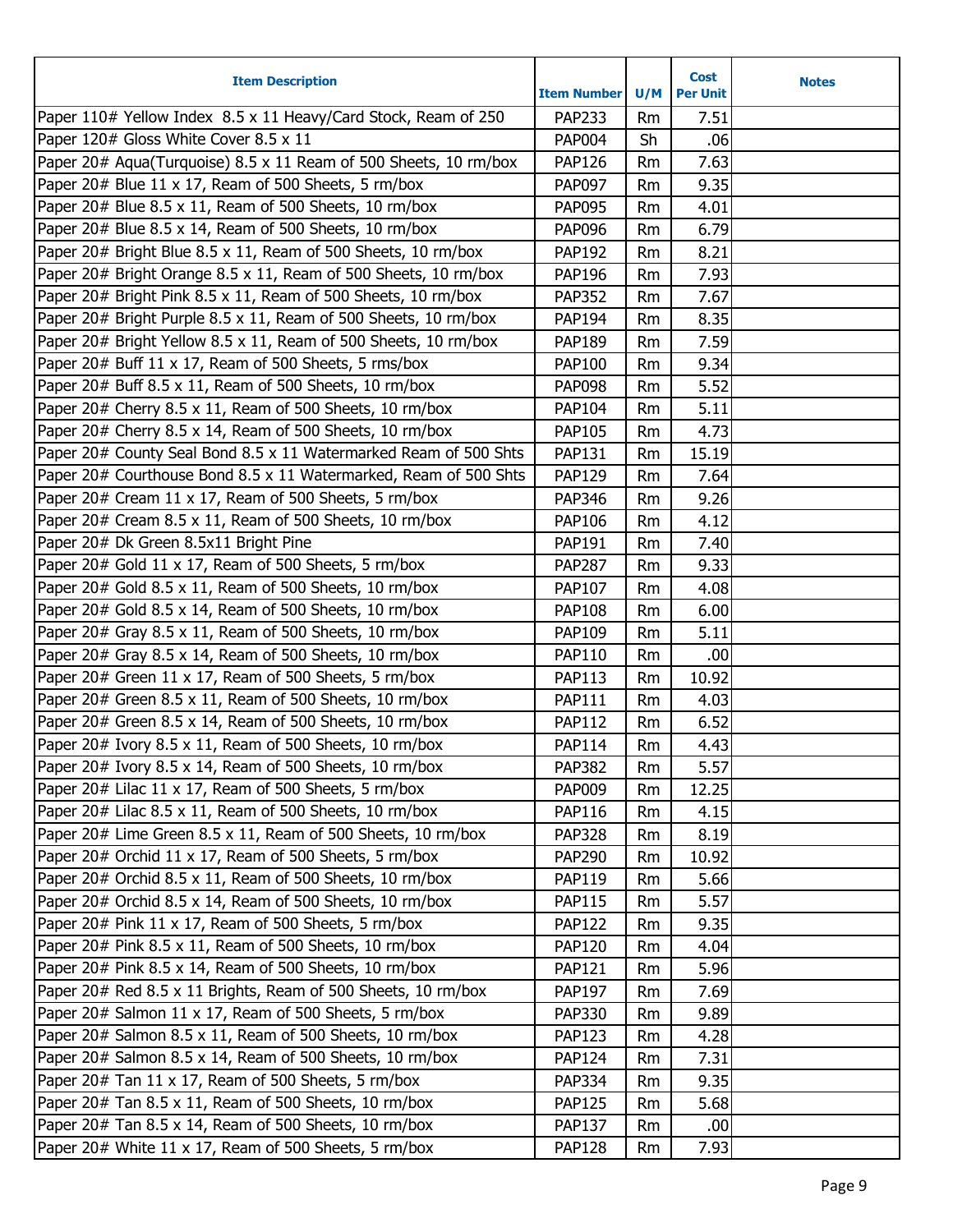| <b>Item Description</b>                                          | <b>Item Number</b> | U/M       | <b>Cost</b><br><b>Per Unit</b> | <b>Notes</b> |
|------------------------------------------------------------------|--------------------|-----------|--------------------------------|--------------|
| Paper 20# White 3 Hole Punched 8.5 x 11 Rm of 500 Shts, 10 rm/bx | PAP283             | Rm        | 3.76                           |              |
| Paper 20# White 8.5 x 11; Ream of 500 Sheets, 10 rm/box          | <b>PAP002</b>      | Rm        | 2.81                           |              |
| Paper 20# White 8.5 x 14, Ream of 500 Sheets, 10 rm/box          | <b>PAP127</b>      | Rm        | 3.48                           |              |
| Paper 20# White Cotton Bond 8.5 x 11, 25% Cotton, Rm of 500 shts | <b>PAP198</b>      | Rm        | 20.30                          |              |
| Paper 20# White Cotton Bond 8.5 x 14, 25% Cotton Southworth      | PAP199             | Rm        | 13.05                          |              |
| Paper 20# White Recycled 8.5 x 11, Ream of 500 Sheets, 10 rm/box | <b>PAP229</b>      | Rm        | 3.69                           |              |
| Paper 20# White w/Laser Perf at 3 5/8"(1/3) 8.5 x 11, rm of 500  | PAP314             | Rm        | 6.68                           |              |
| Paper 20# Yellow 11 x 17, Ream of 500 Sheets, 5 rm/box           | PAP103             | Rm        | 10.42                          |              |
| Paper 20# Yellow 8.5 x 11, Ream of 500 Sheets, 10 rm/box         | PAP101             | Rm        | 4.08                           |              |
| Paper 20# Yellow 8.5 x 14, Ream of 500 Sheets, 10 rm/box         | PAP102             | Rm        | 7.63                           |              |
| Paper 22# White 8.5 x 11; Ream of 500 Sheets, 10 rm/box          | <b>PAP022</b>      | Rm        | 2.85                           |              |
| Paper 24# Blue Parchment 8.5 x 11, Ream of 500 Sheets, 10 rm/box | PAP140             | Rm        | 19.22                          |              |
| Paper 24# Bright Pink 8.5 x 11, Ream of 500 Sheets, 10 rm/box    | PAP190             | Rm        | 7.32                           |              |
| Paper 24# Bright White Linen 8.5 x 11 Ream of 500 Sheets         | <b>PAP007</b>      | Rm        | 14.30                          |              |
| Paper 24# Bright Yellow 11 x 17, Ream of 500 Sheets, 5 rm/box    | <b>PAP337</b>      | Rm        | 13.87                          |              |
| Paper 24# Bright Yellow 8.5 x 11, Ream of 500 Sheets, 10 rm/box  | PAP336             | Rm        | 7.55                           |              |
| Paper 24# Brown Parchment 8.5 x 11, Ream of 500 Sheets           | PAP141             | Rm        | .00                            |              |
| Paper 24# Gold Parchment 8.5 x 11, Ream of 500 Sheets            | <b>PAP142</b>      | Rm        | 14.00                          |              |
| Paper 24# Green (Celadon) Parchment 8.5 x 11, Ream of 500 Sheets | PAP143             | Rm        | .00                            |              |
| Paper 24# Lime Green 11 x 17 Brights, Ream of 500 Shts, 5 rm/box | <b>PAP135</b>      | Rm        | 18.42                          |              |
| Paper 24# Lime Green 8.5 x 11, Ream of 500 Sheets, 10 rm/box     | PAP271             | Rm        | 9.41                           |              |
| Paper 24# Lime Green 8.5 x 14, Ream of 500 Sheets, 10 rm/box     | <b>PAP374</b>      | Rm        | 9.62                           |              |
| Paper 24# Natural Parchment 8.5 x 11, Ream of 500 Sheets         | <b>PAP144</b>      | Rm        | 14.03                          |              |
| Paper 24# Orchid Parchment 8.5 x 11, Ream of 500 Sheets          | <b>PAP145</b>      | Rm        | .00                            |              |
| Paper 24# Pink Parchment 8.5 x 11, Ream of 500 Sheets            | <b>PAP146</b>      | Rm        | 7.84                           |              |
| Paper 24# Purple 8.5 x 11 Brights, Ream of 500 Sheets, 10 rm/box | PAP134             | Rm        | 7.25                           |              |
| Paper 24# White Parchment 8.5 x 11, Ream of 500 Sheets           | <b>PAP378</b>      | Rm        | 16.70                          |              |
| Paper 24/60# Bright Dk Green 8.5 x 11 Rm of 500 Shts, 10 rm/bx   | <b>PAP359</b>      | Rm        | 7.92                           |              |
| Paper 24/60# Bright Orange 11 x 17, Ream of 500 Sheets, 5 rm/box | <b>PAP331</b>      | Rm        | 15.44                          |              |
| Paper 24/60# Dark Green 11 x 17, Ream of 500 Sheets, 5 rm/box    | <b>PAP350</b>      | Rm        | 15.44                          |              |
| Paper 24/60# Natural Linen 8.5 x 11, Ream of 500 Sheets          | <b>PAP368</b>      | Rm        | 9.56                           |              |
| Paper 24/60# Orange 8.5 x 11, Ream of 500 Sheets, 10 rm/box      | <b>PAP348</b>      | Rm        | 10.60                          |              |
| Paper 24/60# Red 8.5 x 11, Ream of 500 Sheets, 10 rm/box         | PAP349             | Rm        | 8.61                           |              |
| Paper 24/60# Teal 11 x 17, Ream of 500 Shts, 5 rm/box            | PAP313             | Rm        | 18.74                          |              |
| Paper 24/60# Teal 8.5 x 11, Ream of 500 Sheets, 10 rm/box        | <b>PAP385</b>      | Rm        | 9.65                           |              |
| Paper 24/60# White 8.5 x 11, Ream of 500 Sheets, 10 rm/box       | PAP309             | Rm        | 3.20                           |              |
| Paper 28/70# White Color Copier 11 x 17, Ream of 500 Sheets      | <b>PAP379</b>      | Rm        | 12.66                          |              |
| Paper 32/80# Gloss White Text 11 x 17 color copier, Ream of 500  | <b>PAP380</b>      | <b>Rm</b> | .00                            |              |
| Paper 32/80# Gloss White Text 8.5 x 11, Ream of 500 Sheets       | PAP311             | Rm        | 12.49                          |              |
| Paper 65# Aqua (Turquoise) Cover 8.5 x 11, Ream of 250 Sheets    | <b>PAP274</b>      | Rm        | 8.29                           |              |
| Paper 65# Blue Parchment Cover 8.5 x 11, Ream of 250 Sheets      | PAP317             | Rm        | 20.40                          |              |
| Paper 65# Bright Blue Cover 8.5 x 11, Ream of 250 Sheets         | PAP149             | Rm        | 7.09                           |              |
| Paper 65# Bright Pink Cover 8.5 x 11, Ream of 250 Sheets         | <b>PAP156</b>      | <b>Rm</b> | 10.34                          |              |
| Paper 65# Bright Yellow Cover 8.5 x 11, Lemon, Ream of 250 Sheet | <b>PAP157</b>      | Rm        | 7.57                           |              |
| Paper 65# Brown Cover 8.5 x 11, ream of 250 shts                 | PAP001             | Rm        | 9.65                           |              |
| Paper 65# Dk Green Cover 11 x 17, Ream of 250 Sheets             | <b>PAP387</b>      | Rm        | 16.38                          |              |
| Paper 65# Dk Green Cover 8.5 x 11, Ream of 250 Sheets            | <b>PAP364</b>      | Rm        | 7.18                           |              |
|                                                                  |                    |           |                                |              |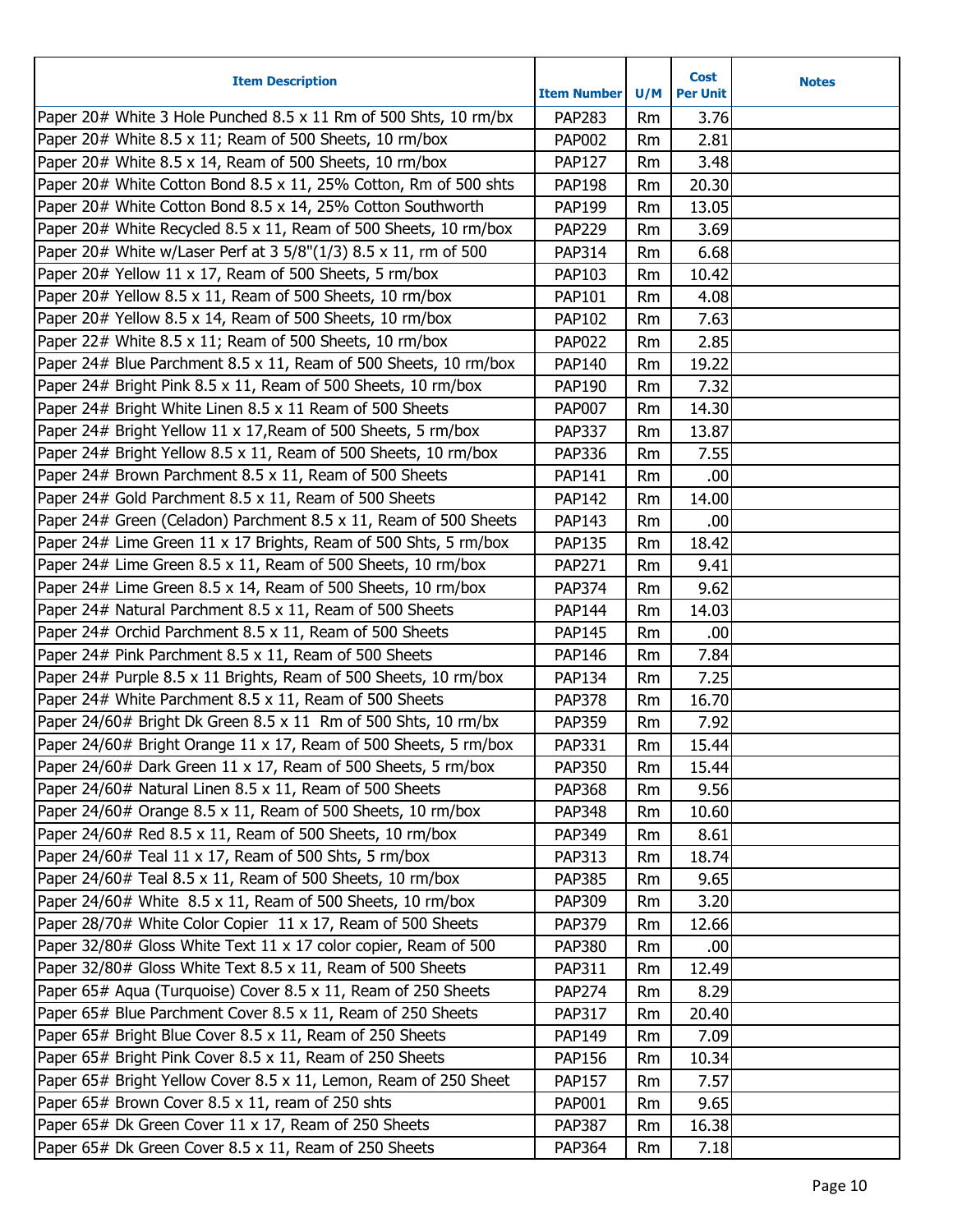| <b>Item Description</b>                                         | <b>Item Number</b> | U/M       | <b>Cost</b><br><b>Per Unit</b> | <b>Notes</b> |
|-----------------------------------------------------------------|--------------------|-----------|--------------------------------|--------------|
| Paper 65# Fuchsia Cover 11 x 17, Ream of 250 Sheets             | <b>PAP293</b>      | <b>Rm</b> | 12.46                          |              |
| Paper 65# Green Parchment Cover 8.5 x 11, Ream of 250 Sheets    | PAP341             | Rm        | 15.10                          |              |
| Paper 65# Lime Cover 8.5 x 11, Ream of 250 Sheets               | <b>PAP312</b>      | <b>Rm</b> | 7.18                           |              |
| Paper 65# Natural Parchment Cover 8.5 x 11, Ream of 250 Sheets  | <b>PAP288</b>      | Rm        | .00                            |              |
| Paper 65# Orange Cover 11 x 17, Ream of 250 Sheets              | <b>PAP159</b>      | <b>Rm</b> | .00                            |              |
| Paper 65# Orange Cover 8.5 x 11, Ream of 250 Sheets             | <b>PAP150</b>      | <b>Rm</b> | 8.36                           |              |
| Paper 65# Purple Cover 8.5 x 11, Ream of 250 Sheets             | PAP160             | <b>Rm</b> | 7.18                           |              |
| Paper 65# Red Cover 11 x 17, Ream of 250 Sheets                 | <b>PAP170</b>      | <b>Rm</b> | 15.68                          |              |
| Paper 65# Red Cover 8.5 x 11, Ream of 250 Sheets                | PAP161             | <b>Rm</b> | 10.70                          |              |
| Paper 67# Blue Cover 11 x 17, Ream of 250 Sheets                | PAP164             | Rm        | .00                            |              |
| Paper 67# Blue Cover 8.5 x 11, Ream of 250 Sheets               | PAP163             | <b>Rm</b> | 5.29                           |              |
| Paper 67# Cream Cover 11 x 17, Ream of 250 Sheets               | <b>PAP327</b>      | <b>Rm</b> | 8.78                           |              |
| Paper 67# Cream Cover 8.5 x 11, Ream of 250 Sheets              | <b>PAP365</b>      | <b>Rm</b> | 6.87                           |              |
| Paper 67# Gold Cover 8.5 x 11, Ream of 250 Sheets               | PAP166             | <b>Rm</b> | 6.56                           |              |
| Paper 67# Gray Cover 8.5 x 11, Ream of 250 Sheets               | PAP167             | Rm        | 7.06                           |              |
| Paper 67# Green Cover 11 x 17, Ream of 250 Sheets               | <b>PAP168</b>      | <b>Rm</b> | 15.23                          |              |
| Paper 67# Orchid Cover 8.5 x 11, Ream of 250 Sheets             | PAP169             | <b>Rm</b> | 7.06                           |              |
| Paper 67# Peach Cover 8.5 x 11 Vellum Bristol, Ream of 250 Shts | <b>PAP360</b>      | <b>Rm</b> | 5.25                           |              |
| Paper 67# Pink Cover 8.5 x 11, Ream of 250 Sheets               | PAP371             | <b>Rm</b> | 6.23                           |              |
| Paper 67# Tan Cover 11 x 17, Ream of 250 Sheets                 | PAP171             | Rm        | 9.55                           |              |
| Paper 67# Tan Cover 8.5 x 11, Ream of 250 Sheets                | <b>PAP332</b>      | <b>Rm</b> | 6.01                           |              |
| Paper 67# Yellow Cover 11 x 17, Ream of 250 Sheets              | <b>PAP165</b>      | Rm        | 10.07                          |              |
| Paper 67# Yellow Cover 8.5 x 11, Ream of 250 Sheets             | <b>PAP351</b>      | Rm        | 6.03                           |              |
| Paper 70# Blue 8.5 x 11 Medium Weight, Ream of 500 Sheets       | <b>PAP172</b>      | Rm        | .00                            |              |
| Paper 70# Blue 8.5 x 14 Medium Weight, Ream of 500 Sheets       | <b>PAP173</b>      | Rm        | 10.30                          |              |
| Paper 70# Bright White Fiber 8.5 x 11 Med Weight Rm of 500 Shts | <b>PAP289</b>      | <b>Rm</b> | 14.78                          |              |
| Paper 70# Canary 11 x 17 Medium Weight, Ream of 500 Sheets      | <b>PAP335</b>      | <b>Rm</b> | .00                            |              |
| Paper 70# Cream/Ivory 11 x 17 Med Weight, Ream of 500 Sheets    | <b>PAP344</b>      | Rm        | 16.47                          |              |
| Paper 70# Green 8.5 x 14 Medium Weight, Ream of 500 Sheets      | PAP373             | Rm        | 11.51                          |              |
| Paper 70# Natural Fiber 8.5 x 11 Med Weight Ream of 500 Sheets  | PAP304             | Rm        | 24.07                          |              |
| Paper 70# Pink 8.5 x 11 Medium Weight, Ream of 500 Sheets       | PAP179             | Rm        | 6.38                           |              |
| Paper 70# Tan 8.5 x 11 Medium Weight, Ream of 500 Sheets        | <b>PAP175</b>      | Rm        | .00                            |              |
| Paper 70# White 8.5 x 11 Medium Weight, Ream of 500 Sheets      | <b>PAP180</b>      | Rm        | 6.01                           |              |
| Paper 70# White 8.5 x 14 Medium Weight, Ream of 500 Sheets      | <b>PAP006</b>      | Rm        | 12.60                          |              |
| Paper 70# Yellow 8.5 x 11 Medium Weight, Ream of 500 Sheets     | <b>PAP174</b>      | Rm        | 9.25                           |              |
| Paper 80# Bright White Cvr 8.5 x 11, Bus Card Stock, Rm of 250  | <b>PAP228</b>      | Rm        | .00                            |              |
| Paper 80# Gloss White Cover 8.5 x 11, Rm of 250                 | <b>PAP325</b>      | Rm        | 11.93                          |              |
| Paper 80# Lt Blue Cover 8.5 x 11, Rm of 250                     | <b>PAP322</b>      | Rm        | 10.85                          |              |
| Paper 80# Lt Blue Fiber Cover 8.5 x 11, Recycled, Rm of 250     | <b>PAP184</b>      | Rm        | 11.47                          |              |
| Paper 80# Natural Fiber Cover 8.5 x 11, Rm of 250               | <b>PAP318</b>      | Rm        | 14.85                          |              |
| Paper 80# White Color Copier Cover/Bus Card 8.5 x 11, Rm of 250 | PAP381             | Rm        | 7.52                           |              |
| Paper 80# White Fiber Cover 8.5 x 11, Recycled, Rm of 250       | <b>PAP186</b>      | Rm        | 25.62                          |              |
| Paper Clip Dispenser; magnetic top                              | <b>CLI009</b>      | Ea        | 1.50                           |              |
| Paper Clips, Jumbo, Smooth                                      | <b>CLI010</b>      | Box       | .39                            |              |
| Paper Clips, Jumbo, Vinyl, box of 250, Asst'd Colors            | <b>CLI012</b>      | Box       | 2.53                           |              |
| Paper Clips, Regular, No 1, Smooth                              | CLI011             | Box       | .16                            |              |
| Paper Clips, Regular, Vinyl Coated, Asst'd. Colors, 100/Box     | CLI013             | Box       | .33                            |              |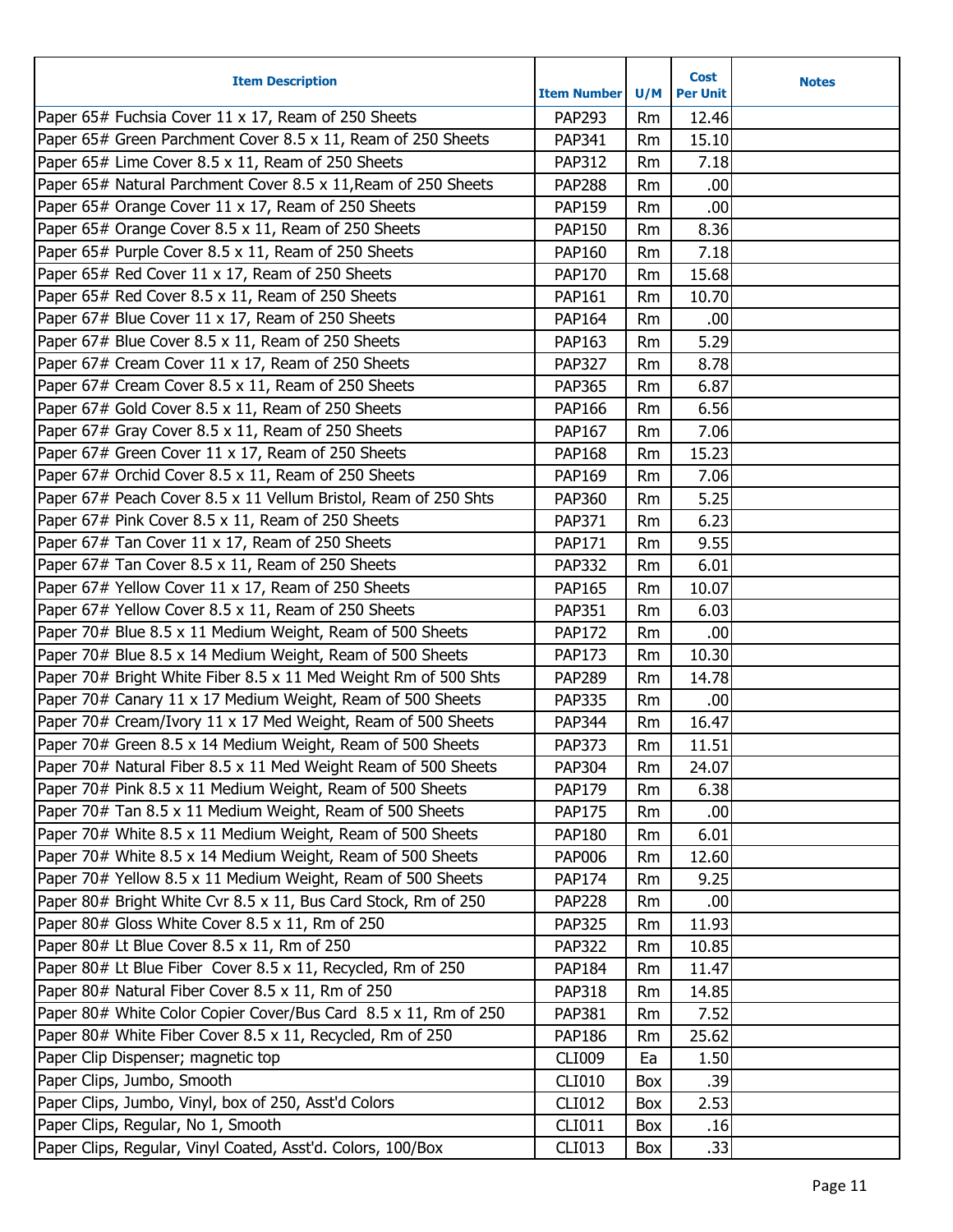| <b>Item Description</b>                                          | <b>Item Number</b> | U/M       | <b>Cost</b><br><b>Per Unit</b> | <b>Notes</b> |
|------------------------------------------------------------------|--------------------|-----------|--------------------------------|--------------|
| Paper Label Flourescent Green 8.5 x 11, Permanent Adhesive       | <b>PAP202</b>      | Sh        | .35                            |              |
| Paper Label Flourescent Orange 8.5 x 11, Permanent Adhesive      | PAP203             | Sh        | .30                            |              |
| Paper Label Flourescent Red 8.5 x 11, Permanent Adhesive         | <b>PAP204</b>      | Sh        | .33                            |              |
| Paper Label Flourescent Red 8.5 x 11, Removable Adhesive         | <b>PAP207</b>      | Sh        | .22                            |              |
| Paper Label Flourescent Yellow 8.5 x 11 Perm Adhesive Chartreus  | PAP391             | Sh        | .34                            |              |
| Paper Label White 8.5 x 11, Permanent Adhesive                   | <b>PAP205</b>      | Sh        | .02                            |              |
| Paper Label White 8.5 x 11, Removable Adhesive                   | <b>PAP377</b>      | Sh        | .12                            |              |
| Paper Label Yellow 8.5 x 11, Removable Adhesive                  | <b>PAP208</b>      | Sh        | .19                            |              |
| Paper NCR 2 Part 8.5 x 11                                        | <b>PAP212</b>      |           | 17.41                          |              |
| Paper NCR 3 Part Reverse 8.5 x 11                                |                    | <b>Rm</b> | 19.67                          |              |
| Paper NCR 3 Part Reverse 8.5 x 14                                | <b>PAP214</b>      | <b>Rm</b> |                                |              |
|                                                                  | <b>PAP215</b>      | <b>Rm</b> | 12.74                          |              |
| Paper NCR 3 Part Straight 8.5 x 11                               | <b>PAP216</b>      | Rm        | 9.54                           |              |
| Paper NCR 4 Part Reverse 8.5 x 11                                | <b>PAP217</b>      | Rm        | 20.64                          |              |
| Paper NCR 4 Part Straight 8.5 x 11                               | PAP219             | <b>Rm</b> | .00.                           |              |
| Paper NCR 5 Part Reverse 8.5 x 11                                | <b>PAP220</b>      | Rm        | 9.68                           |              |
| Paper NCR 5 Part Straight 8.5 x 11                               | <b>PAP222</b>      | <b>Rm</b> | 10.99                          |              |
| Paper NCR 6 Part Reverse 8.5 x 11                                | <b>PAP223</b>      | Rm        | 9.27                           |              |
| Paper NCR Canary CF 8.5 x 11                                     | <b>PAP225</b>      | Rm        | 13.91                          |              |
| Paper NCR Canary CFB 8.5 x 11                                    | PAP209             | <b>Rm</b> | 21.74                          |              |
| Paper NCR Green CF 8.5 x 11                                      | <b>PAP005</b>      | Rm        | 27.40                          |              |
| Paper NCR Pink CFB 8.5 x 11                                      | <b>PAP210</b>      | Rm        | 18.27                          |              |
| Paper NCR White CB 8.5 x 11                                      | <b>PAP227</b>      | Rm        | 28.76                          |              |
| Paper NCR White CF Tag 8.5 x 11                                  | <b>PAP226</b>      | Rm        | 20.05                          |              |
| Paper NCR White CFB 8.5 x 11                                     | <b>PAP211</b>      | <b>Rm</b> | .00                            |              |
| Pen Refill, Papermate Flexgrip Med. Black Refill, pkg. of 2      | <b>PEN040</b>      | Pkg       | 1.90                           |              |
| Pen Refill, Pilot #77240, G2 Rollerball .7mm Fine Black, pk of 2 | <b>PEN103</b>      | Pkg       | .99                            |              |
| Pen Refill, Pilot #77241, G2 Rollerball .7mm Fine Blue, pk of 2  | <b>PEN013</b>      | Pkg       | .89                            |              |
| Pen Refill, Pilot Easy Touch #77211, .7mm Fine Blue, pk of 2     | <b>PEN002</b>      | Pkg       | .98                            |              |
| Pen Refill, Stay Put Counter Pen, PEN ONLY Med Black             | <b>PEN053</b>      | Ea        | .75                            |              |
| Pen Refill, Stay Put Counter Pen, PEN ONLY Med Blue              | <b>PEN054</b>      | Ea        | 1.79                           |              |
| Pen Refill, Uniball Gel RT 0.7mm Black #SAN65423                 | <b>PEN096</b>      | Pkg       | 1.44                           |              |
| Pen, Bic Fine Point Blue                                         | <b>PEN004</b>      | Ea        | .09                            |              |
| Pen, Bic Fine Point, Black, BICGSF11BK                           | <b>PEN003</b>      | Ea        | .12                            |              |
| Pen, Bic Gel-ocity #31565Gel Retractble 0.7mm Med Red Rollerball | <b>PEN085</b>      | Ea        | .44                            |              |
| Pen, Bic Grip Roller Fine Pt. Blue                               | <b>PEN120</b>      | Ea        | .61                            |              |
| Pen, Bic Med. Point Black BICGSM609BK                            | <b>PEN006</b>      | Ea        | .06                            |              |
| Pen, Bic Med. Point Blue                                         | <b>PEN007</b>      | Ea        | .09                            |              |
| Pen, Bic Med. Point Red                                          | <b>PEN008</b>      | Ea        | .10                            |              |
| Pen, BIC Soft Feel Med Black                                     | <b>PEN018</b>      | Ea        | .31                            |              |
| Pen, BIC Soft Feel Med Blue #13101                               | <b>PEN019</b>      | Ea        | .31                            |              |
| Pen, Bic Velocity #VLG11BK Retractable 1.0mm Med Blk #RLC11BK    | <b>PEN083</b>      | Ea        | .43                            |              |
| Pen, Bic Velocity 1.0 mm Retractable Med Blue                    | <b>PEN084</b>      | Ea        | .31                            |              |
| Pen, Counterfeit Detector each ~ 3 per Pkg                       | <b>PEN108</b>      | Ea        | 1.59                           |              |
| Pen, Generic Rubber Grip Retractable, Med Blue                   | <b>PEN022</b>      | Ea        | .24                            |              |
| Pen, Generic Stic Pen Fine Pt. Black                             | <b>PEN113</b>      | Ea        | .09                            |              |
| Pen, Generic Stic Pen Med. Pt. Black                             | <b>PEN114</b>      | Ea        | .07                            |              |
| Pen, Generic Stic Pen Med. Pt. Blue                              | <b>PEN116</b>      | Ea        | .07                            |              |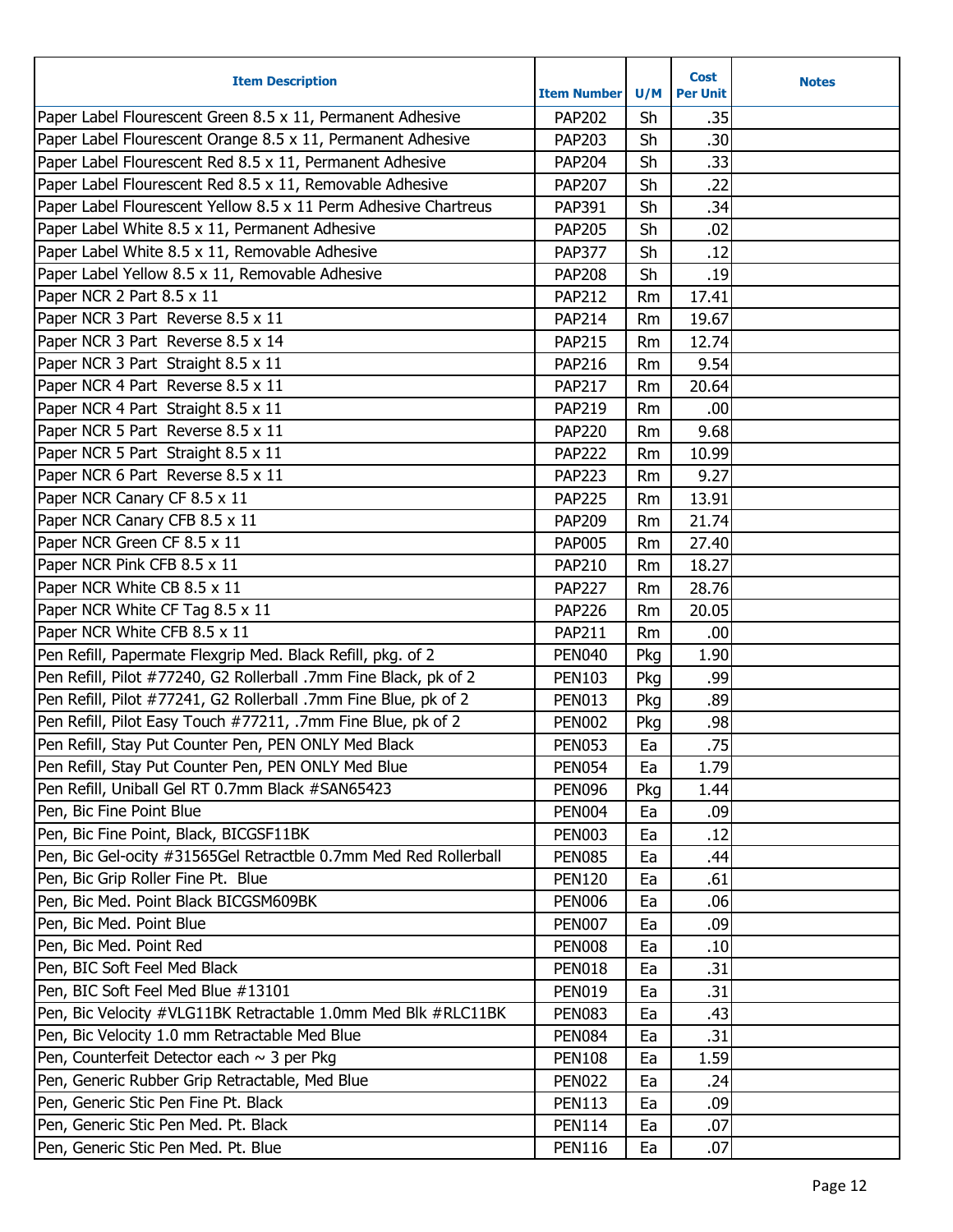| <b>Item Description</b>                                          | <b>Item Number</b> | U/M | <b>Cost</b><br><b>Per Unit</b> | <b>Notes</b> |
|------------------------------------------------------------------|--------------------|-----|--------------------------------|--------------|
| Pen, Papermate Fine Point Black                                  | <b>PEN031</b>      | Ea  | .15                            |              |
| Pen, Papermate Flexgrip #85580 Retractable Med. Black            | <b>PEN044</b>      | Ea  | .62                            |              |
| Pen, Papermate Flexgrip #85586 Med. Blue                         | <b>PEN032</b>      | Ea  | .52                            |              |
| Pen, Papermate Flexgrip #96201 Ultra Med. Red                    | <b>PEN033</b>      | Ea  | 1.04                           |              |
| Pen, Papermate Flexgrip #PAP85581 Elite Retractable Med. Blue    | <b>PEN065</b>      | Ea  | .61                            |              |
| Pen, Papermate Flexgrip Fine Black                               | <b>PEN037</b>      | Ea  | .74                            |              |
| Pen, Papermate Flexgrip Fine Blue                                | <b>PEN035</b>      | Ea  | .67                            |              |
| Pen, Papermate Flexgrip Med. Black                               | <b>PEN034</b>      | Ea  | .20                            |              |
| Pen, Papermate Grip #88079 Med Black                             | <b>PEN023</b>      | Ea  | .13                            |              |
| Pen, Papermate Med Point Black                                   | <b>PEN027</b>      | Ea  | .12                            |              |
| Pen, Papermate Med Point Blue PAP3311131                         | <b>PEN066</b>      | Ea  | .12                            |              |
| Pen, Papermate Med Point Green                                   | <b>PEN028</b>      | Ea  | .08                            |              |
| Pen, Papermate Med Point Red                                     | <b>PEN026</b>      | Ea  | .12                            |              |
| Pen, Papermate Profile 70602 Blue 1.4mm Bold Pt.                 | <b>PEN119</b>      | Ea  | .51                            |              |
| Pen, Papermate Profile Retractable Grip Pen #89466 Bold Blue     | <b>PEN121</b>      | Ea  | .45                            |              |
| Pen, Pentel EnerGel RTX Needle Tip 0.7mm Pen Blue #BLN77-C       | <b>PEN014</b>      | Ea  | 1.08                           |              |
| Pen, Pentel R.S.V.P. #BK90C Fine Point Blue                      | <b>PEN069</b>      | Ea  | .36                            |              |
| Pen, Pentel R.S.V.P. #BK90PCA Fine Point Black                   | <b>PEN068</b>      | Ea  | .35                            |              |
| Pen, Pentel R.S.V.P. Pen #BK90B Fine Red                         | <b>PEN104</b>      | Ea  | .36                            |              |
| Pen, Pilot #35711 Med Point Black, #BPS                          | <b>PEN047</b>      | Ea  | .65                            |              |
| Pen, Pilot Acroball Retractable #31811 Med Blue                  | <b>PEN011</b>      | Ea  | .69                            |              |
| Pen, Pilot Easy Touch #32211 Retractable Fine Blue               | <b>PEN092</b>      | Ea  | .47                            |              |
| Pen, Pilot Easy Touch #32220 Retractable Med Black               | <b>PEN100</b>      | Ea  | .49                            |              |
| Pen, Pilot Easy Touch #32222 Retractable Med Red                 | <b>PEN015</b>      | Ea  | .47                            |              |
| Pen, Pilot Easy Touch Grip #32010 Med Black                      | <b>PEN081</b>      | Ea  | .60                            |              |
| Pen, Pilot G2 #31002 Retractable Pen Extra Fine (5M) Black       | <b>PEN012</b>      | Ea  | .79                            |              |
| Pen, Pilot G2 #31003 Retractable Pen Gel X-Fine Blue             | <b>PEN105</b>      | Ea  | .88                            |              |
| Pen, Pilot G2 #31020 Retractable Pen Fine (7M) Black             | <b>PEN110</b>      | Ea  | .71                            |              |
| Pen, Pilot G2 #31021 Retractable Pen Fine (7M) Blue              | <b>PEN109</b>      | Ea  | .71                            |              |
| Pen, Pilot Precise P-700 Gel Roller #38611 Fine Blue             | <b>PEN098</b>      | Ea  | .79                            |              |
| Pen, Pilot Precise V5 #35334 X-Fine Black, Rollingball           | <b>PEN050</b>      | Ea  | .83                            |              |
| Pen, Pilot Precise V7 Rollerball, Fine Blue PIL35349             | <b>PEN001</b>      | Ea  | .83                            |              |
| Pen, Sonix Gel Retractable Pen Med. Blue 0.7mm(Staples Brand)    | <b>PEN112</b>      | Ea  | .67                            |              |
| Pen, Sonix Gel Retractable, 0.7mm Black Med Pen                  | <b>PEN122</b>      | Ea  | .54                            |              |
| Pen, Sonix Retractable Ball Pt. Med. Blue 1.22 mm                | <b>PEN111</b>      | Ea  | .31                            |              |
| Pen, Stay Put Counter Pen w/Chain & Base Med Black               | <b>PEN052</b>      | Ea  | 2.04                           |              |
| Pen, Uniball GelStick 0.7mm, Med. Red #SAN69056 (DC)             | <b>PEN009</b>      | Ea  | .96                            |              |
| Pen, Uniball Roller .7mm Black, #SAN60101                        | <b>PEN057</b>      | Ea  | .61                            |              |
| Pen, Uniball Signo Gel Grip #65450 .7mm Med Black (Jail)         | <b>PEN079</b>      | Ea  | .79                            |              |
| Pen, Uniball Signo Gel GripRT 65940 Retractable Med Blk(Dispatch | <b>PEN078</b>      | Ea  | .75                            |              |
| Pen, Zebra J Roller 0.7mm Med Black Roller Ball                  | <b>PEN087</b>      | Ea  | .91                            |              |
| Pen, Zebra J Roller 0.7mm Med Blue Roller Ball                   | <b>PEN086</b>      | Ea  | .86                            |              |
| Pen, Zebra J Roller 0.7mm Med Red Roller Ball                    | <b>PEN088</b>      | Ea  | 1.11                           |              |
| Pencil #2 Dixon #12872                                           | <b>PNC003</b>      | Ea  | .09                            |              |
| Pencil #2 Economy Pencil                                         | <b>PNC002</b>      | Ea  | .04                            |              |
| Pencil #2.5 Ticonderoga                                          | <b>PNC004</b>      | Ea  | .15                            |              |
| Pencil Colored Lead, Carmine Red                                 | <b>PNC014</b>      | Ea  | .35                            |              |
|                                                                  |                    |     |                                |              |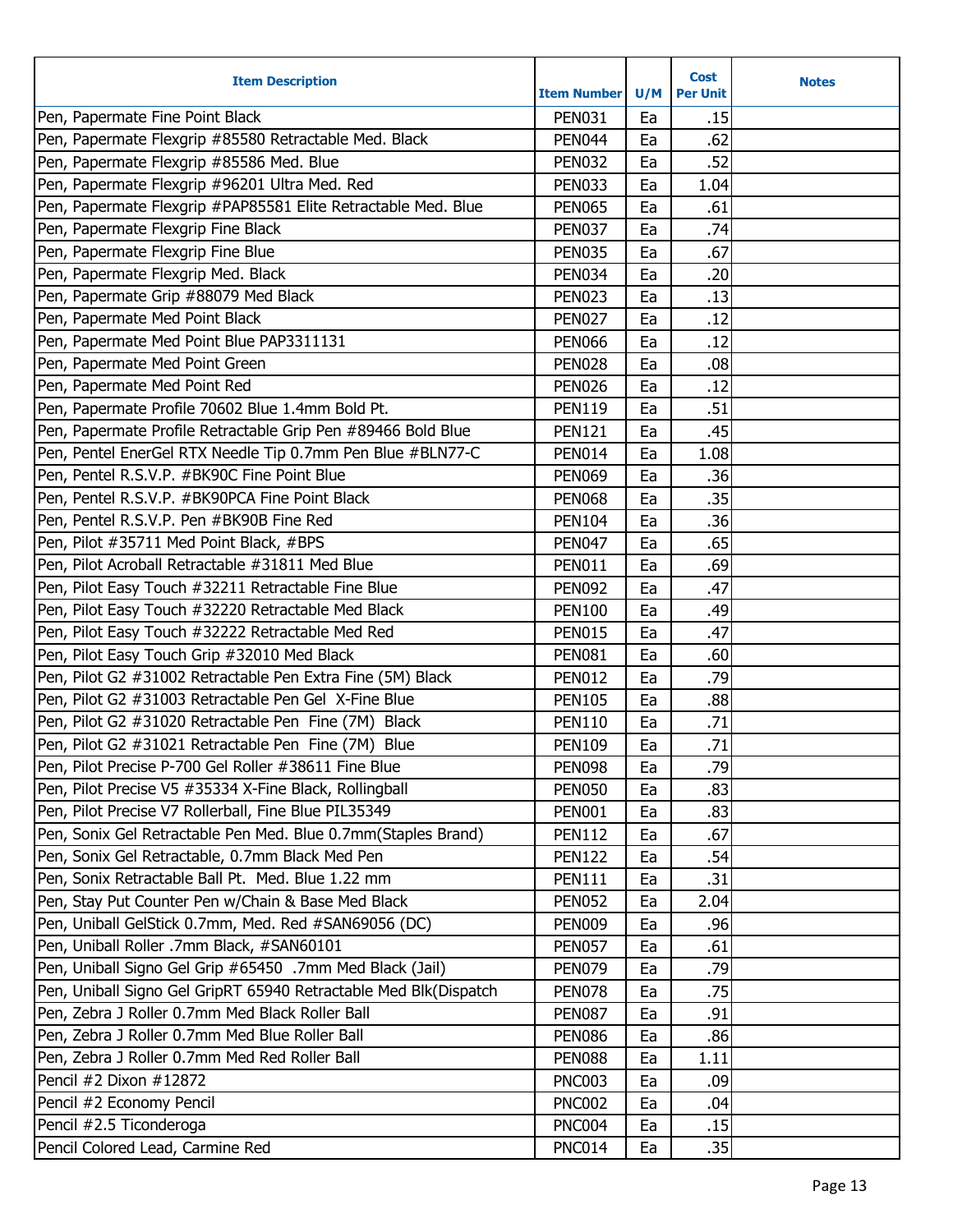| <b>Item Description</b>                                          | <b>Item Number</b> | U/M | <b>Cost</b><br><b>Per Unit</b> | <b>Notes</b> |
|------------------------------------------------------------------|--------------------|-----|--------------------------------|--------------|
| Pencil Lead Refill Pentel #00744 .5mm B, Tube of 12 Leads        | <b>PNC017</b>      | Ea  | .73                            |              |
| Pencil Lead Refill Pentel #00745, .5mm HB, Tube of 12 Leads      | <b>PNC018</b>      | Ea  | .50                            |              |
| Pencil Lead Refill Pentel #00776, .7mm HB 12 Leads Per Tube      | <b>PNC019</b>      | Ea  | .50                            |              |
| Pencil Mechanical Papermate Sharpwriter Disposable               | <b>PNC023</b>      | Ea  | .21                            |              |
| Pencil Mechanical Pentel P205 Sharp .5mm Black Barrel            | <b>PNC016</b>      | Ea  | 2.24                           |              |
| Pencil Mechanical Pentel Quick Dock (QD5E-A) 0.5mm               | <b>PNC015</b>      | Ea  | 2.90                           |              |
| Pencil Mechanical Zebra #15241 Z-Grip 0.7mm each                 | <b>PNC001</b>      | Ea  | .22                            |              |
| Pencil Sharpener Hand Held                                       | <b>PNC022</b>      | Ea  | 1.07                           |              |
| Pencil Sharpener Wall Mount                                      | <b>PNC021</b>      | Ea  | 7.84                           |              |
| Phone Cord De-Tangler                                            | <b>MIS027</b>      | Ea  | 1.88                           |              |
| Phone Message Book 4/Page Duplicate, Carbonless                  | <b>MIS025</b>      | Ea  | 1.14                           |              |
| Phone Voice Mail Log Book Rediform 51113 (10 5/8 x 5 3/4)        | <b>MIS026</b>      | Ea  | 2.12                           |              |
| Phone Voice Mail Log Book Rediform 51114(10 5/8 x 8) w/Follow Up | <b>MIS009</b>      | Ea  | 2.48                           |              |
| Pocket Folder With Fasteners, Dk Blue                            | <b>BIN134</b>      | Ea  | .35                            |              |
| Pocket Folder With Fasteners, Lt. Blue Each $\sim$ 10 per Pkg    | <b>BIN137</b>      | Ea  | .42                            |              |
| Pocket Folder With Fasteners, Purple, Each(inactive)             | <b>BIN139</b>      | Ea  | .37                            |              |
| Pocket Only Folder, Dk Blue Each ~ 10 per Pkg (Admin Ofc)        | <b>BIN124</b>      | Ea  | .23                            |              |
| Pocket Only Folder, Green Each $\sim$ 10 per Pkg                 | <b>BIN126</b>      | Ea  | .18                            |              |
| Pocket Only Folder, Lt Blue Each $\sim$ 10 per Pkg               | <b>BIN127</b>      | Ea  | .25                            |              |
| Pocket Only Folder, Orange Each ~ 10 per Pkg                     | <b>BIN128</b>      | Ea  | .28                            |              |
| Pocket Only Folder, Pink, Each                                   | <b>BIN190</b>      | Ea  | .56                            |              |
| Pocket Only Folder, Purple Each ~ 10 per Pkg                     | <b>BIN129</b>      | Ea  | .22                            |              |
| Pocket Only Folder, Red Each $\sim$ 10 per Pkg                   | <b>BIN130</b>      | Ea  | .26                            |              |
| Pocket Only Folder, Teal Each $\sim$ 10 per Pkg                  | <b>BIN132</b>      | Ea  | .37                            |              |
| Pocket Only Folder, White Each $\sim$ 10 per Pkg                 | <b>BIN003</b>      | Ea  | .29                            |              |
| Pocket Only Folder, Yellow Each $\sim$ 10 per Pkg                | <b>BIN133</b>      | Ea  | .26                            |              |
| Post It Note 1.5 x 2 Canary, Pkg of 12 pads, MMM6539YW           | POS001             | Pkg | 1.77                           |              |
| Post it Note 1.5 x 2 Neon/Ultra, Pkg of 12 pads                  | POS016             | Pkg | 4.31                           |              |
| Post it Note 3 x 3 Assorted Brights, Generic, Pkg of 12 Pads     | POS024             | Pkg | 3.08                           |              |
| Post It Note 3 x 3 Canary, Pkg of 12 Pads                        | POS002             | Pkg | 2.69                           |              |
| Post it Note 3 x 3 Neon, Pkg of 14 pads 3M65414AN                | <b>POS008</b>      | Pkg | 9.78                           |              |
| Post it Note 3 x 3 Pastels, Pkg of 12 pads                       | POS018             | Pkg | 8.86                           |              |
| Post It Note 3 x 3 Ultra (Has Red) Pkg of 14 Pads #MMM65414AU    | POS004             | Pkg | 9.12                           |              |
| Post It Note 3 x 5 Canary, Pkg of 12 Pads                        | POS003             | Pkg | 5.72                           |              |
| Post it Note 3 x 5 Lined Ultra, Pkg of 5 pads                    | POS006             | Pkg | 6.08                           |              |
| Post it Note 3 x 5 Neon, 655-5pk Pkg of 5 pads                   | POS009             | Pkg | 6.13                           |              |
| Post it Note 4 x 6 Lined Neon/Ultra, Pkg of 3 Pads               | POS020             | Pkg | 5.40                           |              |
| Post it Note 4 x 6 Lined Pastels, Pkg of 5 pads                  | POS019             | Pkg | 7.55                           |              |
| Post it Note Fax Slip, Pkg of 4 pads                             | POS010             | Pkg | 2.37                           |              |
| Post it Note Flag 1 x 1 7/10 Blue, Pkg. of 2                     | POS015             | Pkg | 2.65                           |              |
| Post it Note Flag 1 x 1 7/10 Yellow, Pkg. of 2                   | POS014             | Pkg | 2.51                           |              |
| Post it Note Flags "Sign Here" 3/8" Asst'd Color, Pkg of 4 Pads  | POS012             | Pkg | 2.90                           |              |
| Post it Note Flags 1.5 x 1.75 #3M6835CF 5 Primary Colors/Pkg     | POS013             | Pkg | 1.84                           |              |
| Post it Note Flags 1/2" x 1 3/4" 5 Bright Colors 3M6835CB        | POS007             | Pkg | 1.84                           |              |
| Post it Note Pop Up 3 x 3 Assorted Pastel, Pkg of 12 pads        | POS017             | Pkg | 6.69                           |              |
| Post it Note Pop Up 3 x 3 Bright w/Pink Pkg/12 pads R330-12AN    | POS021             | Pkg | 9.86                           |              |
| Post it Note Pop Up 3 x 3 Yellow, Pkg of 12 Pads                 | POS022             | Pkg | 8.69                           |              |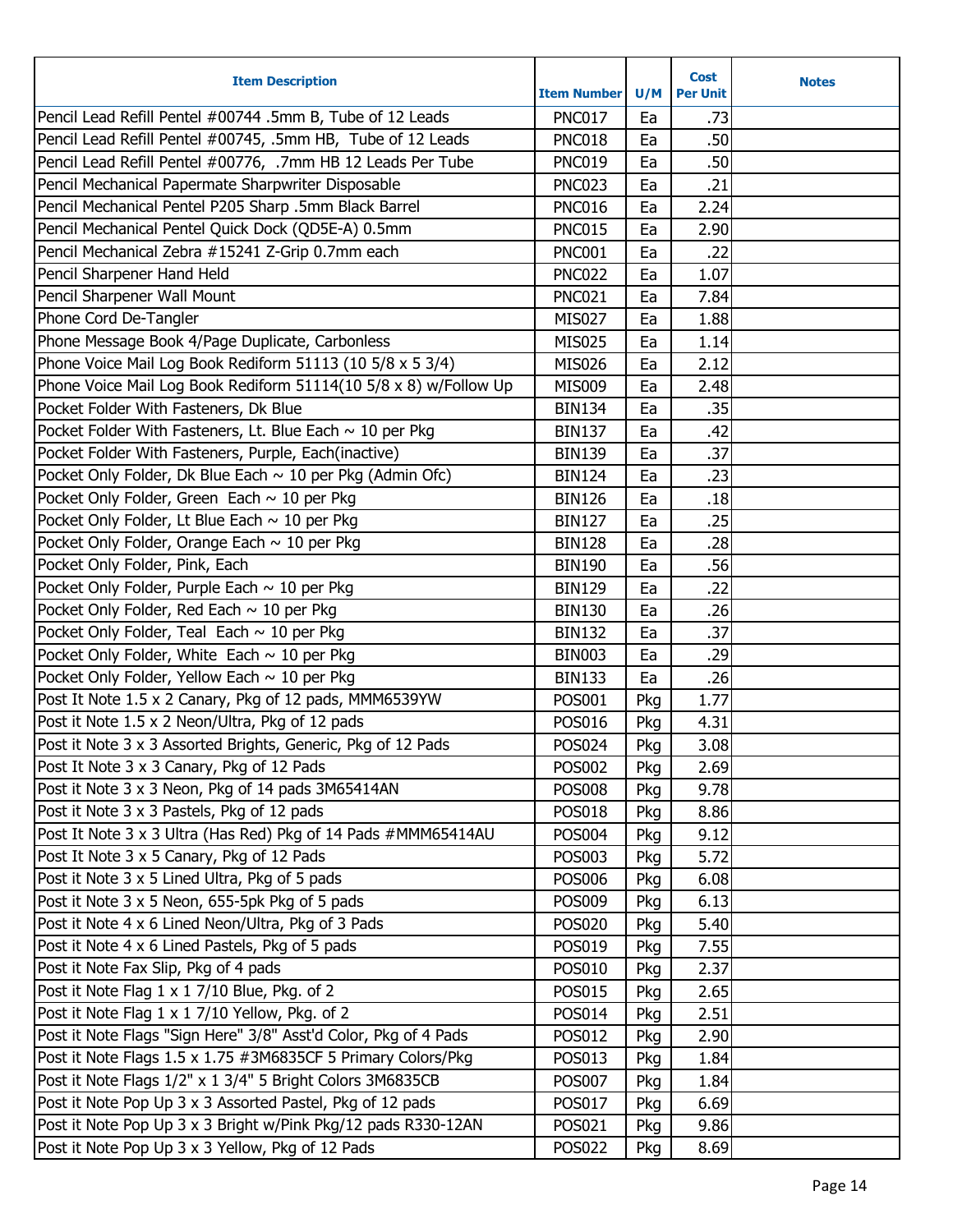| Post It Note Routing Request<br><b>POS005</b><br>Pkg<br>6.48<br>Poster Board 22 x 28 White, by the Sheet (10/pkg)<br><b>PAP257</b><br>Sh<br>.24<br>Premium Photo Paper 64# Gloss 8.5 x 11, Pkg. of 50<br>8.97<br><b>PAP367</b><br>Pkg<br>Pressboard Binder Cover Black, Side Fastener<br>1.08<br><b>BIN007</b><br>Ea<br>Pressboard Binder Cover Black, Top Fastener, Letter size<br>1.70<br><b>BIN171</b><br>Ea<br>Pressboard Binder Cover Dk Blue, Side Fastener<br>1.23<br><b>BIN008</b><br>Ea<br>Pressboard Binder Cover Dk Green, Side Fastener<br><b>BIN162</b><br>Ea<br>1.44<br>Pressboard Binder Cover Gray, Side Fastener<br><b>BIN009</b><br>Ea<br>1.81<br>Pressboard Binder Cover Lt. Blue, Side Fastener<br>1.22<br><b>BIN006</b><br>Ea<br>Pressboard Binder Cover Lt. Blue, Top Fastener<br><b>BIN170</b><br>Ea<br>1.58<br>Pressboard Binder Cover Lt. Green, Side Fastener<br>1.99<br><b>BIN181</b><br>Ea<br>Pressboard Binder Cover Red (Executive Red), Side Fastener<br><b>BIN024</b><br>Ea<br>1.22<br>Pressboard Binder Cover Rust (Earth Red), Side Fastener<br>.83<br><b>BIN164</b><br>Ea<br>Pressboard Binder Cover Rust, Top Fastener<br>1.96<br><b>BIN172</b><br>Ea<br>Prosecutor's Casebinders Custom Printed Folders w/Fasteners<br>28.50<br><b>FIL031</b><br>Box<br>Punch 2 Hole Heavy Duty Office Depot 50/shts<br><b>MIS032</b><br>8.90<br>Ea<br>Punch 3 Hole (Office Depot/Universal Brand)<br>4.69<br>MIS033<br>Ea<br>Push Pins; Clear, 200/Box<br><b>CLI029</b><br>1.60<br>Box<br>Receipt Book Duplicate 2 3/4 x 5 5/8 Carbonless 50/Pad<br>1.14<br><b>PAD061</b><br>Ea<br>Receipt Book Duplicate 5.25 x 11 Carbonless 4 per page DC1152<br>3.35<br><b>PAD060</b><br>Ea<br>Receipt Book Duplicate 7 5/8 x 11 Carbonless 4/Page 200/Book<br>4.36<br><b>PAD062</b><br>Ea<br>Recycling Bin, 42 Gallon, Cardboard Box<br><b>MIS064</b><br>4.83<br>Ea<br>Reel, Key/Card or ID Badge, Retractable, w/Aligator Clip, Black<br><b>MIS016</b><br>Ea<br>.76<br>Report Cover, Red w/Clear Front<br>.70<br><b>BIN104</b><br>Ea<br>Report Cover, Slide Grip, Clear<br>.20<br><b>BIN145</b><br>Ea<br>Ribbon Brother EM100/200, B165 Porelon<br><b>RIB048</b><br>4.49<br>Ea<br>Ribbon Brother Fax Cartridge #PC401 (Aging)<br>15.18<br><b>RIB109</b><br>Ea<br>Ribbon Brother FO15CR Fax Cartridge (Comm JT)<br>22.75<br><b>RIB105</b><br>Ea<br>Ribbon Brother SX4000, #1030<br>6.04<br><b>RIB099</b><br>Ea<br>Ribbon Easy Strike 1380999/1299845 Porelon/Data Products<br><b>RIB017</b><br>Ea<br>5.60<br>Ribbon IBM #1337765 Easy Strike Lift Off Tape 1 Cartridge/Box<br>2.10<br><b>RIB016</b><br>Ea<br>Ribbon IBM Selectric 1299095<br><b>RIB013</b><br>3.96<br>Ea<br>Ribbon IBM WW & Panasonic SKXE20 #B192 Porelon<br>4.99<br><b>RIB052</b><br>Ea<br>Ribbon International II 1000/Nakajima 710 #DPSR7310<br><b>RIB102</b><br>3.36<br>Ea<br>Ribbon Lathem Time Recorder VIS6008 Purple (Rd Comm/Deeds/MSC)<br>5.70<br><b>RIB113</b><br>Ea<br>Ribbon Lift Off International II 1000/Nakajima 710 #86TL, AP14<br><b>RIB103</b><br>1.64<br>Ea<br>Ribbon Lift- Off Panasonic/Xerox 69TL Porelon Each ~ 6 per Pkg<br><b>RIB034</b><br>2.00<br>Ea<br>Ribbon Panasonic JetWriter B136 Porelon<br><b>RIB046</b><br>3.99<br>Ea<br>Ribbon Sharp Calculator BR80C Blk/Red Porelon #11216 or DSPR3027<br><b>RIB075</b><br>1.63<br>Ea<br>Ribbon Zebra/Eltron TLP2844 Wax Printer Ribbon 12/box (Deeds)<br>53.03<br><b>RIB114</b><br>Box<br>Rolodex Card 2.25 x 4 Plain White<br><b>FIL076</b><br>1.58<br>Pkg<br><b>Rubber Cement Elmers</b><br><b>MIS060</b><br>.00<br>Ea<br>Rubber Finger Gripeez One Size Fits All<br>.43<br><b>MIS062</b><br>Ea<br>Rubber Finger Size 11<br>.10<br>MIS013<br>Ea<br>Rubber Finger Size 12, SWI54032<br><b>MIS014</b><br>Ea<br>.11<br>Rubber Finger Size 13<br>MIS015<br>.10<br>Ea<br>Rubberbands No. 54 Assorted<br>1/4 lb. Pkg.<br><b>MIS045</b><br>.69<br>Pkg | <b>Item Description</b> | <b>Item Number</b> | U/M | <b>Cost</b><br><b>Per Unit</b> | <b>Notes</b> |
|--------------------------------------------------------------------------------------------------------------------------------------------------------------------------------------------------------------------------------------------------------------------------------------------------------------------------------------------------------------------------------------------------------------------------------------------------------------------------------------------------------------------------------------------------------------------------------------------------------------------------------------------------------------------------------------------------------------------------------------------------------------------------------------------------------------------------------------------------------------------------------------------------------------------------------------------------------------------------------------------------------------------------------------------------------------------------------------------------------------------------------------------------------------------------------------------------------------------------------------------------------------------------------------------------------------------------------------------------------------------------------------------------------------------------------------------------------------------------------------------------------------------------------------------------------------------------------------------------------------------------------------------------------------------------------------------------------------------------------------------------------------------------------------------------------------------------------------------------------------------------------------------------------------------------------------------------------------------------------------------------------------------------------------------------------------------------------------------------------------------------------------------------------------------------------------------------------------------------------------------------------------------------------------------------------------------------------------------------------------------------------------------------------------------------------------------------------------------------------------------------------------------------------------------------------------------------------------------------------------------------------------------------------------------------------------------------------------------------------------------------------------------------------------------------------------------------------------------------------------------------------------------------------------------------------------------------------------------------------------------------------------------------------------------------------------------------------------------------------------------------------------------------------------------------------------------------------------------------------------------------------------------------------------------------------------------------------------------------------------------------------------------------------------------------------------------------------------------------------------------------------------------------------------------------------------------------------------------------------------------------------------------------------------------------------------------------------------------------------------------------------------------------------------------------------------------------------------------------------------------------------------------------------|-------------------------|--------------------|-----|--------------------------------|--------------|
|                                                                                                                                                                                                                                                                                                                                                                                                                                                                                                                                                                                                                                                                                                                                                                                                                                                                                                                                                                                                                                                                                                                                                                                                                                                                                                                                                                                                                                                                                                                                                                                                                                                                                                                                                                                                                                                                                                                                                                                                                                                                                                                                                                                                                                                                                                                                                                                                                                                                                                                                                                                                                                                                                                                                                                                                                                                                                                                                                                                                                                                                                                                                                                                                                                                                                                                                                                                                                                                                                                                                                                                                                                                                                                                                                                                                                                                                                                        |                         |                    |     |                                |              |
|                                                                                                                                                                                                                                                                                                                                                                                                                                                                                                                                                                                                                                                                                                                                                                                                                                                                                                                                                                                                                                                                                                                                                                                                                                                                                                                                                                                                                                                                                                                                                                                                                                                                                                                                                                                                                                                                                                                                                                                                                                                                                                                                                                                                                                                                                                                                                                                                                                                                                                                                                                                                                                                                                                                                                                                                                                                                                                                                                                                                                                                                                                                                                                                                                                                                                                                                                                                                                                                                                                                                                                                                                                                                                                                                                                                                                                                                                                        |                         |                    |     |                                |              |
|                                                                                                                                                                                                                                                                                                                                                                                                                                                                                                                                                                                                                                                                                                                                                                                                                                                                                                                                                                                                                                                                                                                                                                                                                                                                                                                                                                                                                                                                                                                                                                                                                                                                                                                                                                                                                                                                                                                                                                                                                                                                                                                                                                                                                                                                                                                                                                                                                                                                                                                                                                                                                                                                                                                                                                                                                                                                                                                                                                                                                                                                                                                                                                                                                                                                                                                                                                                                                                                                                                                                                                                                                                                                                                                                                                                                                                                                                                        |                         |                    |     |                                |              |
|                                                                                                                                                                                                                                                                                                                                                                                                                                                                                                                                                                                                                                                                                                                                                                                                                                                                                                                                                                                                                                                                                                                                                                                                                                                                                                                                                                                                                                                                                                                                                                                                                                                                                                                                                                                                                                                                                                                                                                                                                                                                                                                                                                                                                                                                                                                                                                                                                                                                                                                                                                                                                                                                                                                                                                                                                                                                                                                                                                                                                                                                                                                                                                                                                                                                                                                                                                                                                                                                                                                                                                                                                                                                                                                                                                                                                                                                                                        |                         |                    |     |                                |              |
|                                                                                                                                                                                                                                                                                                                                                                                                                                                                                                                                                                                                                                                                                                                                                                                                                                                                                                                                                                                                                                                                                                                                                                                                                                                                                                                                                                                                                                                                                                                                                                                                                                                                                                                                                                                                                                                                                                                                                                                                                                                                                                                                                                                                                                                                                                                                                                                                                                                                                                                                                                                                                                                                                                                                                                                                                                                                                                                                                                                                                                                                                                                                                                                                                                                                                                                                                                                                                                                                                                                                                                                                                                                                                                                                                                                                                                                                                                        |                         |                    |     |                                |              |
|                                                                                                                                                                                                                                                                                                                                                                                                                                                                                                                                                                                                                                                                                                                                                                                                                                                                                                                                                                                                                                                                                                                                                                                                                                                                                                                                                                                                                                                                                                                                                                                                                                                                                                                                                                                                                                                                                                                                                                                                                                                                                                                                                                                                                                                                                                                                                                                                                                                                                                                                                                                                                                                                                                                                                                                                                                                                                                                                                                                                                                                                                                                                                                                                                                                                                                                                                                                                                                                                                                                                                                                                                                                                                                                                                                                                                                                                                                        |                         |                    |     |                                |              |
|                                                                                                                                                                                                                                                                                                                                                                                                                                                                                                                                                                                                                                                                                                                                                                                                                                                                                                                                                                                                                                                                                                                                                                                                                                                                                                                                                                                                                                                                                                                                                                                                                                                                                                                                                                                                                                                                                                                                                                                                                                                                                                                                                                                                                                                                                                                                                                                                                                                                                                                                                                                                                                                                                                                                                                                                                                                                                                                                                                                                                                                                                                                                                                                                                                                                                                                                                                                                                                                                                                                                                                                                                                                                                                                                                                                                                                                                                                        |                         |                    |     |                                |              |
|                                                                                                                                                                                                                                                                                                                                                                                                                                                                                                                                                                                                                                                                                                                                                                                                                                                                                                                                                                                                                                                                                                                                                                                                                                                                                                                                                                                                                                                                                                                                                                                                                                                                                                                                                                                                                                                                                                                                                                                                                                                                                                                                                                                                                                                                                                                                                                                                                                                                                                                                                                                                                                                                                                                                                                                                                                                                                                                                                                                                                                                                                                                                                                                                                                                                                                                                                                                                                                                                                                                                                                                                                                                                                                                                                                                                                                                                                                        |                         |                    |     |                                |              |
|                                                                                                                                                                                                                                                                                                                                                                                                                                                                                                                                                                                                                                                                                                                                                                                                                                                                                                                                                                                                                                                                                                                                                                                                                                                                                                                                                                                                                                                                                                                                                                                                                                                                                                                                                                                                                                                                                                                                                                                                                                                                                                                                                                                                                                                                                                                                                                                                                                                                                                                                                                                                                                                                                                                                                                                                                                                                                                                                                                                                                                                                                                                                                                                                                                                                                                                                                                                                                                                                                                                                                                                                                                                                                                                                                                                                                                                                                                        |                         |                    |     |                                |              |
|                                                                                                                                                                                                                                                                                                                                                                                                                                                                                                                                                                                                                                                                                                                                                                                                                                                                                                                                                                                                                                                                                                                                                                                                                                                                                                                                                                                                                                                                                                                                                                                                                                                                                                                                                                                                                                                                                                                                                                                                                                                                                                                                                                                                                                                                                                                                                                                                                                                                                                                                                                                                                                                                                                                                                                                                                                                                                                                                                                                                                                                                                                                                                                                                                                                                                                                                                                                                                                                                                                                                                                                                                                                                                                                                                                                                                                                                                                        |                         |                    |     |                                |              |
|                                                                                                                                                                                                                                                                                                                                                                                                                                                                                                                                                                                                                                                                                                                                                                                                                                                                                                                                                                                                                                                                                                                                                                                                                                                                                                                                                                                                                                                                                                                                                                                                                                                                                                                                                                                                                                                                                                                                                                                                                                                                                                                                                                                                                                                                                                                                                                                                                                                                                                                                                                                                                                                                                                                                                                                                                                                                                                                                                                                                                                                                                                                                                                                                                                                                                                                                                                                                                                                                                                                                                                                                                                                                                                                                                                                                                                                                                                        |                         |                    |     |                                |              |
|                                                                                                                                                                                                                                                                                                                                                                                                                                                                                                                                                                                                                                                                                                                                                                                                                                                                                                                                                                                                                                                                                                                                                                                                                                                                                                                                                                                                                                                                                                                                                                                                                                                                                                                                                                                                                                                                                                                                                                                                                                                                                                                                                                                                                                                                                                                                                                                                                                                                                                                                                                                                                                                                                                                                                                                                                                                                                                                                                                                                                                                                                                                                                                                                                                                                                                                                                                                                                                                                                                                                                                                                                                                                                                                                                                                                                                                                                                        |                         |                    |     |                                |              |
|                                                                                                                                                                                                                                                                                                                                                                                                                                                                                                                                                                                                                                                                                                                                                                                                                                                                                                                                                                                                                                                                                                                                                                                                                                                                                                                                                                                                                                                                                                                                                                                                                                                                                                                                                                                                                                                                                                                                                                                                                                                                                                                                                                                                                                                                                                                                                                                                                                                                                                                                                                                                                                                                                                                                                                                                                                                                                                                                                                                                                                                                                                                                                                                                                                                                                                                                                                                                                                                                                                                                                                                                                                                                                                                                                                                                                                                                                                        |                         |                    |     |                                |              |
|                                                                                                                                                                                                                                                                                                                                                                                                                                                                                                                                                                                                                                                                                                                                                                                                                                                                                                                                                                                                                                                                                                                                                                                                                                                                                                                                                                                                                                                                                                                                                                                                                                                                                                                                                                                                                                                                                                                                                                                                                                                                                                                                                                                                                                                                                                                                                                                                                                                                                                                                                                                                                                                                                                                                                                                                                                                                                                                                                                                                                                                                                                                                                                                                                                                                                                                                                                                                                                                                                                                                                                                                                                                                                                                                                                                                                                                                                                        |                         |                    |     |                                |              |
|                                                                                                                                                                                                                                                                                                                                                                                                                                                                                                                                                                                                                                                                                                                                                                                                                                                                                                                                                                                                                                                                                                                                                                                                                                                                                                                                                                                                                                                                                                                                                                                                                                                                                                                                                                                                                                                                                                                                                                                                                                                                                                                                                                                                                                                                                                                                                                                                                                                                                                                                                                                                                                                                                                                                                                                                                                                                                                                                                                                                                                                                                                                                                                                                                                                                                                                                                                                                                                                                                                                                                                                                                                                                                                                                                                                                                                                                                                        |                         |                    |     |                                |              |
|                                                                                                                                                                                                                                                                                                                                                                                                                                                                                                                                                                                                                                                                                                                                                                                                                                                                                                                                                                                                                                                                                                                                                                                                                                                                                                                                                                                                                                                                                                                                                                                                                                                                                                                                                                                                                                                                                                                                                                                                                                                                                                                                                                                                                                                                                                                                                                                                                                                                                                                                                                                                                                                                                                                                                                                                                                                                                                                                                                                                                                                                                                                                                                                                                                                                                                                                                                                                                                                                                                                                                                                                                                                                                                                                                                                                                                                                                                        |                         |                    |     |                                |              |
|                                                                                                                                                                                                                                                                                                                                                                                                                                                                                                                                                                                                                                                                                                                                                                                                                                                                                                                                                                                                                                                                                                                                                                                                                                                                                                                                                                                                                                                                                                                                                                                                                                                                                                                                                                                                                                                                                                                                                                                                                                                                                                                                                                                                                                                                                                                                                                                                                                                                                                                                                                                                                                                                                                                                                                                                                                                                                                                                                                                                                                                                                                                                                                                                                                                                                                                                                                                                                                                                                                                                                                                                                                                                                                                                                                                                                                                                                                        |                         |                    |     |                                |              |
|                                                                                                                                                                                                                                                                                                                                                                                                                                                                                                                                                                                                                                                                                                                                                                                                                                                                                                                                                                                                                                                                                                                                                                                                                                                                                                                                                                                                                                                                                                                                                                                                                                                                                                                                                                                                                                                                                                                                                                                                                                                                                                                                                                                                                                                                                                                                                                                                                                                                                                                                                                                                                                                                                                                                                                                                                                                                                                                                                                                                                                                                                                                                                                                                                                                                                                                                                                                                                                                                                                                                                                                                                                                                                                                                                                                                                                                                                                        |                         |                    |     |                                |              |
|                                                                                                                                                                                                                                                                                                                                                                                                                                                                                                                                                                                                                                                                                                                                                                                                                                                                                                                                                                                                                                                                                                                                                                                                                                                                                                                                                                                                                                                                                                                                                                                                                                                                                                                                                                                                                                                                                                                                                                                                                                                                                                                                                                                                                                                                                                                                                                                                                                                                                                                                                                                                                                                                                                                                                                                                                                                                                                                                                                                                                                                                                                                                                                                                                                                                                                                                                                                                                                                                                                                                                                                                                                                                                                                                                                                                                                                                                                        |                         |                    |     |                                |              |
|                                                                                                                                                                                                                                                                                                                                                                                                                                                                                                                                                                                                                                                                                                                                                                                                                                                                                                                                                                                                                                                                                                                                                                                                                                                                                                                                                                                                                                                                                                                                                                                                                                                                                                                                                                                                                                                                                                                                                                                                                                                                                                                                                                                                                                                                                                                                                                                                                                                                                                                                                                                                                                                                                                                                                                                                                                                                                                                                                                                                                                                                                                                                                                                                                                                                                                                                                                                                                                                                                                                                                                                                                                                                                                                                                                                                                                                                                                        |                         |                    |     |                                |              |
|                                                                                                                                                                                                                                                                                                                                                                                                                                                                                                                                                                                                                                                                                                                                                                                                                                                                                                                                                                                                                                                                                                                                                                                                                                                                                                                                                                                                                                                                                                                                                                                                                                                                                                                                                                                                                                                                                                                                                                                                                                                                                                                                                                                                                                                                                                                                                                                                                                                                                                                                                                                                                                                                                                                                                                                                                                                                                                                                                                                                                                                                                                                                                                                                                                                                                                                                                                                                                                                                                                                                                                                                                                                                                                                                                                                                                                                                                                        |                         |                    |     |                                |              |
|                                                                                                                                                                                                                                                                                                                                                                                                                                                                                                                                                                                                                                                                                                                                                                                                                                                                                                                                                                                                                                                                                                                                                                                                                                                                                                                                                                                                                                                                                                                                                                                                                                                                                                                                                                                                                                                                                                                                                                                                                                                                                                                                                                                                                                                                                                                                                                                                                                                                                                                                                                                                                                                                                                                                                                                                                                                                                                                                                                                                                                                                                                                                                                                                                                                                                                                                                                                                                                                                                                                                                                                                                                                                                                                                                                                                                                                                                                        |                         |                    |     |                                |              |
|                                                                                                                                                                                                                                                                                                                                                                                                                                                                                                                                                                                                                                                                                                                                                                                                                                                                                                                                                                                                                                                                                                                                                                                                                                                                                                                                                                                                                                                                                                                                                                                                                                                                                                                                                                                                                                                                                                                                                                                                                                                                                                                                                                                                                                                                                                                                                                                                                                                                                                                                                                                                                                                                                                                                                                                                                                                                                                                                                                                                                                                                                                                                                                                                                                                                                                                                                                                                                                                                                                                                                                                                                                                                                                                                                                                                                                                                                                        |                         |                    |     |                                |              |
|                                                                                                                                                                                                                                                                                                                                                                                                                                                                                                                                                                                                                                                                                                                                                                                                                                                                                                                                                                                                                                                                                                                                                                                                                                                                                                                                                                                                                                                                                                                                                                                                                                                                                                                                                                                                                                                                                                                                                                                                                                                                                                                                                                                                                                                                                                                                                                                                                                                                                                                                                                                                                                                                                                                                                                                                                                                                                                                                                                                                                                                                                                                                                                                                                                                                                                                                                                                                                                                                                                                                                                                                                                                                                                                                                                                                                                                                                                        |                         |                    |     |                                |              |
|                                                                                                                                                                                                                                                                                                                                                                                                                                                                                                                                                                                                                                                                                                                                                                                                                                                                                                                                                                                                                                                                                                                                                                                                                                                                                                                                                                                                                                                                                                                                                                                                                                                                                                                                                                                                                                                                                                                                                                                                                                                                                                                                                                                                                                                                                                                                                                                                                                                                                                                                                                                                                                                                                                                                                                                                                                                                                                                                                                                                                                                                                                                                                                                                                                                                                                                                                                                                                                                                                                                                                                                                                                                                                                                                                                                                                                                                                                        |                         |                    |     |                                |              |
|                                                                                                                                                                                                                                                                                                                                                                                                                                                                                                                                                                                                                                                                                                                                                                                                                                                                                                                                                                                                                                                                                                                                                                                                                                                                                                                                                                                                                                                                                                                                                                                                                                                                                                                                                                                                                                                                                                                                                                                                                                                                                                                                                                                                                                                                                                                                                                                                                                                                                                                                                                                                                                                                                                                                                                                                                                                                                                                                                                                                                                                                                                                                                                                                                                                                                                                                                                                                                                                                                                                                                                                                                                                                                                                                                                                                                                                                                                        |                         |                    |     |                                |              |
|                                                                                                                                                                                                                                                                                                                                                                                                                                                                                                                                                                                                                                                                                                                                                                                                                                                                                                                                                                                                                                                                                                                                                                                                                                                                                                                                                                                                                                                                                                                                                                                                                                                                                                                                                                                                                                                                                                                                                                                                                                                                                                                                                                                                                                                                                                                                                                                                                                                                                                                                                                                                                                                                                                                                                                                                                                                                                                                                                                                                                                                                                                                                                                                                                                                                                                                                                                                                                                                                                                                                                                                                                                                                                                                                                                                                                                                                                                        |                         |                    |     |                                |              |
|                                                                                                                                                                                                                                                                                                                                                                                                                                                                                                                                                                                                                                                                                                                                                                                                                                                                                                                                                                                                                                                                                                                                                                                                                                                                                                                                                                                                                                                                                                                                                                                                                                                                                                                                                                                                                                                                                                                                                                                                                                                                                                                                                                                                                                                                                                                                                                                                                                                                                                                                                                                                                                                                                                                                                                                                                                                                                                                                                                                                                                                                                                                                                                                                                                                                                                                                                                                                                                                                                                                                                                                                                                                                                                                                                                                                                                                                                                        |                         |                    |     |                                |              |
|                                                                                                                                                                                                                                                                                                                                                                                                                                                                                                                                                                                                                                                                                                                                                                                                                                                                                                                                                                                                                                                                                                                                                                                                                                                                                                                                                                                                                                                                                                                                                                                                                                                                                                                                                                                                                                                                                                                                                                                                                                                                                                                                                                                                                                                                                                                                                                                                                                                                                                                                                                                                                                                                                                                                                                                                                                                                                                                                                                                                                                                                                                                                                                                                                                                                                                                                                                                                                                                                                                                                                                                                                                                                                                                                                                                                                                                                                                        |                         |                    |     |                                |              |
|                                                                                                                                                                                                                                                                                                                                                                                                                                                                                                                                                                                                                                                                                                                                                                                                                                                                                                                                                                                                                                                                                                                                                                                                                                                                                                                                                                                                                                                                                                                                                                                                                                                                                                                                                                                                                                                                                                                                                                                                                                                                                                                                                                                                                                                                                                                                                                                                                                                                                                                                                                                                                                                                                                                                                                                                                                                                                                                                                                                                                                                                                                                                                                                                                                                                                                                                                                                                                                                                                                                                                                                                                                                                                                                                                                                                                                                                                                        |                         |                    |     |                                |              |
|                                                                                                                                                                                                                                                                                                                                                                                                                                                                                                                                                                                                                                                                                                                                                                                                                                                                                                                                                                                                                                                                                                                                                                                                                                                                                                                                                                                                                                                                                                                                                                                                                                                                                                                                                                                                                                                                                                                                                                                                                                                                                                                                                                                                                                                                                                                                                                                                                                                                                                                                                                                                                                                                                                                                                                                                                                                                                                                                                                                                                                                                                                                                                                                                                                                                                                                                                                                                                                                                                                                                                                                                                                                                                                                                                                                                                                                                                                        |                         |                    |     |                                |              |
|                                                                                                                                                                                                                                                                                                                                                                                                                                                                                                                                                                                                                                                                                                                                                                                                                                                                                                                                                                                                                                                                                                                                                                                                                                                                                                                                                                                                                                                                                                                                                                                                                                                                                                                                                                                                                                                                                                                                                                                                                                                                                                                                                                                                                                                                                                                                                                                                                                                                                                                                                                                                                                                                                                                                                                                                                                                                                                                                                                                                                                                                                                                                                                                                                                                                                                                                                                                                                                                                                                                                                                                                                                                                                                                                                                                                                                                                                                        |                         |                    |     |                                |              |
|                                                                                                                                                                                                                                                                                                                                                                                                                                                                                                                                                                                                                                                                                                                                                                                                                                                                                                                                                                                                                                                                                                                                                                                                                                                                                                                                                                                                                                                                                                                                                                                                                                                                                                                                                                                                                                                                                                                                                                                                                                                                                                                                                                                                                                                                                                                                                                                                                                                                                                                                                                                                                                                                                                                                                                                                                                                                                                                                                                                                                                                                                                                                                                                                                                                                                                                                                                                                                                                                                                                                                                                                                                                                                                                                                                                                                                                                                                        |                         |                    |     |                                |              |
|                                                                                                                                                                                                                                                                                                                                                                                                                                                                                                                                                                                                                                                                                                                                                                                                                                                                                                                                                                                                                                                                                                                                                                                                                                                                                                                                                                                                                                                                                                                                                                                                                                                                                                                                                                                                                                                                                                                                                                                                                                                                                                                                                                                                                                                                                                                                                                                                                                                                                                                                                                                                                                                                                                                                                                                                                                                                                                                                                                                                                                                                                                                                                                                                                                                                                                                                                                                                                                                                                                                                                                                                                                                                                                                                                                                                                                                                                                        |                         |                    |     |                                |              |
|                                                                                                                                                                                                                                                                                                                                                                                                                                                                                                                                                                                                                                                                                                                                                                                                                                                                                                                                                                                                                                                                                                                                                                                                                                                                                                                                                                                                                                                                                                                                                                                                                                                                                                                                                                                                                                                                                                                                                                                                                                                                                                                                                                                                                                                                                                                                                                                                                                                                                                                                                                                                                                                                                                                                                                                                                                                                                                                                                                                                                                                                                                                                                                                                                                                                                                                                                                                                                                                                                                                                                                                                                                                                                                                                                                                                                                                                                                        |                         |                    |     |                                |              |
|                                                                                                                                                                                                                                                                                                                                                                                                                                                                                                                                                                                                                                                                                                                                                                                                                                                                                                                                                                                                                                                                                                                                                                                                                                                                                                                                                                                                                                                                                                                                                                                                                                                                                                                                                                                                                                                                                                                                                                                                                                                                                                                                                                                                                                                                                                                                                                                                                                                                                                                                                                                                                                                                                                                                                                                                                                                                                                                                                                                                                                                                                                                                                                                                                                                                                                                                                                                                                                                                                                                                                                                                                                                                                                                                                                                                                                                                                                        |                         |                    |     |                                |              |
|                                                                                                                                                                                                                                                                                                                                                                                                                                                                                                                                                                                                                                                                                                                                                                                                                                                                                                                                                                                                                                                                                                                                                                                                                                                                                                                                                                                                                                                                                                                                                                                                                                                                                                                                                                                                                                                                                                                                                                                                                                                                                                                                                                                                                                                                                                                                                                                                                                                                                                                                                                                                                                                                                                                                                                                                                                                                                                                                                                                                                                                                                                                                                                                                                                                                                                                                                                                                                                                                                                                                                                                                                                                                                                                                                                                                                                                                                                        |                         |                    |     |                                |              |
|                                                                                                                                                                                                                                                                                                                                                                                                                                                                                                                                                                                                                                                                                                                                                                                                                                                                                                                                                                                                                                                                                                                                                                                                                                                                                                                                                                                                                                                                                                                                                                                                                                                                                                                                                                                                                                                                                                                                                                                                                                                                                                                                                                                                                                                                                                                                                                                                                                                                                                                                                                                                                                                                                                                                                                                                                                                                                                                                                                                                                                                                                                                                                                                                                                                                                                                                                                                                                                                                                                                                                                                                                                                                                                                                                                                                                                                                                                        |                         |                    |     |                                |              |
|                                                                                                                                                                                                                                                                                                                                                                                                                                                                                                                                                                                                                                                                                                                                                                                                                                                                                                                                                                                                                                                                                                                                                                                                                                                                                                                                                                                                                                                                                                                                                                                                                                                                                                                                                                                                                                                                                                                                                                                                                                                                                                                                                                                                                                                                                                                                                                                                                                                                                                                                                                                                                                                                                                                                                                                                                                                                                                                                                                                                                                                                                                                                                                                                                                                                                                                                                                                                                                                                                                                                                                                                                                                                                                                                                                                                                                                                                                        |                         |                    |     |                                |              |
|                                                                                                                                                                                                                                                                                                                                                                                                                                                                                                                                                                                                                                                                                                                                                                                                                                                                                                                                                                                                                                                                                                                                                                                                                                                                                                                                                                                                                                                                                                                                                                                                                                                                                                                                                                                                                                                                                                                                                                                                                                                                                                                                                                                                                                                                                                                                                                                                                                                                                                                                                                                                                                                                                                                                                                                                                                                                                                                                                                                                                                                                                                                                                                                                                                                                                                                                                                                                                                                                                                                                                                                                                                                                                                                                                                                                                                                                                                        |                         |                    |     |                                |              |
|                                                                                                                                                                                                                                                                                                                                                                                                                                                                                                                                                                                                                                                                                                                                                                                                                                                                                                                                                                                                                                                                                                                                                                                                                                                                                                                                                                                                                                                                                                                                                                                                                                                                                                                                                                                                                                                                                                                                                                                                                                                                                                                                                                                                                                                                                                                                                                                                                                                                                                                                                                                                                                                                                                                                                                                                                                                                                                                                                                                                                                                                                                                                                                                                                                                                                                                                                                                                                                                                                                                                                                                                                                                                                                                                                                                                                                                                                                        |                         |                    |     |                                |              |
|                                                                                                                                                                                                                                                                                                                                                                                                                                                                                                                                                                                                                                                                                                                                                                                                                                                                                                                                                                                                                                                                                                                                                                                                                                                                                                                                                                                                                                                                                                                                                                                                                                                                                                                                                                                                                                                                                                                                                                                                                                                                                                                                                                                                                                                                                                                                                                                                                                                                                                                                                                                                                                                                                                                                                                                                                                                                                                                                                                                                                                                                                                                                                                                                                                                                                                                                                                                                                                                                                                                                                                                                                                                                                                                                                                                                                                                                                                        |                         |                    |     |                                |              |
|                                                                                                                                                                                                                                                                                                                                                                                                                                                                                                                                                                                                                                                                                                                                                                                                                                                                                                                                                                                                                                                                                                                                                                                                                                                                                                                                                                                                                                                                                                                                                                                                                                                                                                                                                                                                                                                                                                                                                                                                                                                                                                                                                                                                                                                                                                                                                                                                                                                                                                                                                                                                                                                                                                                                                                                                                                                                                                                                                                                                                                                                                                                                                                                                                                                                                                                                                                                                                                                                                                                                                                                                                                                                                                                                                                                                                                                                                                        |                         |                    |     |                                |              |
|                                                                                                                                                                                                                                                                                                                                                                                                                                                                                                                                                                                                                                                                                                                                                                                                                                                                                                                                                                                                                                                                                                                                                                                                                                                                                                                                                                                                                                                                                                                                                                                                                                                                                                                                                                                                                                                                                                                                                                                                                                                                                                                                                                                                                                                                                                                                                                                                                                                                                                                                                                                                                                                                                                                                                                                                                                                                                                                                                                                                                                                                                                                                                                                                                                                                                                                                                                                                                                                                                                                                                                                                                                                                                                                                                                                                                                                                                                        |                         |                    |     |                                |              |
|                                                                                                                                                                                                                                                                                                                                                                                                                                                                                                                                                                                                                                                                                                                                                                                                                                                                                                                                                                                                                                                                                                                                                                                                                                                                                                                                                                                                                                                                                                                                                                                                                                                                                                                                                                                                                                                                                                                                                                                                                                                                                                                                                                                                                                                                                                                                                                                                                                                                                                                                                                                                                                                                                                                                                                                                                                                                                                                                                                                                                                                                                                                                                                                                                                                                                                                                                                                                                                                                                                                                                                                                                                                                                                                                                                                                                                                                                                        |                         |                    |     |                                |              |
|                                                                                                                                                                                                                                                                                                                                                                                                                                                                                                                                                                                                                                                                                                                                                                                                                                                                                                                                                                                                                                                                                                                                                                                                                                                                                                                                                                                                                                                                                                                                                                                                                                                                                                                                                                                                                                                                                                                                                                                                                                                                                                                                                                                                                                                                                                                                                                                                                                                                                                                                                                                                                                                                                                                                                                                                                                                                                                                                                                                                                                                                                                                                                                                                                                                                                                                                                                                                                                                                                                                                                                                                                                                                                                                                                                                                                                                                                                        |                         |                    |     |                                |              |
|                                                                                                                                                                                                                                                                                                                                                                                                                                                                                                                                                                                                                                                                                                                                                                                                                                                                                                                                                                                                                                                                                                                                                                                                                                                                                                                                                                                                                                                                                                                                                                                                                                                                                                                                                                                                                                                                                                                                                                                                                                                                                                                                                                                                                                                                                                                                                                                                                                                                                                                                                                                                                                                                                                                                                                                                                                                                                                                                                                                                                                                                                                                                                                                                                                                                                                                                                                                                                                                                                                                                                                                                                                                                                                                                                                                                                                                                                                        |                         |                    |     |                                |              |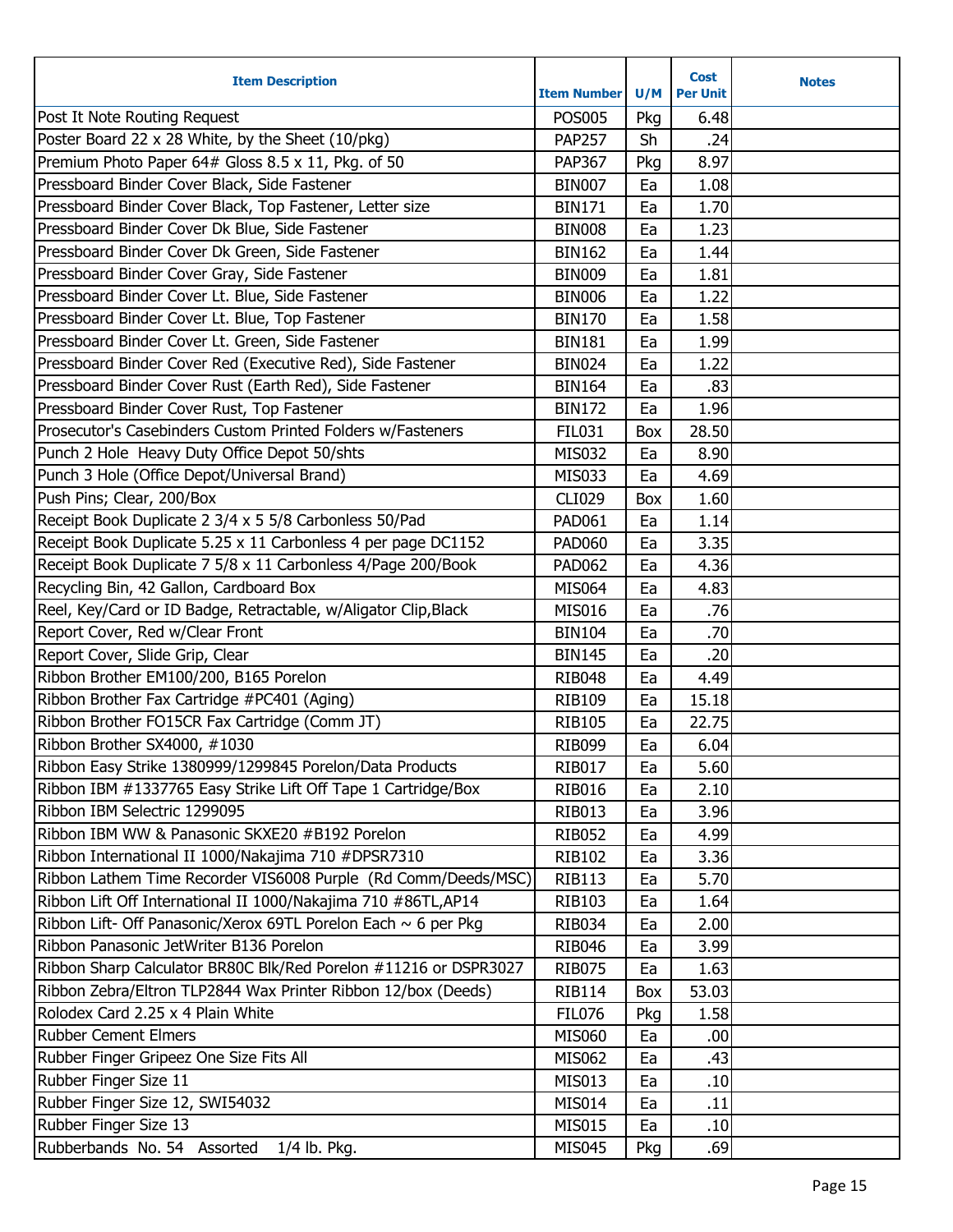| Rubberbands No. 33 1/4 lb. Pkg. (Most Popular)<br><b>MIS044</b><br>.78<br>Pkg<br>Rubberbands No. 64 1/4 lb. Pkg.<br>.53<br><b>MIS046</b><br>Pkg<br>Rubberbands Size 117 (Giant) 1/4 lb. Pkg. (50 ea.) 7 X 1/8<br>.79<br><b>MIS047</b><br>Pkg<br>Rubberbands Size 16<br>1/4 lb. Pkg.<br>MIS041<br>.81<br>Pkg<br>Rubberbands Size 19 1/4 lb. Pkg.<br>.81<br><b>MIS042</b><br>Pkg<br>Rubberbands Size 32 1/4 lb. Pkg. (Sheriff)<br>.77<br>MIS043<br>Pkg<br>Ruler 12 Inch Wood<br>.18<br><b>MIS048</b><br>Ea<br>Ruler 6 Inch Plastic<br>.12<br>MIS049<br>Ea<br>Scissors Bent 8" Metal<br>.72<br><b>MIS037</b><br>Ea<br>Scissors Straight Left or Right Hand<br><b>MIS036</b><br>Ea<br>2.41<br>Scotch Adhesive Putty Mounting Adhesive<br>.82<br><b>MIS083</b><br>Pkg<br>Screen Wipes, Anti-Static for Electronics, Canister/Box of 100<br><b>COM020</b><br>2.39<br>Box<br>Sheet Protector, Side Load, Letter Size, w/Black Insert<br><b>BIN110</b><br>Ea<br>.11<br>Sheet Protector, Top Load Non-Glare Each or 50/Box (Health Dept)<br><b>BIN183</b><br>Ea<br>.11<br>Sheet Protector, Top Load, Economy Weight, Clear, Letter Size<br>.06<br><b>BIN113</b><br>Ea<br>Sheet Protector, Top Load, Heavy Wt Clear, Letter Sz, Ea, 100/Bx<br><b>BIN111</b><br>.10<br>Ea<br>Sheet Protector, Top Load, Standard Wt, Clear (Nurses)<br><b>BIN112</b><br>Ea<br>.04<br>Shredder Bag 26 Gal 36" x 18" x 13" Fellowes 36054 (Dist Ct)<br><b>MIS012</b><br>16.47<br>Box<br>Shredder Bags, 15 Gal 26" x 30" 1Mil (MSU, CMH, Health)<br>5.25<br><b>MIS022</b><br>Box<br>Shredder Lube/Cleaning Sheets<br>10.28<br><b>MIS084</b><br>Pkg<br>Shredder Oil 12 oz Bottle Fellowes #35250<br>4.35<br><b>MIS078</b><br>Ea<br>Stamp - Self Inking Dater Black (Date Only)<br>8.50<br>MIS021<br>Ea<br>Stamp Pre-Inked, "COPY" in Blue or Red (Specify Color)<br><b>MIS017</b><br>7.57<br>Ea<br>Staple Remover Claw Type<br><b>STA009</b><br>.30<br>Ea<br>Staple Remover Pen Style Push Type<br>.72<br><b>STA011</b><br>Ea<br>Stapler InPower Easy Touch Vertical/Horizontal -Bk/Gray, Bk/Blu<br>12.73<br><b>STA025</b><br>Ea<br>Stapler Staple-Less, Uses No Staples<br>Ea<br>2.66<br><b>STA027</b><br>Stapler Swingline 747 Black #SWI74741<br><b>STA006</b><br>10.41<br>Ea<br>Staples Ricoh Copier Type K Refill, box of 3<br>26.60<br><b>STA026</b><br>Box<br><b>Staples Standard SF1</b><br>.58<br><b>STA013</b><br>Ea<br>Staples Swingline Heavy Duty 1/2" SWI35312<br><b>STA014</b><br>4.42<br>Box |
|-------------------------------------------------------------------------------------------------------------------------------------------------------------------------------------------------------------------------------------------------------------------------------------------------------------------------------------------------------------------------------------------------------------------------------------------------------------------------------------------------------------------------------------------------------------------------------------------------------------------------------------------------------------------------------------------------------------------------------------------------------------------------------------------------------------------------------------------------------------------------------------------------------------------------------------------------------------------------------------------------------------------------------------------------------------------------------------------------------------------------------------------------------------------------------------------------------------------------------------------------------------------------------------------------------------------------------------------------------------------------------------------------------------------------------------------------------------------------------------------------------------------------------------------------------------------------------------------------------------------------------------------------------------------------------------------------------------------------------------------------------------------------------------------------------------------------------------------------------------------------------------------------------------------------------------------------------------------------------------------------------------------------------------------------------------------------------------------------------------------------------------------------------------------------------------------------------------------------------------------------------------------------------------------------------------------------------------------------------------------------------------------------------------------------------------------------------------------------------|
|                                                                                                                                                                                                                                                                                                                                                                                                                                                                                                                                                                                                                                                                                                                                                                                                                                                                                                                                                                                                                                                                                                                                                                                                                                                                                                                                                                                                                                                                                                                                                                                                                                                                                                                                                                                                                                                                                                                                                                                                                                                                                                                                                                                                                                                                                                                                                                                                                                                                               |
|                                                                                                                                                                                                                                                                                                                                                                                                                                                                                                                                                                                                                                                                                                                                                                                                                                                                                                                                                                                                                                                                                                                                                                                                                                                                                                                                                                                                                                                                                                                                                                                                                                                                                                                                                                                                                                                                                                                                                                                                                                                                                                                                                                                                                                                                                                                                                                                                                                                                               |
|                                                                                                                                                                                                                                                                                                                                                                                                                                                                                                                                                                                                                                                                                                                                                                                                                                                                                                                                                                                                                                                                                                                                                                                                                                                                                                                                                                                                                                                                                                                                                                                                                                                                                                                                                                                                                                                                                                                                                                                                                                                                                                                                                                                                                                                                                                                                                                                                                                                                               |
|                                                                                                                                                                                                                                                                                                                                                                                                                                                                                                                                                                                                                                                                                                                                                                                                                                                                                                                                                                                                                                                                                                                                                                                                                                                                                                                                                                                                                                                                                                                                                                                                                                                                                                                                                                                                                                                                                                                                                                                                                                                                                                                                                                                                                                                                                                                                                                                                                                                                               |
|                                                                                                                                                                                                                                                                                                                                                                                                                                                                                                                                                                                                                                                                                                                                                                                                                                                                                                                                                                                                                                                                                                                                                                                                                                                                                                                                                                                                                                                                                                                                                                                                                                                                                                                                                                                                                                                                                                                                                                                                                                                                                                                                                                                                                                                                                                                                                                                                                                                                               |
|                                                                                                                                                                                                                                                                                                                                                                                                                                                                                                                                                                                                                                                                                                                                                                                                                                                                                                                                                                                                                                                                                                                                                                                                                                                                                                                                                                                                                                                                                                                                                                                                                                                                                                                                                                                                                                                                                                                                                                                                                                                                                                                                                                                                                                                                                                                                                                                                                                                                               |
|                                                                                                                                                                                                                                                                                                                                                                                                                                                                                                                                                                                                                                                                                                                                                                                                                                                                                                                                                                                                                                                                                                                                                                                                                                                                                                                                                                                                                                                                                                                                                                                                                                                                                                                                                                                                                                                                                                                                                                                                                                                                                                                                                                                                                                                                                                                                                                                                                                                                               |
|                                                                                                                                                                                                                                                                                                                                                                                                                                                                                                                                                                                                                                                                                                                                                                                                                                                                                                                                                                                                                                                                                                                                                                                                                                                                                                                                                                                                                                                                                                                                                                                                                                                                                                                                                                                                                                                                                                                                                                                                                                                                                                                                                                                                                                                                                                                                                                                                                                                                               |
|                                                                                                                                                                                                                                                                                                                                                                                                                                                                                                                                                                                                                                                                                                                                                                                                                                                                                                                                                                                                                                                                                                                                                                                                                                                                                                                                                                                                                                                                                                                                                                                                                                                                                                                                                                                                                                                                                                                                                                                                                                                                                                                                                                                                                                                                                                                                                                                                                                                                               |
|                                                                                                                                                                                                                                                                                                                                                                                                                                                                                                                                                                                                                                                                                                                                                                                                                                                                                                                                                                                                                                                                                                                                                                                                                                                                                                                                                                                                                                                                                                                                                                                                                                                                                                                                                                                                                                                                                                                                                                                                                                                                                                                                                                                                                                                                                                                                                                                                                                                                               |
|                                                                                                                                                                                                                                                                                                                                                                                                                                                                                                                                                                                                                                                                                                                                                                                                                                                                                                                                                                                                                                                                                                                                                                                                                                                                                                                                                                                                                                                                                                                                                                                                                                                                                                                                                                                                                                                                                                                                                                                                                                                                                                                                                                                                                                                                                                                                                                                                                                                                               |
|                                                                                                                                                                                                                                                                                                                                                                                                                                                                                                                                                                                                                                                                                                                                                                                                                                                                                                                                                                                                                                                                                                                                                                                                                                                                                                                                                                                                                                                                                                                                                                                                                                                                                                                                                                                                                                                                                                                                                                                                                                                                                                                                                                                                                                                                                                                                                                                                                                                                               |
|                                                                                                                                                                                                                                                                                                                                                                                                                                                                                                                                                                                                                                                                                                                                                                                                                                                                                                                                                                                                                                                                                                                                                                                                                                                                                                                                                                                                                                                                                                                                                                                                                                                                                                                                                                                                                                                                                                                                                                                                                                                                                                                                                                                                                                                                                                                                                                                                                                                                               |
|                                                                                                                                                                                                                                                                                                                                                                                                                                                                                                                                                                                                                                                                                                                                                                                                                                                                                                                                                                                                                                                                                                                                                                                                                                                                                                                                                                                                                                                                                                                                                                                                                                                                                                                                                                                                                                                                                                                                                                                                                                                                                                                                                                                                                                                                                                                                                                                                                                                                               |
|                                                                                                                                                                                                                                                                                                                                                                                                                                                                                                                                                                                                                                                                                                                                                                                                                                                                                                                                                                                                                                                                                                                                                                                                                                                                                                                                                                                                                                                                                                                                                                                                                                                                                                                                                                                                                                                                                                                                                                                                                                                                                                                                                                                                                                                                                                                                                                                                                                                                               |
|                                                                                                                                                                                                                                                                                                                                                                                                                                                                                                                                                                                                                                                                                                                                                                                                                                                                                                                                                                                                                                                                                                                                                                                                                                                                                                                                                                                                                                                                                                                                                                                                                                                                                                                                                                                                                                                                                                                                                                                                                                                                                                                                                                                                                                                                                                                                                                                                                                                                               |
|                                                                                                                                                                                                                                                                                                                                                                                                                                                                                                                                                                                                                                                                                                                                                                                                                                                                                                                                                                                                                                                                                                                                                                                                                                                                                                                                                                                                                                                                                                                                                                                                                                                                                                                                                                                                                                                                                                                                                                                                                                                                                                                                                                                                                                                                                                                                                                                                                                                                               |
|                                                                                                                                                                                                                                                                                                                                                                                                                                                                                                                                                                                                                                                                                                                                                                                                                                                                                                                                                                                                                                                                                                                                                                                                                                                                                                                                                                                                                                                                                                                                                                                                                                                                                                                                                                                                                                                                                                                                                                                                                                                                                                                                                                                                                                                                                                                                                                                                                                                                               |
|                                                                                                                                                                                                                                                                                                                                                                                                                                                                                                                                                                                                                                                                                                                                                                                                                                                                                                                                                                                                                                                                                                                                                                                                                                                                                                                                                                                                                                                                                                                                                                                                                                                                                                                                                                                                                                                                                                                                                                                                                                                                                                                                                                                                                                                                                                                                                                                                                                                                               |
|                                                                                                                                                                                                                                                                                                                                                                                                                                                                                                                                                                                                                                                                                                                                                                                                                                                                                                                                                                                                                                                                                                                                                                                                                                                                                                                                                                                                                                                                                                                                                                                                                                                                                                                                                                                                                                                                                                                                                                                                                                                                                                                                                                                                                                                                                                                                                                                                                                                                               |
|                                                                                                                                                                                                                                                                                                                                                                                                                                                                                                                                                                                                                                                                                                                                                                                                                                                                                                                                                                                                                                                                                                                                                                                                                                                                                                                                                                                                                                                                                                                                                                                                                                                                                                                                                                                                                                                                                                                                                                                                                                                                                                                                                                                                                                                                                                                                                                                                                                                                               |
|                                                                                                                                                                                                                                                                                                                                                                                                                                                                                                                                                                                                                                                                                                                                                                                                                                                                                                                                                                                                                                                                                                                                                                                                                                                                                                                                                                                                                                                                                                                                                                                                                                                                                                                                                                                                                                                                                                                                                                                                                                                                                                                                                                                                                                                                                                                                                                                                                                                                               |
|                                                                                                                                                                                                                                                                                                                                                                                                                                                                                                                                                                                                                                                                                                                                                                                                                                                                                                                                                                                                                                                                                                                                                                                                                                                                                                                                                                                                                                                                                                                                                                                                                                                                                                                                                                                                                                                                                                                                                                                                                                                                                                                                                                                                                                                                                                                                                                                                                                                                               |
|                                                                                                                                                                                                                                                                                                                                                                                                                                                                                                                                                                                                                                                                                                                                                                                                                                                                                                                                                                                                                                                                                                                                                                                                                                                                                                                                                                                                                                                                                                                                                                                                                                                                                                                                                                                                                                                                                                                                                                                                                                                                                                                                                                                                                                                                                                                                                                                                                                                                               |
|                                                                                                                                                                                                                                                                                                                                                                                                                                                                                                                                                                                                                                                                                                                                                                                                                                                                                                                                                                                                                                                                                                                                                                                                                                                                                                                                                                                                                                                                                                                                                                                                                                                                                                                                                                                                                                                                                                                                                                                                                                                                                                                                                                                                                                                                                                                                                                                                                                                                               |
|                                                                                                                                                                                                                                                                                                                                                                                                                                                                                                                                                                                                                                                                                                                                                                                                                                                                                                                                                                                                                                                                                                                                                                                                                                                                                                                                                                                                                                                                                                                                                                                                                                                                                                                                                                                                                                                                                                                                                                                                                                                                                                                                                                                                                                                                                                                                                                                                                                                                               |
|                                                                                                                                                                                                                                                                                                                                                                                                                                                                                                                                                                                                                                                                                                                                                                                                                                                                                                                                                                                                                                                                                                                                                                                                                                                                                                                                                                                                                                                                                                                                                                                                                                                                                                                                                                                                                                                                                                                                                                                                                                                                                                                                                                                                                                                                                                                                                                                                                                                                               |
|                                                                                                                                                                                                                                                                                                                                                                                                                                                                                                                                                                                                                                                                                                                                                                                                                                                                                                                                                                                                                                                                                                                                                                                                                                                                                                                                                                                                                                                                                                                                                                                                                                                                                                                                                                                                                                                                                                                                                                                                                                                                                                                                                                                                                                                                                                                                                                                                                                                                               |
|                                                                                                                                                                                                                                                                                                                                                                                                                                                                                                                                                                                                                                                                                                                                                                                                                                                                                                                                                                                                                                                                                                                                                                                                                                                                                                                                                                                                                                                                                                                                                                                                                                                                                                                                                                                                                                                                                                                                                                                                                                                                                                                                                                                                                                                                                                                                                                                                                                                                               |
|                                                                                                                                                                                                                                                                                                                                                                                                                                                                                                                                                                                                                                                                                                                                                                                                                                                                                                                                                                                                                                                                                                                                                                                                                                                                                                                                                                                                                                                                                                                                                                                                                                                                                                                                                                                                                                                                                                                                                                                                                                                                                                                                                                                                                                                                                                                                                                                                                                                                               |
|                                                                                                                                                                                                                                                                                                                                                                                                                                                                                                                                                                                                                                                                                                                                                                                                                                                                                                                                                                                                                                                                                                                                                                                                                                                                                                                                                                                                                                                                                                                                                                                                                                                                                                                                                                                                                                                                                                                                                                                                                                                                                                                                                                                                                                                                                                                                                                                                                                                                               |
| Staples Swingline Heavy Duty 1/4"<br>5.39<br><b>STA015</b><br>Box                                                                                                                                                                                                                                                                                                                                                                                                                                                                                                                                                                                                                                                                                                                                                                                                                                                                                                                                                                                                                                                                                                                                                                                                                                                                                                                                                                                                                                                                                                                                                                                                                                                                                                                                                                                                                                                                                                                                                                                                                                                                                                                                                                                                                                                                                                                                                                                                             |
| Staples Swingline Heavy Duty 3/4"<br><b>STA028</b><br>.00<br>Box                                                                                                                                                                                                                                                                                                                                                                                                                                                                                                                                                                                                                                                                                                                                                                                                                                                                                                                                                                                                                                                                                                                                                                                                                                                                                                                                                                                                                                                                                                                                                                                                                                                                                                                                                                                                                                                                                                                                                                                                                                                                                                                                                                                                                                                                                                                                                                                                              |
| Staples Swingline Heavy Duty 3/8"<br>3.22<br><b>STA016</b><br>Box                                                                                                                                                                                                                                                                                                                                                                                                                                                                                                                                                                                                                                                                                                                                                                                                                                                                                                                                                                                                                                                                                                                                                                                                                                                                                                                                                                                                                                                                                                                                                                                                                                                                                                                                                                                                                                                                                                                                                                                                                                                                                                                                                                                                                                                                                                                                                                                                             |
| Staples Swingline Optima High-Capacity<br>2.74<br><b>STA001</b><br>Box                                                                                                                                                                                                                                                                                                                                                                                                                                                                                                                                                                                                                                                                                                                                                                                                                                                                                                                                                                                                                                                                                                                                                                                                                                                                                                                                                                                                                                                                                                                                                                                                                                                                                                                                                                                                                                                                                                                                                                                                                                                                                                                                                                                                                                                                                                                                                                                                        |
| Staples Swingline SF4 Premium #SWI35450<br>1.62<br><b>STA018</b><br>Box                                                                                                                                                                                                                                                                                                                                                                                                                                                                                                                                                                                                                                                                                                                                                                                                                                                                                                                                                                                                                                                                                                                                                                                                                                                                                                                                                                                                                                                                                                                                                                                                                                                                                                                                                                                                                                                                                                                                                                                                                                                                                                                                                                                                                                                                                                                                                                                                       |
| Staples Swingline Tot 50<br><b>STA021</b><br>.87<br>Box                                                                                                                                                                                                                                                                                                                                                                                                                                                                                                                                                                                                                                                                                                                                                                                                                                                                                                                                                                                                                                                                                                                                                                                                                                                                                                                                                                                                                                                                                                                                                                                                                                                                                                                                                                                                                                                                                                                                                                                                                                                                                                                                                                                                                                                                                                                                                                                                                       |
| Storage Box #2, 4"H x 9"W x 23"D (Dist. Ct.)<br>.00<br><b>FIL006</b><br>Ea                                                                                                                                                                                                                                                                                                                                                                                                                                                                                                                                                                                                                                                                                                                                                                                                                                                                                                                                                                                                                                                                                                                                                                                                                                                                                                                                                                                                                                                                                                                                                                                                                                                                                                                                                                                                                                                                                                                                                                                                                                                                                                                                                                                                                                                                                                                                                                                                    |
| Storage Box #3(Old Tickets) 6"W x 23.25'D x 4.25"H<br><b>FIL089</b><br>Ea<br>9.74                                                                                                                                                                                                                                                                                                                                                                                                                                                                                                                                                                                                                                                                                                                                                                                                                                                                                                                                                                                                                                                                                                                                                                                                                                                                                                                                                                                                                                                                                                                                                                                                                                                                                                                                                                                                                                                                                                                                                                                                                                                                                                                                                                                                                                                                                                                                                                                             |
| Storage Box Heavy Duty Letter/Legal Sz FEL00725 or Staples Brand<br>4.39<br><b>FIL007</b><br>Ea                                                                                                                                                                                                                                                                                                                                                                                                                                                                                                                                                                                                                                                                                                                                                                                                                                                                                                                                                                                                                                                                                                                                                                                                                                                                                                                                                                                                                                                                                                                                                                                                                                                                                                                                                                                                                                                                                                                                                                                                                                                                                                                                                                                                                                                                                                                                                                               |
| Storage Box Miracle #15 Dbl Wall, Ltr/Lgl Size Each ~ 25 per Ctn<br><b>FIL107</b><br>4.75<br>Ea                                                                                                                                                                                                                                                                                                                                                                                                                                                                                                                                                                                                                                                                                                                                                                                                                                                                                                                                                                                                                                                                                                                                                                                                                                                                                                                                                                                                                                                                                                                                                                                                                                                                                                                                                                                                                                                                                                                                                                                                                                                                                                                                                                                                                                                                                                                                                                               |
| Super Glue Non Drip Gel Style<br>1.19<br><b>MIS068</b><br>Ea                                                                                                                                                                                                                                                                                                                                                                                                                                                                                                                                                                                                                                                                                                                                                                                                                                                                                                                                                                                                                                                                                                                                                                                                                                                                                                                                                                                                                                                                                                                                                                                                                                                                                                                                                                                                                                                                                                                                                                                                                                                                                                                                                                                                                                                                                                                                                                                                                  |
| Surge Protector Power Strip, 6', 8 Outlet w/tx<br>COM019<br>15.94<br>Ea                                                                                                                                                                                                                                                                                                                                                                                                                                                                                                                                                                                                                                                                                                                                                                                                                                                                                                                                                                                                                                                                                                                                                                                                                                                                                                                                                                                                                                                                                                                                                                                                                                                                                                                                                                                                                                                                                                                                                                                                                                                                                                                                                                                                                                                                                                                                                                                                       |
| Surge Protector, 8', 10 Outlet w/tx & modem<br>23.13<br><b>COM007</b><br>Ea                                                                                                                                                                                                                                                                                                                                                                                                                                                                                                                                                                                                                                                                                                                                                                                                                                                                                                                                                                                                                                                                                                                                                                                                                                                                                                                                                                                                                                                                                                                                                                                                                                                                                                                                                                                                                                                                                                                                                                                                                                                                                                                                                                                                                                                                                                                                                                                                   |
| Tape 810 Magic Large Roll 3" core 3/4" x 2592<br><b>TAP014</b><br>4.83<br>$R_{\parallel}$                                                                                                                                                                                                                                                                                                                                                                                                                                                                                                                                                                                                                                                                                                                                                                                                                                                                                                                                                                                                                                                                                                                                                                                                                                                                                                                                                                                                                                                                                                                                                                                                                                                                                                                                                                                                                                                                                                                                                                                                                                                                                                                                                                                                                                                                                                                                                                                     |
| Tape Dispenser Desk Top Black<br><b>TAP025</b><br>1.31<br>Ea                                                                                                                                                                                                                                                                                                                                                                                                                                                                                                                                                                                                                                                                                                                                                                                                                                                                                                                                                                                                                                                                                                                                                                                                                                                                                                                                                                                                                                                                                                                                                                                                                                                                                                                                                                                                                                                                                                                                                                                                                                                                                                                                                                                                                                                                                                                                                                                                                  |
| Tape Masking 1"<br><b>TAP008</b><br>1.09<br>RI.                                                                                                                                                                                                                                                                                                                                                                                                                                                                                                                                                                                                                                                                                                                                                                                                                                                                                                                                                                                                                                                                                                                                                                                                                                                                                                                                                                                                                                                                                                                                                                                                                                                                                                                                                                                                                                                                                                                                                                                                                                                                                                                                                                                                                                                                                                                                                                                                                               |